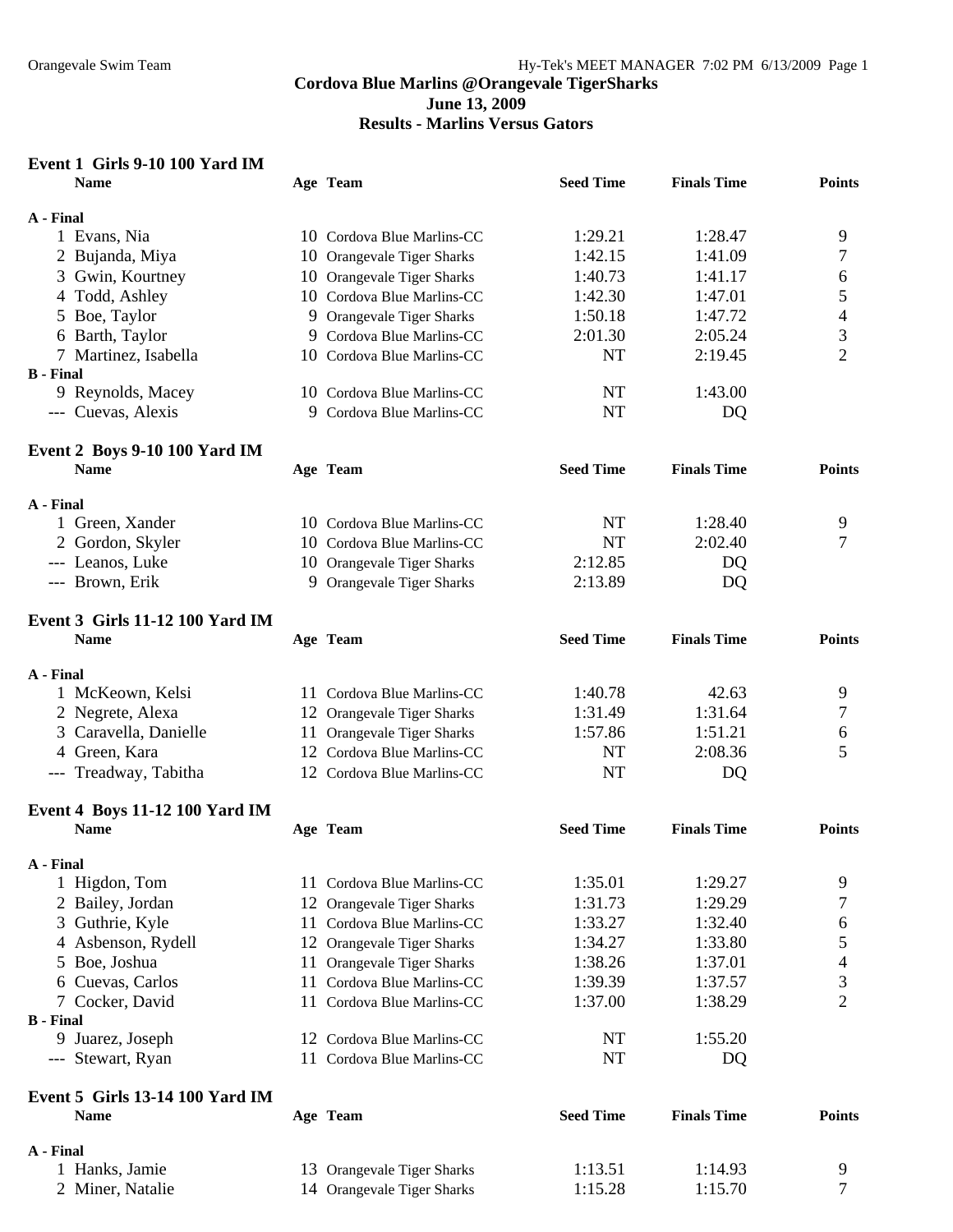|                                                  |    | <b>Cordova Blue Marlins @Orangevale TigerSharks</b> |                        |                       |                |
|--------------------------------------------------|----|-----------------------------------------------------|------------------------|-----------------------|----------------|
|                                                  |    | June 13, 2009                                       |                        |                       |                |
|                                                  |    | <b>Results - Marlins Versus Gators</b>              |                        |                       |                |
| 3 Cocker, Elizabeth                              |    | 13 Cordova Blue Marlins-CC                          | 1:20.38                | 1:20.75               | 6              |
| 4 Cesar, Jacy-Anne                               |    | 14 Cordova Blue Marlins-CC                          | 1:24.01                | 1:22.16               | 5              |
| 5 Maduri, Nicole                                 |    | 14 Cordova Blue Marlins-CC                          | 1:24.01                | 1:23.30               | 4              |
| A - Final  (Event 5 Girls 13-14 100 Yard IM)     |    |                                                     |                        |                       |                |
| <b>Name</b>                                      |    | Age Team                                            | <b>Seed Time</b>       | <b>Finals Time</b>    | <b>Points</b>  |
|                                                  |    |                                                     |                        |                       |                |
| 6 DeClouette, Jessica                            |    | 13 Orangevale Tiger Sharks                          | 1:28.78                | 1:28.54               | 3              |
| <b>B</b> - Final                                 |    |                                                     |                        |                       |                |
| 9 Batres, Kassandra                              |    | 14 Cordova Blue Marlins-CC                          | <b>NT</b>              | 1:44.84               |                |
| <b>Event 6 Boys 13-14 100 Yard IM</b>            |    |                                                     |                        |                       |                |
| <b>Name</b>                                      |    | Age Team                                            | <b>Seed Time</b>       | <b>Finals Time</b>    | <b>Points</b>  |
|                                                  |    |                                                     |                        |                       |                |
| A - Final                                        |    |                                                     |                        |                       |                |
| 1 Eyman, Ryan                                    |    | 13 Orangevale Tiger Sharks                          | 1:11.10                | 1:13.38               | 9              |
| 2 Fuller, Chris                                  |    | 14 Orangevale Tiger Sharks                          | 1:22.37                | 1:23.65               | 7              |
| 3 Brown, Austin                                  |    | 14 Orangevale Tiger Sharks                          | 1:26.24                | 1:26.38               | 6              |
| 4 Brady, Zachary                                 |    | 14 Cordova Blue Marlins-CC                          | <b>NT</b>              | 1:36.25               | 5              |
| <b>Event 7 Girls 15-18 100 Yard IM</b>           |    |                                                     |                        |                       |                |
| <b>Name</b>                                      |    | Age Team                                            | <b>Seed Time</b>       | <b>Finals Time</b>    | <b>Points</b>  |
|                                                  |    |                                                     |                        |                       |                |
| A - Final                                        |    |                                                     |                        |                       |                |
| 1 Negrete, Brooke                                |    | 16 Orangevale Tiger Sharks                          | 1:12.17                | 1:11.68               | 9              |
| 2 Witcher, Danielle                              |    | 18 Cordova Blue Marlins-CC                          | 1:23.01                | 1:14.74               | $\overline{7}$ |
| 3 Nelson, Shelby                                 |    | 15 Orangevale Tiger Sharks                          | 1:13.74                | 1:16.32               | 6              |
| 4 Miller, Mary                                   |    | 15 Orangevale Tiger Sharks                          | 1:22.66                | 1:22.49               | 5              |
| 5 Porter, Samantha                               |    | 15 Orangevale Tiger Sharks                          | 1:25.06                | 1:24.82               | $\overline{4}$ |
| 6 McNeal, Leilani                                |    | 16 Cordova Blue Marlins-CC                          | 1:28.61                | 1:32.35               | 3              |
| --- Molina, Emma                                 |    | 15 Cordova Blue Marlins-CC                          | 1:23.01                | DQ                    |                |
|                                                  |    |                                                     |                        |                       |                |
| Event 8 Boys 15-18 100 Yard IM                   |    |                                                     |                        |                       |                |
| <b>Name</b>                                      |    | Age Team                                            | <b>Seed Time</b>       | <b>Finals Time</b>    | <b>Points</b>  |
| A - Final                                        |    |                                                     |                        |                       |                |
| 1 Asbenson, Cordell                              |    | 17 Orangevale Tiger Sharks                          | 1:03.63                | 1:04.39               | 9              |
| 2 Kindel, Alex                                   | 17 | Cordova Blue Marlins-CC                             | 1:10.01                | 1:09.80               | 7              |
| 3 Noe, Tyler                                     | 17 | Orangevale Tiger Sharks                             | 1:11.25                | 1:10.50               | 6              |
|                                                  |    |                                                     |                        |                       |                |
| Event 9 Girls 6 & Under 100 Yard Freestyle Relay |    |                                                     |                        |                       |                |
| <b>Team</b>                                      |    | <b>Relay</b>                                        | <b>Seed Time</b>       | <b>Finals Time</b>    | <b>Points</b>  |
| A - Final                                        |    |                                                     |                        |                       |                |
| 1 Cordova Blue Marlins-CC                        |    | A                                                   | 2:08.91                | 2:15.24               | 12             |
| 1) Schroer, Grace 6                              |    | 2) Brown, Madison 6                                 | 3) Holton, Jillian 6   | 4) Maduri, Gariella 6 |                |
| 2 Cordova Blue Marlins-CC                        |    | B                                                   | 3:23.40                | 3:48.36               | 9              |
| 1) Wright, Jordyn 6                              |    | 2) Waite-Kerns, Jaellian 5                          | 3) Garner, Larisa 4    | 4) Coleman, Audrey 5  |                |
| --- Cordova Blue Marlins-CC                      |    | C                                                   | 5:55.99                | DQ                    |                |
| 1) Mavy, Emma 6                                  |    | 2) Talley, Samantha 4                               | 3) Cocker, Catherine 5 | 4) Priess, Madelyn 6  |                |
| --- Orangevale Tiger Sharks                      |    | A                                                   | 2:33.89                | DQ                    |                |
| 1) Javidan, Monah 5                              |    | 2) McAdams, Macey 6                                 | 3) Stephens, Jordan 5  | 4) Berry, Emily 5     |                |
|                                                  |    |                                                     |                        |                       |                |
| Event 10 Boys 6 & Under 100 Yard Freestyle Relay |    |                                                     |                        |                       |                |

**Team Relay Seed Time Finals Time Points**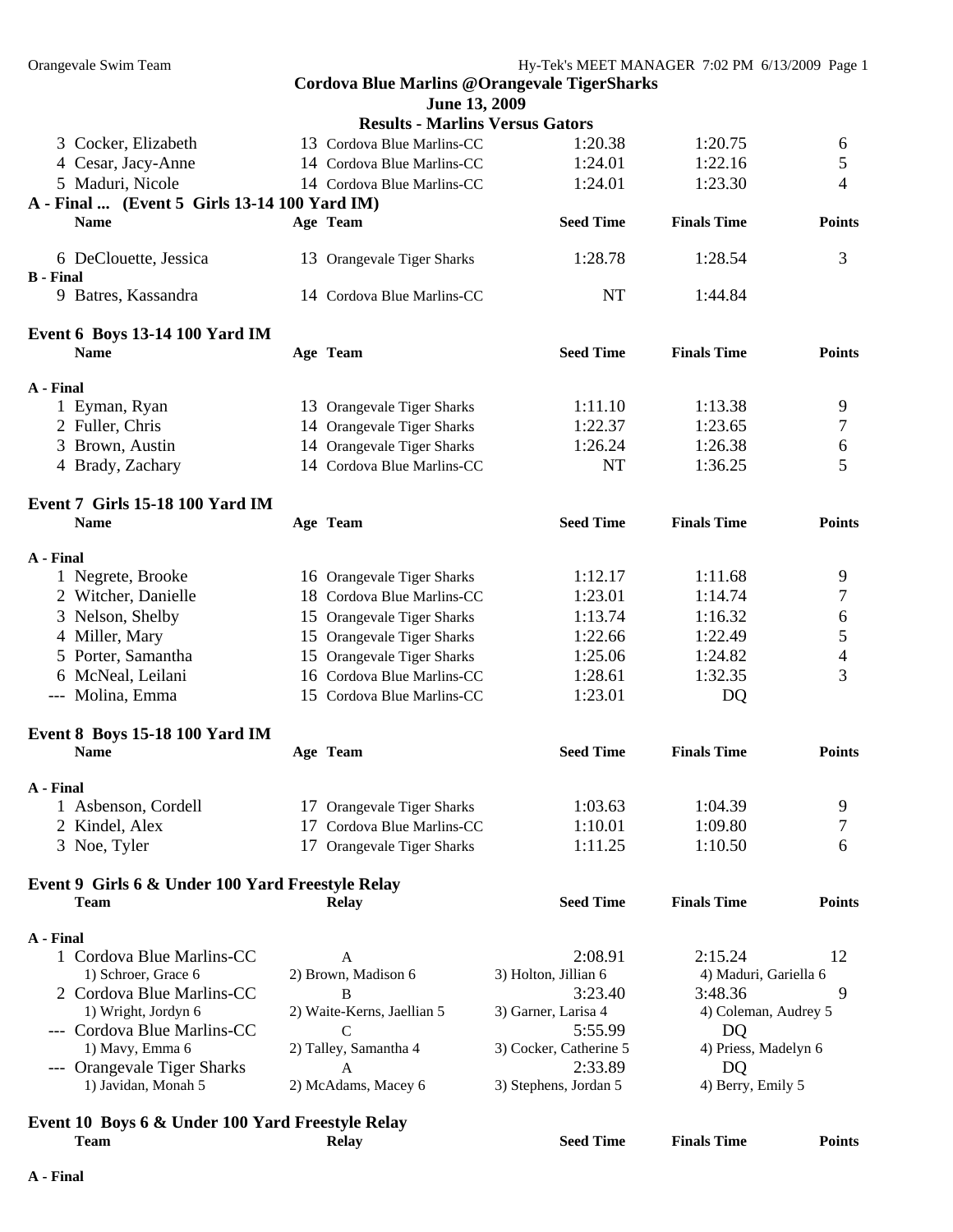### **Cordova Blue Marlins @Orangevale TigerSharks June 13, 2009 Results - Marlins Versus Gators**  1 Cordova Blue Marlins-CC A 2:25.05 2:17.35 12 1) Voss, Mason 6 2) West, Josiah 6 3) Lau, Ethan 6 4) Nguyen, Milton 5 2 Orangevale Tiger Sharks A 2:17.79 2:27.78 9 1) McAdams, Dylan 2 2) Krawiec, Cade 6 3) Ericksen, Kevin 5 4) Heath, Jackson 6 3 Orangevale Tiger Sharks  $B = 2.49.45$   $2.58.41$   $7$ 1) Warren, Zachary 6 2) Anderson, Seth 6 3) Pherigo, Nolan 5 4) Rooney, Liam 6 4 Cordova Blue Marlins-CC B 3:45.12 3:21.40 5 1) Brown, Louis 5 2) Perkins, Alyjah 5 3) Bedford, Kyle 6 4) Hare, Brynan 6 **A - Final ... (Event 10 Boys 6 & Under 100 Yard Freestyle Relay) Team Relay Seed Time Finals Time Points**  --- Orangevale Tiger Sharks C 3:10.55 DQ 1) Penman, Logan 5 2) Matthews, Bruce 6 3) Krawiec, Drew 5 4) Morgan, Julian 5 **Event 11 Girls 7-8 100 Yard Medley Relay Team Relay Seed Time Finals Time Points A - Final**  1 Cordova Blue Marlins-CC A 1:57.46 1:55.11 12 1) Pennington, Emma 8 2) Purdy, McKenna 7 3) Cocker, Anne 7 4) Lowrie, Emma 8 --- Cordova Blue Marlins-CC C 2:27.94 DQ 1) Shupe, Marin 7 2) Holton, Paighton 8 3) Maduri, Danielle 8 4) Cuevas, Angel 7 --- Cordova Blue Marlins-CC B<br>
1) Waite-Kerns, Jordan 7 2) Ryan, Madison 8 3) Hardenburgh, Alaina 7 4) Wong, Jennifer 7 2) Ryan, Madison 8 3) Hardenburgh, Alaina 7 --- Cordova Blue Marlins-CC D D NT DO 1) Brady, Hannah 7 2) Bowers, Danielle 7 3) Thompson, Amiaya 8 4) Niles, Kristen 7 --- Orangevale Tiger Sharks B NT DQ 1) Eilhardt, Lili 8 2) Berry, Jessica 8 3) Pantis, Zoe 8 4) Broda, Gabbey 8 --- Orangevale Tiger Sharks A 1:18.22 DQ 1) Berry, Kaitlyn 8 2) Essex, Kennedy 7 3) Miner, Malia 8 4) Anderson, Faith 7 **Event 12 Boys 7-8 100 Yard Medley Relay Team Relay Seed Time Finals Time Points A - Final**  1 Cordova Blue Marlins-CC A 2:24.65 2:17.12 12 1) Brady, Jake 8 2) Moore, Angus 7 3) Bedford, Mark 8 4) Moore, Reed 7 2 Orangevale Tiger Sharks B B NT 2:43.64 9 1) Guttenberg, Sean 7 2) Boe, Jacob 8 3) Pantis, Nicko 8 4) VanHunnik, Kyle 8 3 Orangevale Tiger Sharks  $A$  A  $1:23.14$   $2:48.38$  7 1) Krawiec, Ben 7 2) Simmons, Lucas 8 3) Ericksen, Connor 8 4) Hann, Noel 7 --- Cordova Blue Marlins-CC B NT NT DQ 1) Cuevas, Simon 7 2) Roa, Ryan 7 3) Monroe, James 8 4) Lau, Eric 8

### **Event 13 Girls 9-10 100 Yard Medley Relay Team Relay Seed Time Finals Time Points**

| A - Final |                           |                          |                          |                          |    |
|-----------|---------------------------|--------------------------|--------------------------|--------------------------|----|
|           | 1 Cordova Blue Marlins-CC | A                        | 1:16.58                  | 1:19.56                  | 12 |
|           | 1) Reynolds, Macey 10     | 2) Todd, Ashley 10       | 3) Mawacke, Lisette 10   | 4) Evans, Nia 10         |    |
|           | 2 Cordova Blue Marlins-CC | B                        | 1:31.93                  | 1:32.69                  | 9  |
|           | 1) Potter, Emily 9        | 2) Smith, Madeline 10    | 3) Bedford, Rachel 10    | 4) Mawacke, Lara 9       |    |
|           | 3 Orangevale Tiger Sharks | B                        | 1:32.30                  | 1:37.59                  |    |
|           | 1) Boe, Taylor 9          | $2)$ Coyne, May 10       | 3) Bujanda, Miya 10      | 4) Guttenberg, Samatha 9 |    |
|           | 4 Cordova Blue Marlins-CC |                          | 1:44.77                  | 1:48.37                  |    |
|           | 1) Medina, Arcelia 10     | 2) Martinez, Isabella 10 | 3) Barth, Taylor 9       | 4) Holton, Carly 10      |    |
|           | 5 Cordova Blue Marlins-CC | D                        | NT                       | x1:54.89                 |    |
|           | 1) Mavy, Marissa 9        | 2) Cuevas, Alexis 9      | 3) Palasigue, Carissa 10 | 4) Martinez, Barbara 10  |    |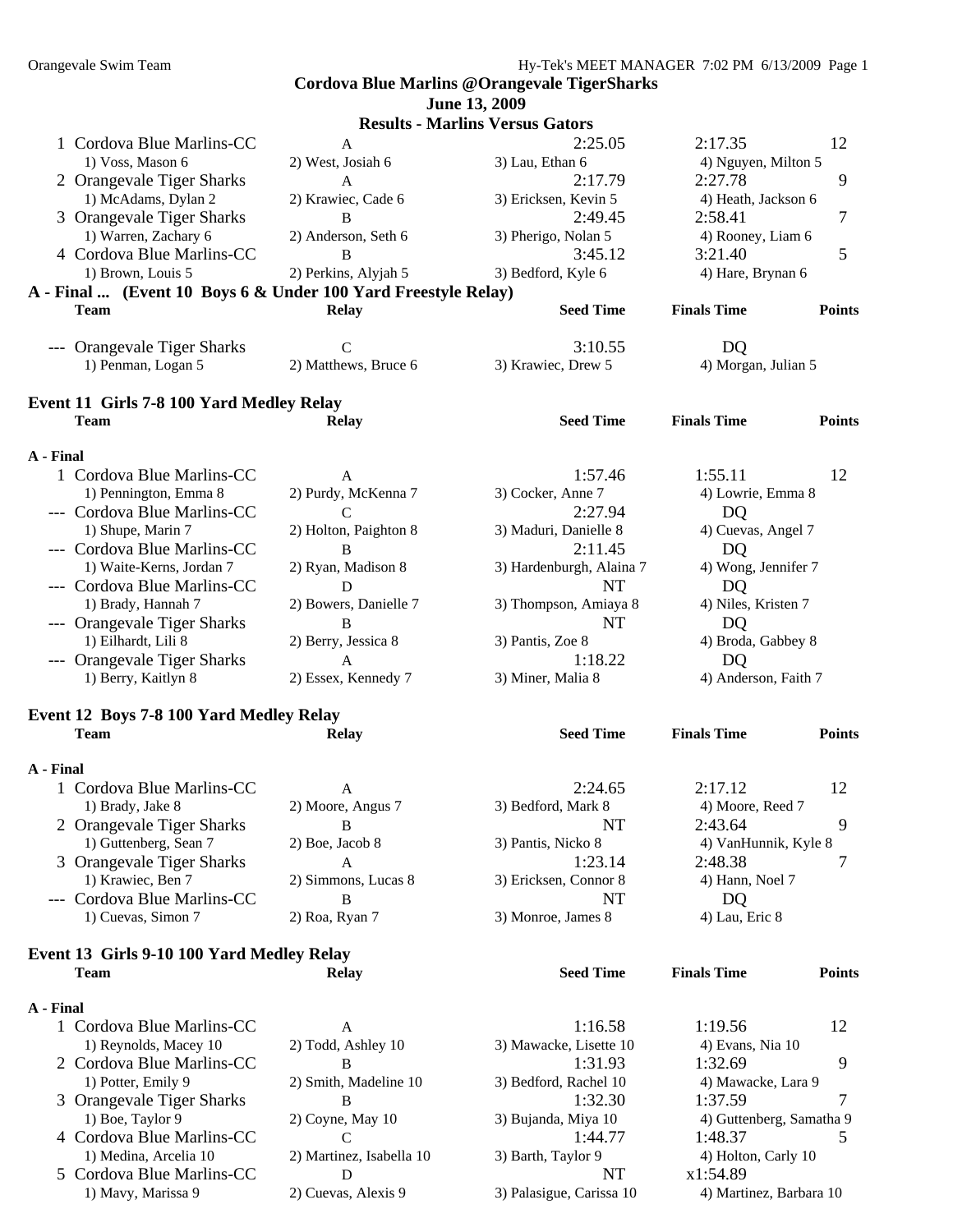#### **June 13, 2009**

**Results - Marlins Versus Gators** 

|           |                                                       | Results - Martillis Versus Gators |                               |                           |               |
|-----------|-------------------------------------------------------|-----------------------------------|-------------------------------|---------------------------|---------------|
|           | --- Orangevale Tiger Sharks                           | A                                 | 1:25.56                       | D <sub>Q</sub>            |               |
|           | 1) Svoboda, Sierra 10                                 | 2) Gwin, Kourtney 10              | 3) Bailey, Katelynn 9         | 4) Ramirez, Rosemary 10   |               |
|           | Event 14 Boys 9-10 100 Yard Medley Relay              |                                   |                               |                           |               |
|           | <b>Team</b>                                           | <b>Relay</b>                      | <b>Seed Time</b>              | <b>Finals Time</b>        | <b>Points</b> |
|           |                                                       |                                   |                               |                           |               |
| A - Final |                                                       |                                   |                               |                           |               |
|           | 1 Cordova Blue Marlins-CC                             | A                                 | 1:43.67                       | 1:46.36                   | 12            |
|           | 1) Gordon, Skyler 10                                  | 2) Green, Xander 10               | 3) Shubert, Tyler 9           | 4) Portillo, Marcello 9   |               |
|           | 2 Cordova Blue Marlins-CC                             | B                                 | 1:52.75                       | 2:05.64                   | 9             |
|           | 1) Roa, Jacob 9                                       | 2) Lowrie, Connor 10              |                               | 4) Whitmire, Sam 10       |               |
|           | A - Final  (Event 14 Boys 9-10 100 Yard Medley Relay) |                                   |                               |                           |               |
|           | <b>Team</b>                                           | Relay                             | <b>Seed Time</b>              | <b>Finals Time</b>        | <b>Points</b> |
|           |                                                       |                                   |                               |                           |               |
|           | 3 Orangevale Tiger Sharks                             | A                                 | 1:13.31                       | 2:13.07                   | 7             |
|           | 1) Holmes, Payton 9                                   | 2) Leanos, Luke 10                | 3) Brown, Erik 9              | 4) White, Jack 9          |               |
|           |                                                       |                                   |                               |                           |               |
|           | Event 15 Girls 11-12 200 Yard Medley Relay            |                                   |                               |                           |               |
|           | <b>Team</b>                                           | <b>Relay</b>                      | <b>Seed Time</b>              | <b>Finals Time</b>        | <b>Points</b> |
| A - Final |                                                       |                                   |                               |                           |               |
|           | 1 Orangevale Tiger Sharks                             | A                                 | 2:18.84                       | 3:01.99                   | 12            |
|           | 1) Caravella, Danielle 11                             | 2) Fuller, Kate 11                | 3) Negrete, Alexa 12          | 4) Dummett, Emily 11      |               |
|           | 2 Cordova Blue Marlins-CC                             | A                                 | 3:08.01                       | 3:22.02                   | 9             |
|           | 1) Douglas, Aeahkira 12                               | 2) Winkler, Lindsay 12            | 3) Portillo, Priscilla 12     | 4) Treadway, Tabitha 12   |               |
|           | 3 Cordova Blue Marlins-CC                             | B                                 | NT                            | 4:19.63                   |               |
|           | 1) Martinez, Anita 11                                 | 2) Green, Kara 12                 | 3) Mavy, Kyla 12              | 4) Borchardt, Chantal 11  |               |
|           |                                                       |                                   |                               |                           |               |
|           |                                                       |                                   |                               |                           |               |
|           | Event 16 Boys 11-12 200 Yard Medley Relay             |                                   |                               |                           |               |
|           | <b>Team</b>                                           | <b>Relay</b>                      | <b>Seed Time</b>              | <b>Finals Time</b>        | <b>Points</b> |
|           |                                                       |                                   |                               |                           |               |
| A - Final |                                                       |                                   |                               |                           |               |
|           | 1 Orangevale Tiger Sharks                             | A                                 | 2:45.15                       | 2:44.74                   | 12            |
|           | 1) Boe, Joshua 11                                     | 2) Asbenson, Rydell 12            | 3) Bailey, Jordan 12          | 4) Reynolds, Jack 11      |               |
|           | 2 Cordova Blue Marlins-CC                             | B                                 | 2:56.04                       | 2:57.32                   | 9             |
|           | 1) Cuevas, Carlos 11                                  | 2) Higdon, Tom 11                 | 3) Cocker, David 11           | 4) Molina, David 12       |               |
|           | 3 Cordova Blue Marlins-CC                             | $\mathcal{C}$                     | NT                            | 3:07.57                   | 7             |
|           | 1) Campbell, Austin 11                                | 2) Bedford, Brian 12              | 3) Stewart, Ryan 11           | 4) Juarez, Joseph 12      |               |
|           | 4 Orangevale Tiger Sharks                             | B                                 | NT                            | 3:51.84                   | 5             |
|           | 1) VanHunnik, Tyler 11                                | 2) Dunlap, Caleb 12               | 3) Jimenez, Eddie 12          | 4) Liaghat, Armon 11      |               |
|           | --- Cordova Blue Marlins-CC                           | A                                 | 2:44.19                       | DQ                        |               |
|           | 1) Colford, Alex 12                                   | 2) McNeal, Jaemani 11             | 3) Todd, Ryan 11              | 4) Guthrie, Kyle 11       |               |
|           | Event 17 Girls 13-14 200 Yard Medley Relay            |                                   |                               |                           |               |
|           | <b>Team</b>                                           | <b>Relay</b>                      | <b>Seed Time</b>              | <b>Finals Time</b>        | <b>Points</b> |
|           |                                                       |                                   |                               |                           |               |
| A - Final |                                                       |                                   |                               |                           |               |
|           | 1 Orangevale Tiger Sharks                             | A                                 | 2:21.87                       | 2:20.13                   | 12            |
|           | 1) Corrales, Taylor 13                                | 2) Hanks, Jamie 13                | 3) DeClouette, Jessica 13     | 4) Miner, Natalie 14      |               |
|           | 2 Cordova Blue Marlins-CC                             | A                                 | 2:24.01                       | 2:27.60                   | 9             |
|           | 1) Cocker, Elizabeth 13                               | 2) Maduri, Nicole 14              | 3) Cesar, Jacy-Anne 14        | 4) Rheault, Nicole 13     |               |
|           | 3 Orangevale Tiger Sharks                             | B                                 | 2:51.08                       | 2:45.51                   | 7             |
|           | 1) Miner, Mackenzie 13                                | 2) Brown, Emily 13                | 3) Eyman, Brooke 14           | 4) Morgan, Amy 14         |               |
|           | --- Cordova Blue Marlins-CC<br>1) Keller, April 13    | B<br>2) Kidwell, Linda 13         | 2:36.84<br>3) Smith, Emily 14 | DQ<br>4) Maier, Alyssa 13 |               |

## **Event 18 Boys 13-14 200 Yard Medley Relay**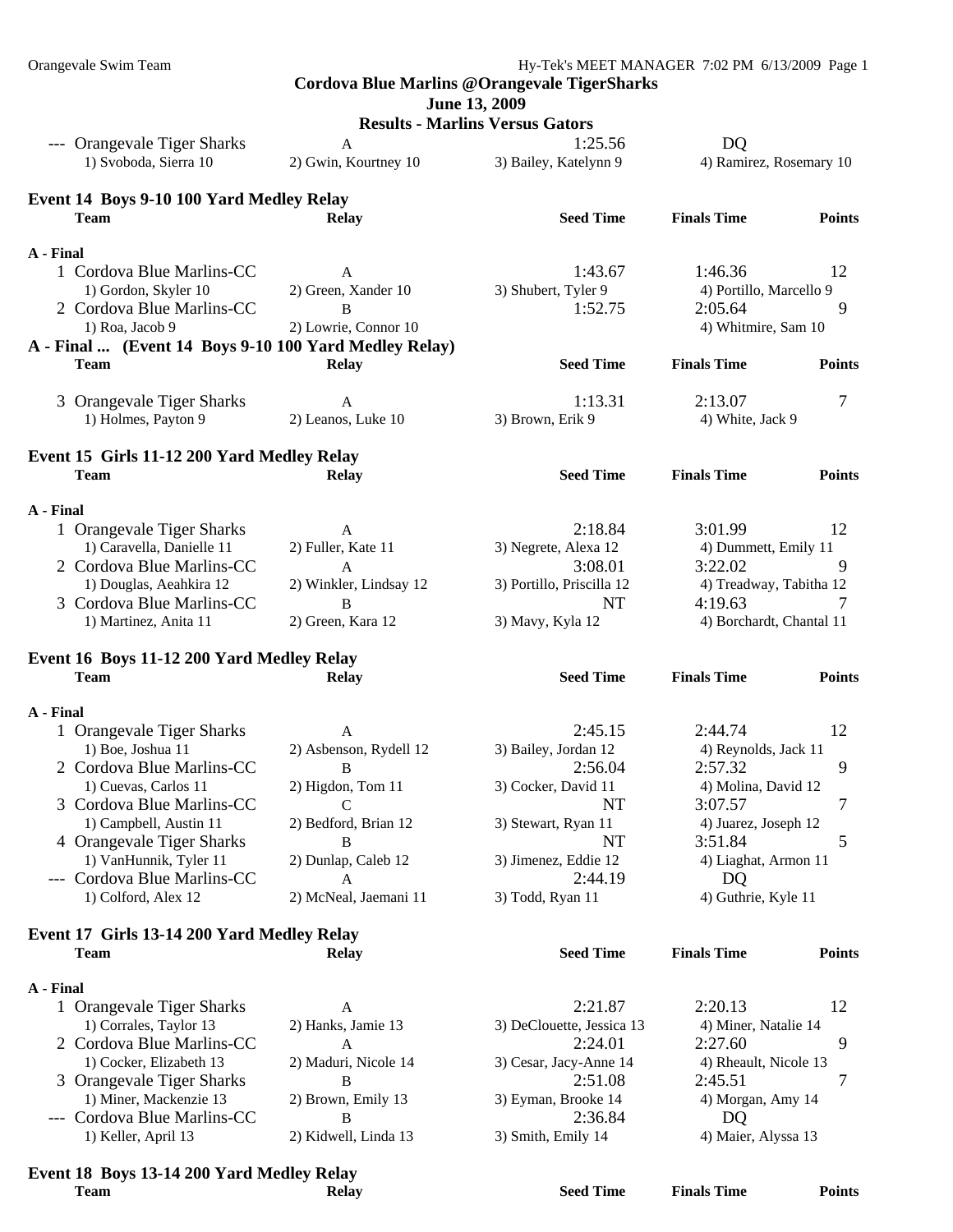### **June 13, 2009**

### **Results - Marlins Versus Gators**

| A - Final<br>1 Orangevale Tiger Sharks<br>1) Fuller, Ryan 13 | A<br>2) Fuller, Chris 14      | 2:04.11<br>3) Eyman, Ryan 13       | 2:19.09<br>4) Brown, Austin 14    | 12             |
|--------------------------------------------------------------|-------------------------------|------------------------------------|-----------------------------------|----------------|
|                                                              |                               |                                    |                                   |                |
| Event 19 Girls 15-18 200 Yard Medley Relay<br><b>Team</b>    | <b>Relay</b>                  | <b>Seed Time</b>                   | <b>Finals Time</b>                | <b>Points</b>  |
| A - Final                                                    |                               |                                    |                                   |                |
| 1 Orangevale Tiger Sharks                                    | A                             | 2:07.57                            | 2:10.00                           | 12             |
| 1) Negrete, Heather 18                                       | 2) Nelson, Shelby 15          | 3) Negrete, Brooke 16              | 4) Asbenson, Victoria 15          |                |
| 2 Cordova Blue Marlins-CC                                    | A                             | 2:16.09                            | 2:13.51                           | 9              |
| 1) Witcher, Danielle 18<br>3 Orangevale Tiger Sharks         | 2) Barker, Moriah 16<br>B     | 3) Molina, Emma 15<br>2:19.98      | 4) O'Connor, Brenda 17<br>2:24.47 | 7              |
| 1) Mitchell, Bryanna 18                                      | 2) Kennedy, Erin 16           | 3) Porter, Samantha 15             | 4) Miller, Mary 15                |                |
| A - Final  (Event 19 Girls 15-18 200 Yard Medley Relay)      |                               |                                    |                                   |                |
| <b>Team</b>                                                  | <b>Relay</b>                  | <b>Seed Time</b>                   | <b>Finals Time</b>                | <b>Points</b>  |
| 4 Cordova Blue Marlins-CC                                    | B                             | 2:30.22                            | 2:38.30                           | 5              |
| 1) Taketa, Suzanne 18                                        | 2) Rheault, Lynnette 15       | 3) Barker, Asriel 15               | 4) McNeal, Leilani 16             |                |
|                                                              |                               |                                    |                                   |                |
| Event 20 Boys 15-18 200 Yard Medley Relay<br><b>Team</b>     | <b>Relay</b>                  | <b>Seed Time</b>                   | <b>Finals Time</b>                | <b>Points</b>  |
|                                                              |                               |                                    |                                   |                |
| A - Final                                                    |                               |                                    |                                   |                |
| 1 Orangevale Tiger Sharks<br>1) Hannan, Benett 17            | A                             | 1:55.03                            | 2:05.54                           | 12             |
| 2 Cordova Blue Marlins-CC                                    | 2) Noe, Tyler 17<br>A         | 3) Asbenson, Cordell 17<br>2:03.00 | 4) Mower, Tyler 16<br>2:12.70     | 9              |
| 1) Kindel, Alex 17                                           | 2) O'Connor, Timothy 15       | 3) Narin, JD 18                    | 4) Perry, Ryan 16                 |                |
|                                                              |                               |                                    |                                   |                |
| Event 21 Girls 6 & Under 25 Yard Freestyle                   |                               |                                    |                                   |                |
| <b>Name</b>                                                  | Age Team                      | <b>Seed Time</b>                   | <b>Finals Time</b>                | <b>Points</b>  |
| A - Final                                                    |                               |                                    |                                   |                |
| 1 Maduri, Gariella                                           | 6 Cordova Blue Marlins-CC     | 25.33                              | 27.81                             | 9              |
| 2 Schroer, Grace                                             | 6 Cordova Blue Marlins-CC     | 28.46                              | 27.93                             | 7              |
| 3 McAdams, Macey                                             | 6 Orangevale Tiger Sharks     | 34.45                              | 34.04                             | 6              |
| 4 Stephens, Jordan                                           | 5 Orangevale Tiger Sharks     | 36.29                              | 34.23                             | 5              |
| 5 Brown, Madison                                             | 6 Cordova Blue Marlins-CC     | 38.84                              | 36.96                             | 4              |
| 6 Holton, Jillian                                            | 6 Cordova Blue Marlins-CC     | 36.28                              | 37.39                             | 3              |
| 7 Berry, Emily                                               | 5 Orangevale Tiger Sharks     | 54.07                              | 1:15.13                           | $\overline{2}$ |
| 8 Harris, Angel                                              | 5 Orangevale Tiger Sharks     | 1:17.01                            | 1:26.21                           | 1              |
| <b>B</b> - Final<br>9 Javidan, Monah                         | 5 Orangevale Tiger Sharks     | NT                                 | 30.03                             |                |
| 10 Wright, Jordyn                                            | 6 Cordova Blue Marlins-CC     | 43.69                              | 36.79                             |                |
| Coleman, Audrey<br>11                                        | Cordova Blue Marlins-CC<br>5. | 43.65                              | 44.38                             |                |
| 12 Garner, Larisa                                            | 4 Cordova Blue Marlins-CC     | 56.87                              | 56.79                             |                |
| 13 Waite-Kerns, Jaellian                                     | 5 Cordova Blue Marlins-CC     | 59.19                              | 1:12.50                           |                |
| 14 Krawiec, Sage                                             | 3 Orangevale Tiger Sharks     | 1:28.24                            | 2:00.13                           |                |
| C - Final                                                    |                               |                                    |                                   |                |
| 17 Priess, Madelyn                                           | 6 Cordova Blue Marlins-CC     | 1:36.67                            | 36.77                             |                |
| 18 Mavy, Emma                                                | 6 Cordova Blue Marlins-CC     | 59.37                              | 1:15.66                           |                |
| 19 Talley, Samantha                                          | 4 Cordova Blue Marlins-CC     | 1:40.25                            | 1:18.44                           |                |
| 20 Cocker, Catherine                                         | 5 Cordova Blue Marlins-CC     | 1:39.70                            | 1:51.01                           |                |
| Event 22 Boys 6 & Under 25 Yard Freestyle                    |                               |                                    |                                   |                |
| <b>Name</b>                                                  | Age Team                      | <b>Seed Time</b>                   | <b>Finals Time</b>                | <b>Points</b>  |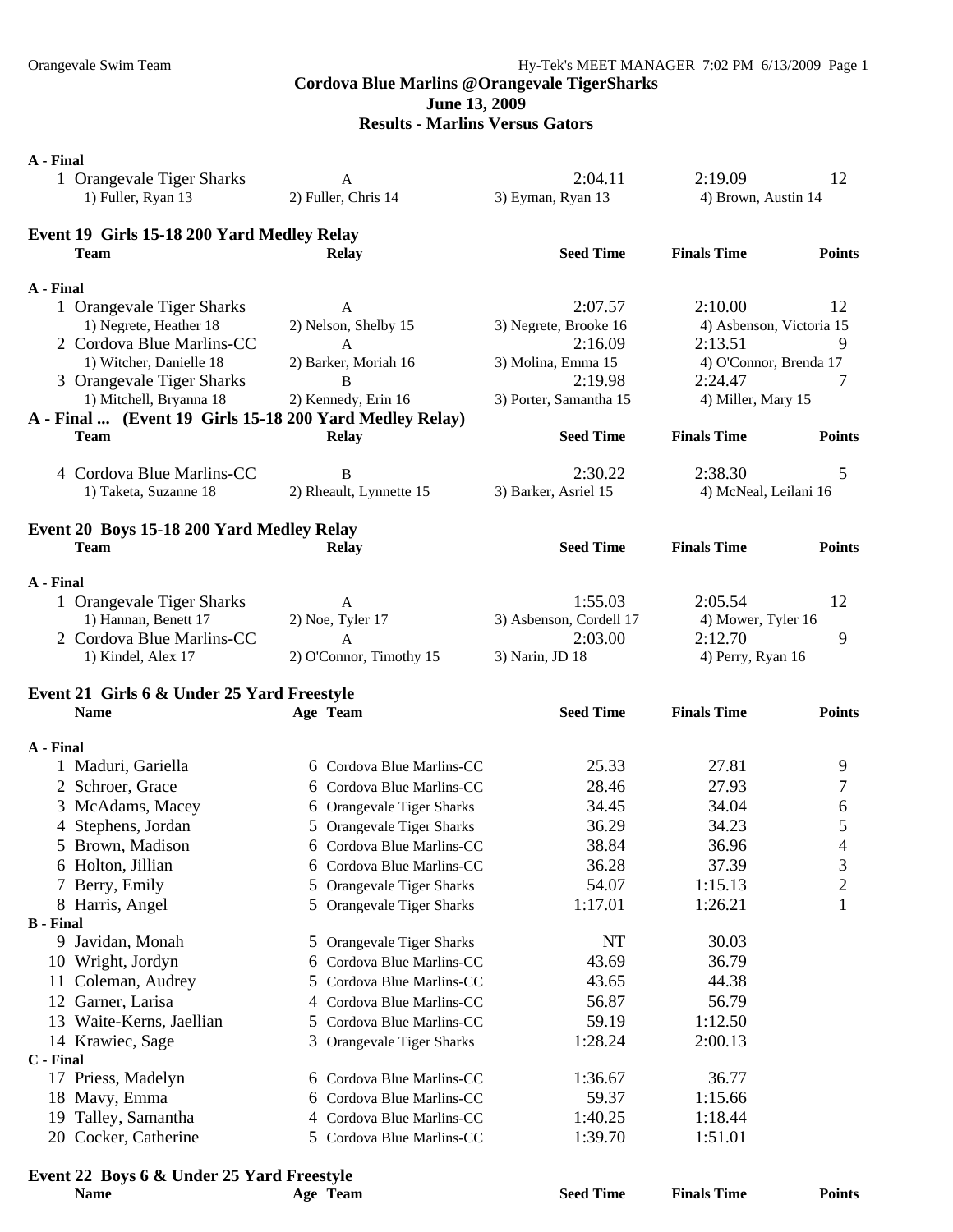**June 13, 2009** 

**Results - Marlins Versus Gators** 

### **A - Final**

|                  | 1 McAdams, Dylan                                       |   | 2 Orangevale Tiger Sharks      | 29.92            | 30.01              | 9              |
|------------------|--------------------------------------------------------|---|--------------------------------|------------------|--------------------|----------------|
|                  | 2 Voss, Mason                                          |   | 6 Cordova Blue Marlins-CC      | 34.48            | 33.41              | 7              |
|                  | 3 Lau, Ethan                                           |   | 6 Cordova Blue Marlins-CC      | 42.02            | 34.95              | $\sqrt{6}$     |
|                  | 4 Nguyen, Milton                                       |   | 5 Cordova Blue Marlins-CC      | 24.62            | 36.89              | 5              |
|                  | 5 West, Josiah                                         |   | 6 Cordova Blue Marlins-CC      | 43.93            | 40.92              | $\overline{4}$ |
|                  | 6 Heath, Jackson                                       |   | 6 Orangevale Tiger Sharks      | 40.48            | 40.95              | 3              |
|                  | 7 Ericksen, Kevin                                      |   | 5 Orangevale Tiger Sharks      | 36.00            | 41.69              | $\overline{2}$ |
| <b>B</b> - Final |                                                        |   |                                |                  |                    |                |
|                  | 9 Pherigo, Nolan                                       |   | 5 Orangevale Tiger Sharks      | 41.90            | 36.92              |                |
|                  | 10 Bedford, Kyle                                       |   | 6 Cordova Blue Marlins-CC      | 54.55            | 43.84              |                |
|                  | 11 Warren, Zachary                                     |   | 6 Orangevale Tiger Sharks      | 40.87            | 49.11              |                |
|                  | 12 Perkins, Alyjah                                     |   | 5 Cordova Blue Marlins-CC      | 1:03.82          | 51.80              |                |
|                  | 13 Brown, Louis                                        |   | 5 Cordova Blue Marlins-CC      | 54.16            | 52.03              |                |
|                  | 14 Rooney, Liam                                        |   | 6 Orangevale Tiger Sharks      | 45.32            | 59.57              |                |
|                  | B - Final  (Event 22 Boys 6 & Under 25 Yard Freestyle) |   |                                |                  |                    |                |
|                  | <b>Name</b>                                            |   | Age Team                       | <b>Seed Time</b> | <b>Finals Time</b> | <b>Points</b>  |
|                  | 15 Hare, Brynan                                        |   | 6 Cordova Blue Marlins-CC      | 52.59            | 59.61              |                |
|                  | --- Anderson, Seth                                     |   | 6 Orangevale Tiger Sharks      | 41.36            | DQ                 |                |
| C - Final        |                                                        |   |                                |                  |                    |                |
|                  | 17 Matthews, Bruce                                     |   | 6 Orangevale Tiger Sharks      | 47.35            | 42.69              |                |
|                  | 18 Krawiec, Drew                                       |   | 5 Orangevale Tiger Sharks      | 47.78            | 43.63              |                |
|                  | 19 Rosello, Max                                        |   | 5 Orangevale Tiger Sharks      | 55.72            | 51.00              |                |
|                  | 20 Morgan, Julian                                      |   | 5 Orangevale Tiger Sharks      | 49.77            | 51.44              |                |
|                  | 21 Penman, Logan                                       |   | 5 Orangevale Tiger Sharks      | 45.65            | 51.86              |                |
|                  | 22 Sanati, Kian                                        |   | 5 Cordova Blue Marlins-CC      | 2:13.02          | 1:57.26            |                |
|                  | 23 Vargas, Tyler                                       |   | 4 Cordova Blue Marlins-CC      | <b>NT</b>        | 2:19.01            |                |
|                  | Event 23 Girls 7-8 25 Yard Freestyle                   |   |                                |                  |                    |                |
|                  | <b>Name</b>                                            |   | Age Team                       | <b>Seed Time</b> | <b>Finals Time</b> | <b>Points</b>  |
| A - Final        |                                                        |   |                                |                  |                    |                |
|                  | 1 Wong, Jennifer                                       |   | 7 Cordova Blue Marlins-CC      | 25.48            | 23.78              | 9              |
|                  | 2 Maduri, Danielle                                     |   | 8 Cordova Blue Marlins-CC      | 27.03            | 24.36              | $\tau$         |
|                  | 3 Eilhardt, Lili                                       |   | 8 Orangevale Tiger Sharks      | 24.69            | 24.52              | $\sqrt{6}$     |
|                  | 4 Lowrie, Emma                                         |   | 8 Cordova Blue Marlins-CC      | 23.85            | 24.56              | 5              |
|                  | 5 Pennington, Emma                                     |   | 8 Cordova Blue Marlins-CC      | 25.71            | 25.28              | 4              |
|                  | 6 Broda, Gabbey                                        | 8 | <b>Orangevale Tiger Sharks</b> | 26.91            | 25.47              | 3              |
|                  | 7 McAdams, Sydney                                      | 8 | Orangevale Tiger Sharks        | 25.34            | 25.54              | $\mathbf{2}$   |
|                  | 8 Anderson, Faith                                      |   | 7 Orangevale Tiger Sharks      | 26.77            | 27.80              | 1              |
| <b>B</b> - Final |                                                        |   |                                |                  |                    |                |
|                  | 9 Pagliaro, Greysha                                    |   | 7 Orangevale Tiger Sharks      | 28.72            | 25.89              |                |
|                  | 10 Holton, Paighton                                    | 8 | Cordova Blue Marlins-CC        | 30.01            | 28.68              |                |
|                  | 11 Demorest, Roxanne                                   |   | Orangevale Tiger Sharks        | 31.87            | 28.89              |                |
|                  | 12 Cuevas, Angel                                       |   | 7 Cordova Blue Marlins-CC      | 29.21            | 33.57              |                |
|                  | 13 Pierre-Russo, Naomi                                 | 8 | Orangevale Tiger Sharks        | 35.77            | 34.50              |                |
|                  | 14 Stinson, Amanda                                     | 8 | Orangevale Tiger Sharks        | 35.18            | 37.48              |                |
|                  | 15 Vicenty, Janessa                                    |   | Cordova Blue Marlins-CC        | 30.02            | 49.14              |                |
| C - Final        |                                                        |   |                                |                  |                    |                |
|                  | 17 Ryan, Madison                                       | 8 | Cordova Blue Marlins-CC        | 30.18            | 25.96              |                |
|                  | 18 Rorling, Madison                                    | 8 | Orangevale Tiger Sharks        | 37.54            | 28.75              |                |
| 19               | Shupe, Marin                                           | 7 | Cordova Blue Marlins-CC        | 30.42            | 29.11              |                |
|                  | 20 Thompson, Amiaya                                    | 8 | Cordova Blue Marlins-CC        | 31.33            | 29.62              |                |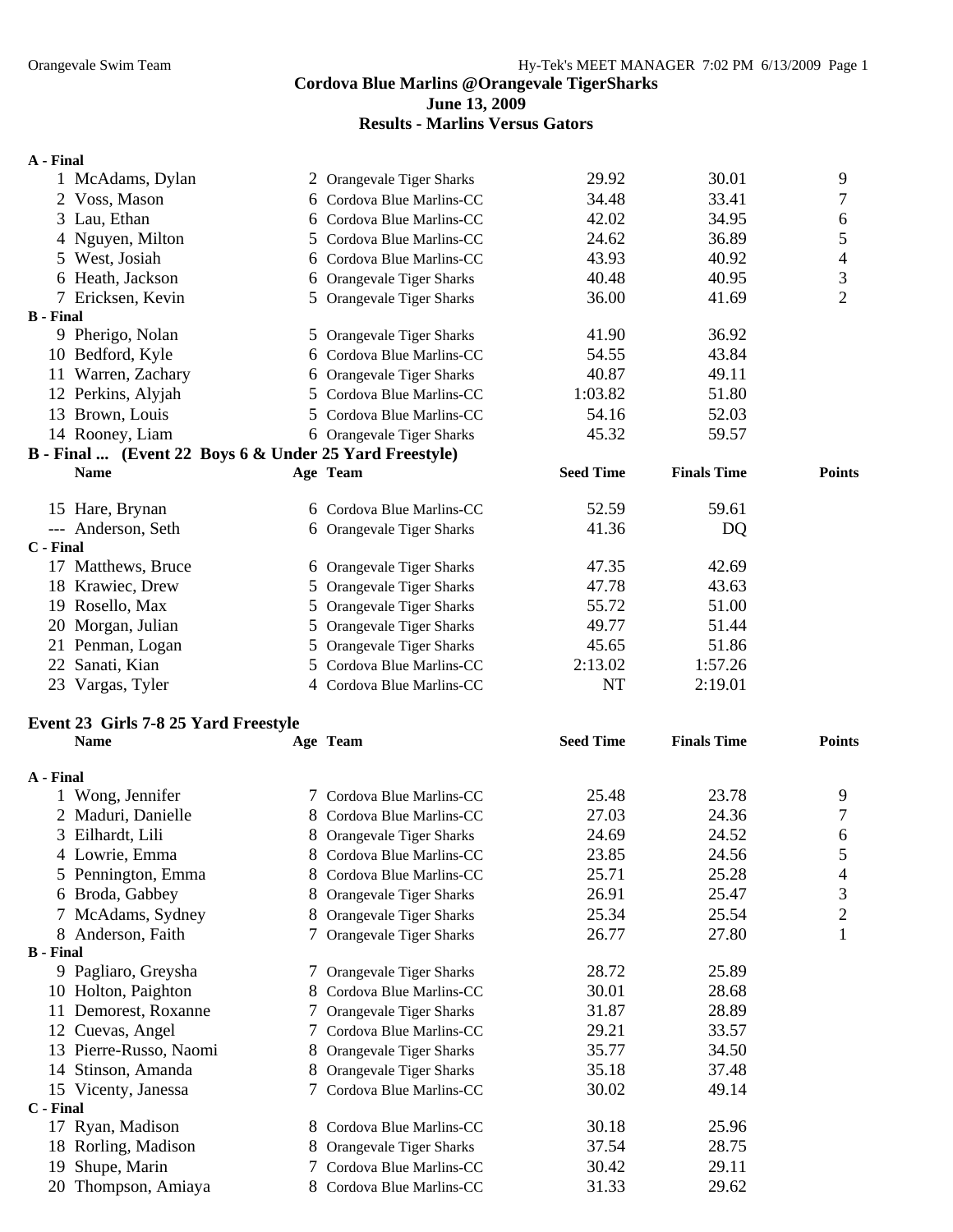|                  |                                                  | <b>Cordova Blue Marlins @Orangevale TigerSharks</b> |                  |                    |                |
|------------------|--------------------------------------------------|-----------------------------------------------------|------------------|--------------------|----------------|
|                  |                                                  | June 13, 2009                                       |                  |                    |                |
|                  |                                                  | <b>Results - Marlins Versus Gators</b>              |                  |                    |                |
|                  | 21 Bowers, Danielle                              | 7 Cordova Blue Marlins-CC                           | 32.90            | 30.81              |                |
|                  | 22 Firl, Rachel                                  | 7 Orangevale Tiger Sharks                           | 37.62            | 33.97              |                |
|                  | 23 Del Rio, Quinn                                | 8 Orangevale Tiger Sharks                           | 36.18            | 36.34              |                |
|                  | 24 Burrell, Lily                                 | 7 Orangevale Tiger Sharks                           | 40.33            | 40.28              |                |
| D - Final        |                                                  |                                                     |                  |                    |                |
|                  | 25 Wood, Samantha                                | 8 Cordova Blue Marlins-CC                           | NT               | 30.20              |                |
|                  | 26 Niles, Kristen                                | 7 Cordova Blue Marlins-CC                           | 35.02            | 36.93              |                |
|                  | 27 Brady, Hannah                                 | 7 Cordova Blue Marlins-CC                           | 35.17            | 37.87              |                |
|                  | Event 24 Boys 7-8 25 Yard Freestyle              |                                                     |                  |                    |                |
|                  | <b>Name</b>                                      | Age Team                                            | <b>Seed Time</b> | <b>Finals Time</b> | <b>Points</b>  |
| A - Final        |                                                  |                                                     |                  |                    |                |
|                  | 1 Simmons, Lucas                                 | 8 Orangevale Tiger Sharks                           | 25.63            | 21.49              | 9              |
|                  | 2 Pantis, Nicko                                  | 8 Orangevale Tiger Sharks                           | 24.02            | 22.92              | 7              |
|                  | 3 Bedford, Mark                                  | 8 Cordova Blue Marlins-CC                           | 22.68            | 23.33              | 6              |
|                  | 4 Sullivan, Nathan                               | 7 Cordova Blue Marlins-CC                           | 26.25            | 25.39              | 5              |
|                  | A - Final  (Event 24 Boys 7-8 25 Yard Freestyle) |                                                     |                  |                    |                |
|                  | <b>Name</b>                                      | Age Team                                            | <b>Seed Time</b> | <b>Finals Time</b> | <b>Points</b>  |
|                  | 5 Cuevas, Simon                                  | 7 Cordova Blue Marlins-CC                           | 28.85            | 26.02              | $\overline{4}$ |
|                  | 6 Monroe, James                                  | 8 Cordova Blue Marlins-CC                           | 24.70            | 27.00              | 3              |
|                  | 7 Guttenberg, Sean                               | 7 Orangevale Tiger Sharks                           | 31.03            | 28.25              | $\overline{2}$ |
|                  | 8 VanHunnik, Kyle                                | 8 Orangevale Tiger Sharks                           | 31.42            | 31.68              | 1              |
| <b>B</b> - Final |                                                  |                                                     |                  |                    |                |
|                  | 9 Lau, Eric                                      | 8 Cordova Blue Marlins-CC                           | 29.56            | 29.22              |                |
|                  | 10 Brady, Jake                                   | 8 Cordova Blue Marlins-CC                           | 28.94            | 31.58              |                |
|                  | 11 Roa, Ryan                                     | 7 Cordova Blue Marlins-CC                           | 32.82            | 33.05              |                |
|                  | 12 Tsarnas, Brenden                              | 8 Orangevale Tiger Sharks                           | <b>NT</b>        | 33.07              |                |
|                  | 13 Moore, Angus                                  | 7 Cordova Blue Marlins-CC                           | 32.34            | 34.45              |                |
|                  | 14 Krawiec, Ben                                  | 7 Orangevale Tiger Sharks                           | 36.13            | 39.74              |                |
|                  | 15 Hann, Noel                                    | 7 Orangevale Tiger Sharks                           | <b>NT</b>        | 56.23              |                |
| C - Final        |                                                  |                                                     |                  |                    |                |
|                  | 17 Waters, Daniel                                | 7 Cordova Blue Marlins-CC                           | 41.22            | 17.45              |                |
| 18               | Moore, Reed                                      | 7 Cordova Blue Marlins-CC                           | 34.81            | 34.66              |                |
| 19               | Sanati, Braden                                   | Cordova Blue Marlins-CC                             | 49.82            | 42.21              |                |
|                  | Event 25 Girls 9-10 25 Yard Freestyle            |                                                     |                  |                    |                |
|                  | <b>Name</b>                                      | Age Team                                            | <b>Seed Time</b> | <b>Finals Time</b> | <b>Points</b>  |
| A - Final        |                                                  |                                                     |                  |                    |                |
|                  | 1 Evans, Nia                                     | 10 Cordova Blue Marlins-CC                          | 13.15            | 14.16              | 9              |
|                  | 2 Bailey, Katelynn                               | 9 Orangevale Tiger Sharks                           | 18.20            | 18.36              | 7              |
| 3                | Smith, Madeline                                  | 10 Cordova Blue Marlins-CC                          | 17.05            | 18.48              | 6              |
|                  | 4 Potter, Emily                                  | 9 Cordova Blue Marlins-CC                           | 18.77            | 18.94              | 5              |
| 5                | Mawacke, Lisette                                 | 10 Cordova Blue Marlins-CC                          | 18.05            | 19.24              | 4              |
|                  | 6 Ramirez, Rosemary                              | 10 Orangevale Tiger Sharks                          | 18.19            | 20.07              | 3              |
|                  | Svoboda, Sierra                                  | 10 Orangevale Tiger Sharks                          | 20.35            | 21.60              | 2              |
|                  | 8 Guttenberg, Samatha                            | 9 Orangevale Tiger Sharks                           | 23.06            | 22.79              | 1              |
| <b>B</b> - Final |                                                  |                                                     |                  |                    |                |
|                  | 9 Bedford, Rachel                                | 10 Cordova Blue Marlins-CC                          | 20.23            | 19.13              |                |
|                  | 10 Warren, Katelyn                               | 10 Orangevale Tiger Sharks                          | 26.07            | 22.50              |                |
|                  | 11 Medina, Arcelia                               | 10 Cordova Blue Marlins-CC                          | 21.60            | 23.09              |                |
|                  | 12 Oglesby, Avonlea                              | 9 Orangevale Tiger Sharks                           | 25.95            | 23.19              |                |
|                  | 13 Mavy, Marissa                                 | 9 Cordova Blue Marlins-CC                           | 24.82            | 24.53              |                |
|                  |                                                  |                                                     |                  |                    |                |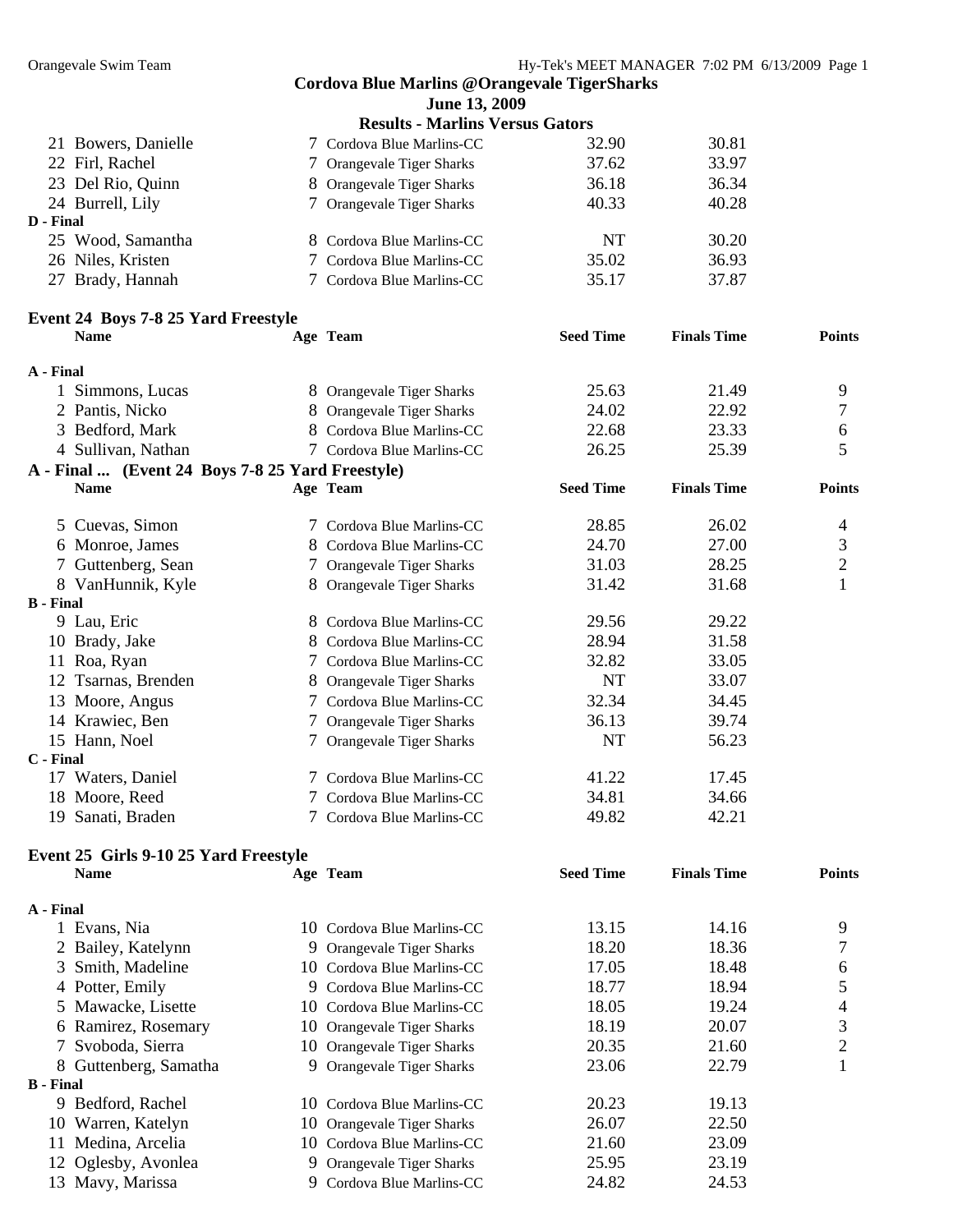|                  |                                                       | <b>Cordova Blue Marlins @Orangevale TigerSharks</b> |                  |                    |                |
|------------------|-------------------------------------------------------|-----------------------------------------------------|------------------|--------------------|----------------|
|                  |                                                       | June 13, 2009                                       |                  |                    |                |
|                  |                                                       | <b>Results - Marlins Versus Gators</b>              |                  |                    |                |
|                  | 14 Yang, Madeline                                     | 9 Orangevale Tiger Sharks                           | 25.45            | 26.06              |                |
|                  | 15 Coyne, May                                         | 10 Orangevale Tiger Sharks                          | 26.41            | 26.25              |                |
| C - Final        |                                                       |                                                     |                  |                    |                |
|                  | --- Martinez, Barbara                                 | 10 Cordova Blue Marlins-CC                          | 28.36            | X25.96             |                |
|                  | --- Boutte-Martin, Jennessa                           | 9 Cordova Blue Marlins-CC                           | 34.35            | X36.57             |                |
|                  |                                                       |                                                     |                  |                    |                |
|                  | Event 26 Boys 9-10 25 Yard Freestyle                  |                                                     |                  |                    |                |
|                  | <b>Name</b>                                           | Age Team                                            | <b>Seed Time</b> | <b>Finals Time</b> | <b>Points</b>  |
| A - Final        |                                                       |                                                     |                  |                    |                |
|                  | 1 Portillo, Marcello                                  | 9 Cordova Blue Marlins-CC                           | 17.58            | 17.18              | 9              |
|                  | 2 Gordon, Skyler                                      | 10 Cordova Blue Marlins-CC                          | 18.43            | 18.61              | 7              |
|                  | 3 Ericksen, Jake                                      | 9 Orangevale Tiger Sharks                           | 22.57            | 19.40              | 6              |
|                  | 4 Talley, Nathen                                      | 10 Cordova Blue Marlins-CC                          | 21.38            | 21.45              | 5              |
|                  | 5 Whitmire, Sam                                       | 10 Cordova Blue Marlins-CC                          | 20.30            | 21.51              | 4              |
|                  | 6 Leanos, Luke                                        | 10 Orangevale Tiger Sharks                          | 24.28            | 27.67              | 3              |
|                  | 7 White, Jack                                         | 9 Orangevale Tiger Sharks                           | 25.88            | 29.57              | $\overline{2}$ |
|                  | 8 Holmes, Payton                                      | 9 Orangevale Tiger Sharks                           | 30.66            | 34.54              | 1              |
|                  | B - Final  (Event 26 Boys 9-10 25 Yard Freestyle)     |                                                     |                  |                    |                |
|                  | <b>Name</b>                                           | Age Team                                            | <b>Seed Time</b> | <b>Finals Time</b> | <b>Points</b>  |
|                  |                                                       |                                                     |                  |                    |                |
| <b>B</b> - Final |                                                       |                                                     |                  |                    |                |
|                  | 9 Lowrie, Connor                                      | 10 Cordova Blue Marlins-CC                          | 22.56            | 22.81              |                |
|                  | 10 Guthrie, Jared                                     | 9 Cordova Blue Marlins-CC                           | 26.24            | 23.39              |                |
|                  | 11 Kim, Kyle                                          | 10 Orangevale Tiger Sharks                          | <b>NT</b>        | 24.08              |                |
|                  | 12 Wong, Timothy                                      | 9 Cordova Blue Marlins-CC                           | <b>NT</b>        | 26.33              |                |
|                  | 13 Lopez, Dominic                                     | 9 Cordova Blue Marlins-CC                           | 28.44            | 26.83              |                |
|                  | 14 Celli, Sean                                        | 10 Cordova Blue Marlins-CC                          | 32.81            | 30.36              |                |
|                  | 15 Hutchinson, William                                | 10 Orangevale Tiger Sharks                          | <b>NT</b>        | 32.61              |                |
|                  |                                                       |                                                     |                  |                    |                |
|                  | Event 27 Girls 11-12 50 Yard Freestyle<br><b>Name</b> | Age Team                                            | <b>Seed Time</b> | <b>Finals Time</b> | <b>Points</b>  |
|                  |                                                       |                                                     |                  |                    |                |
| A - Final        |                                                       |                                                     |                  |                    |                |
|                  | 1 Portillo, Priscilla                                 | 12 Cordova Blue Marlins-CC                          | 31.87            | 32.08              | 9              |
|                  | 2 Dummett, Emily                                      | 11 Orangevale Tiger Sharks                          | 41.57            | 41.07              | 7              |
|                  | 3 Mavy, Kyla                                          | 12 Cordova Blue Marlins-CC                          | 45.85            | 41.84              | 6              |
|                  | 4 Higby, Cora<br>11 <sup>1</sup>                      | <b>Orangevale Tiger Sharks</b>                      | 44.89            | 43.96              | 5              |
|                  | 5 Treadway, Tabitha                                   | 12 Cordova Blue Marlins-CC                          | 40.33            | 44.14              | 4              |
|                  | 6 Green, Kara                                         | 12 Cordova Blue Marlins-CC                          | 49.90            | 47.86              | 3              |
|                  | 7 Demorest, Gabrielle<br>11.                          | <b>Orangevale Tiger Sharks</b>                      | 1:05.11          | 55.33              | $\overline{c}$ |
|                  | 8 Davis, Emmalyn                                      | 11 Orangevale Tiger Sharks                          | 51.22            | 1:00.82            | $\mathbf{1}$   |
| <b>B</b> - Final |                                                       |                                                     |                  |                    |                |
|                  | 9 Winkler, Lindsay                                    | 12 Cordova Blue Marlins-CC                          | NT               | 40.91              |                |
|                  | 10 Douglas, Aeahkira                                  | 12 Cordova Blue Marlins-CC                          | 53.48            | 53.55              |                |
|                  | 11 Martinez, Anita                                    | 11 Cordova Blue Marlins-CC                          | 56.01            | 55.61              |                |
|                  | 12 Keller, Asley<br>11.                               | Cordova Blue Marlins-CC                             | 56.83            | 1:02.48            |                |
|                  | 13 Long, Alyssia                                      | 11 Cordova Blue Marlins-CC                          | 1:03.30          | 1:03.70            |                |
|                  | 14 Borchardt, Chantal                                 | 11 Cordova Blue Marlins-CC                          | 57.57            | 1:09.83            |                |
|                  |                                                       |                                                     |                  |                    |                |
|                  | Event 28 Boys 11-12 50 Yard Freestyle                 |                                                     |                  |                    |                |
|                  | <b>Name</b>                                           | Age Team                                            | <b>Seed Time</b> | <b>Finals Time</b> | <b>Points</b>  |
| A - Final        |                                                       |                                                     |                  |                    |                |
|                  | 1 Jimenez, Eddie                                      | 12 Orangevale Tiger Sharks                          | 34.48            | 33.29              | 9              |
|                  |                                                       |                                                     |                  |                    |                |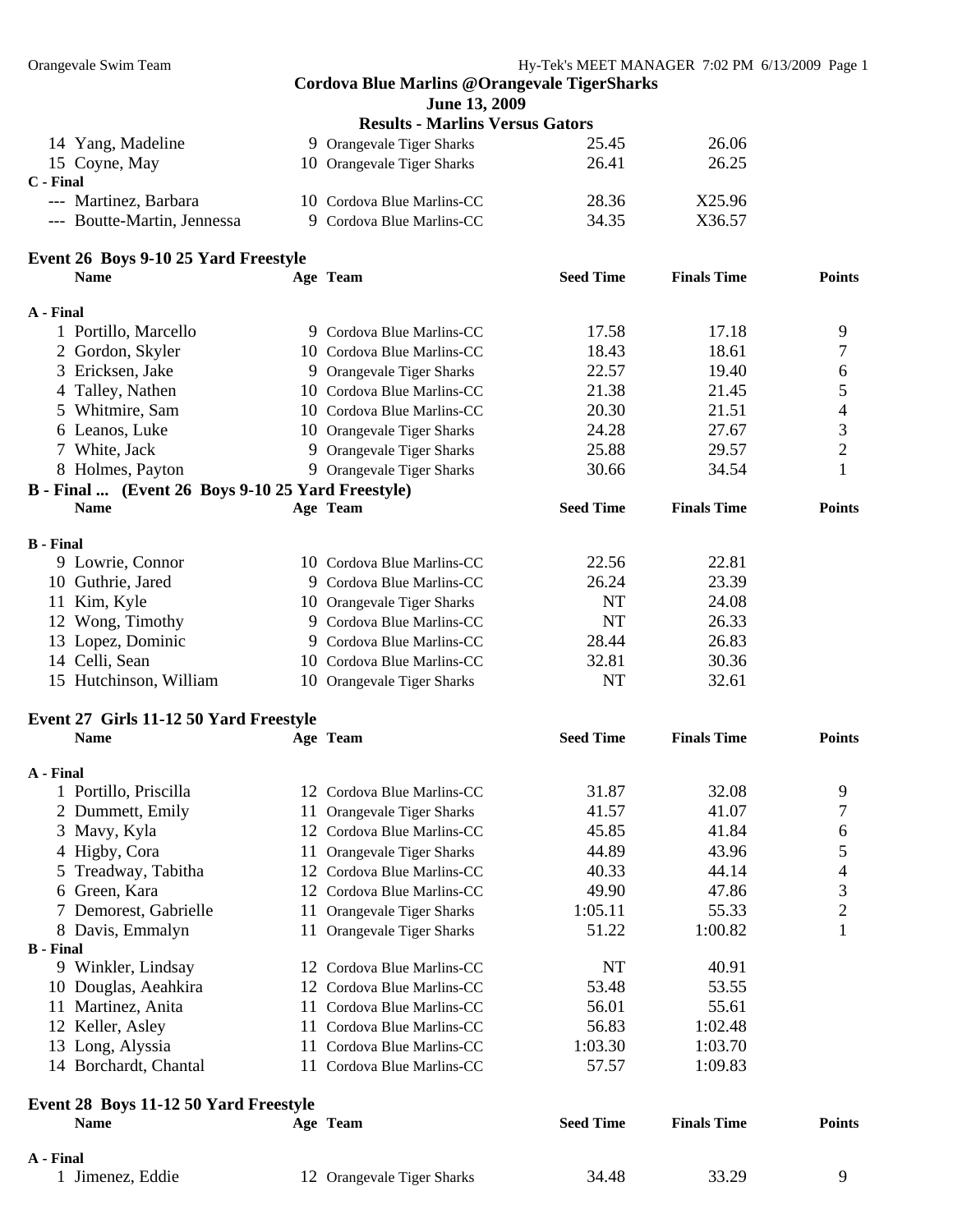|                  |                                                       | <b>Cordova Blue Marlins @Orangevale TigerSharks</b> |                  |                    |                  |
|------------------|-------------------------------------------------------|-----------------------------------------------------|------------------|--------------------|------------------|
|                  |                                                       | June 13, 2009                                       |                  |                    |                  |
|                  |                                                       | <b>Results - Marlins Versus Gators</b>              |                  |                    |                  |
|                  | 2 Todd, Ryan                                          | 11 Cordova Blue Marlins-CC                          | 34.84            | 35.36              | 7                |
| 3                | Reynolds, Jack<br>11                                  | Orangevale Tiger Sharks                             | 33.91            | 35.97              | $\boldsymbol{6}$ |
|                  | 4 Cuevas, Carlos                                      | 11 Cordova Blue Marlins-CC                          | 35.74            | 37.36              | 5                |
| 5.               | Molina, David                                         | 12 Cordova Blue Marlins-CC                          | 35.32            | 38.59              | 4                |
|                  | 6 Juarez, Joseph                                      | 12 Cordova Blue Marlins-CC                          | 39.47            | 42.80              | 3                |
|                  | 7 Dunlap, Caleb                                       | 12 Orangevale Tiger Sharks                          | 45.16            | 44.77              | $\overline{2}$   |
| <b>B</b> - Final |                                                       |                                                     |                  |                    |                  |
|                  | 9 Bedford, Brian                                      | 12 Cordova Blue Marlins-CC                          | <b>NT</b>        | 36.09              |                  |
|                  | 10 Campbell, Austin                                   | 11 Cordova Blue Marlins-CC                          | 41.91            | 40.18              |                  |
|                  | 11 Marshall, Nickolas                                 | 11 Cordova Blue Marlins-CC                          | 51.81            | 45.88              |                  |
|                  | 12 Stewart, Ryan                                      | 11 Cordova Blue Marlins-CC                          | 42.62            | 47.71              |                  |
|                  | 13 Norris, Andy                                       | 12 Cordova Blue Marlins-CC                          | 52.35            | 50.09              |                  |
|                  | 14 Oglesby, Kiernan                                   | 12 Orangevale Tiger Sharks                          | 1:04.97          | 57.51              |                  |
|                  | 15 VanHunnik, Tyler                                   | 11 Orangevale Tiger Sharks                          | 54.25            | 59.49              |                  |
|                  |                                                       |                                                     |                  |                    |                  |
|                  | Event 29 Girls 13-14 50 Yard Freestyle                |                                                     |                  |                    |                  |
|                  | <b>Name</b>                                           | Age Team                                            | <b>Seed Time</b> | <b>Finals Time</b> | <b>Points</b>    |
|                  |                                                       |                                                     |                  |                    |                  |
| A - Final        |                                                       |                                                     |                  |                    |                  |
|                  | 1 Miner, Natalie                                      | 14 Orangevale Tiger Sharks                          | 28.29            | 28.78              | 9                |
|                  | A - Final  (Event 29 Girls 13-14 50 Yard Freestyle)   |                                                     |                  |                    |                  |
|                  | <b>Name</b>                                           | Age Team                                            | <b>Seed Time</b> | <b>Finals Time</b> | <b>Points</b>    |
|                  |                                                       |                                                     |                  |                    |                  |
|                  | 2 Hanks, Jamie                                        | 13 Orangevale Tiger Sharks                          | 29.49            | 30.31              | 7                |
| 3                | Maduri, Nicole                                        | 14 Cordova Blue Marlins-CC                          | 30.22            | 30.63              | 6                |
|                  | 4 Cocker, Elizabeth                                   | 13 Cordova Blue Marlins-CC                          | 30.48            | 30.76              | 5                |
|                  | 5 Smith, Emily                                        | 14 Cordova Blue Marlins-CC                          | 30.93            | 31.21              | 4                |
|                  | 6 Miner, Mackenzie                                    | 13 Orangevale Tiger Sharks                          | 34.09            | 33.90              | 3                |
| <b>B</b> - Final |                                                       |                                                     |                  |                    |                  |
|                  | 9 Morgan, Amy                                         | 14 Orangevale Tiger Sharks                          | 35.26            | 33.89              |                  |
|                  | 10 Del Rio, Berkley                                   | 13 Orangevale Tiger Sharks                          | 34.89            | 34.00              |                  |
|                  | 11 Corrales, Taylor                                   | 13 Orangevale Tiger Sharks                          | 35.03            | 34.02              |                  |
|                  | 12 Eyman, Brooke                                      | 14 Orangevale Tiger Sharks                          | 34.97            | 35.75              |                  |
|                  | 13 Maier, Alyssa                                      | 13 Cordova Blue Marlins-CC                          | 43.24            | 40.67              |                  |
|                  | 14 Maier, Alexandria                                  | 13 Cordova Blue Marlins-CC                          | 41.92            | 41.86              |                  |
| C - Final        |                                                       |                                                     |                  |                    |                  |
|                  | 17 Kidwell, Linda                                     | 13 Cordova Blue Marlins-CC                          | 46.33            | 44.56              |                  |
|                  | Event 30 Boys 13-14 50 Yard Freestyle                 |                                                     |                  |                    |                  |
|                  | <b>Name</b>                                           | Age Team                                            | <b>Seed Time</b> | <b>Finals Time</b> | <b>Points</b>    |
|                  |                                                       |                                                     |                  |                    |                  |
| A - Final        |                                                       |                                                     |                  |                    |                  |
|                  | 1 Fuller, Chris                                       | 14 Orangevale Tiger Sharks                          | 31.09            | 31.23              | 9                |
|                  | 2 Fuller, Ryan                                        | 13 Orangevale Tiger Sharks                          | 31.39            | 31.62              | 7                |
|                  | 3 Brady, Zachary                                      | 14 Cordova Blue Marlins-CC                          | 31.83            | 32.20              | 6                |
|                  | 4 Dunlap, Joschua                                     | 14 Orangevale Tiger Sharks                          | 33.42            | 34.14              | 5                |
| <b>B</b> - Final |                                                       |                                                     |                  |                    |                  |
|                  | 9 Purugganan, Isaiah                                  | 13 Orangevale Tiger Sharks                          | 38.32            | 37.38              |                  |
|                  |                                                       |                                                     |                  |                    |                  |
|                  | Event 31 Girls 15-18 50 Yard Freestyle<br><b>Name</b> | Age Team                                            | <b>Seed Time</b> | <b>Finals Time</b> | <b>Points</b>    |
|                  |                                                       |                                                     |                  |                    |                  |
| A - Final        |                                                       |                                                     | 27.04            | 27.37              | 9                |
|                  | 1 Negrete, Brooke                                     | 16 Orangevale Tiger Sharks                          | 27.32            | 28.06              | 7                |
|                  | 2 Asbenson, Victoria                                  | 15 Orangevale Tiger Sharks                          |                  |                    |                  |
|                  | 3 O'Connor, Brenda                                    | 17 Cordova Blue Marlins-CC                          | 28.46            | 28.37              | 6                |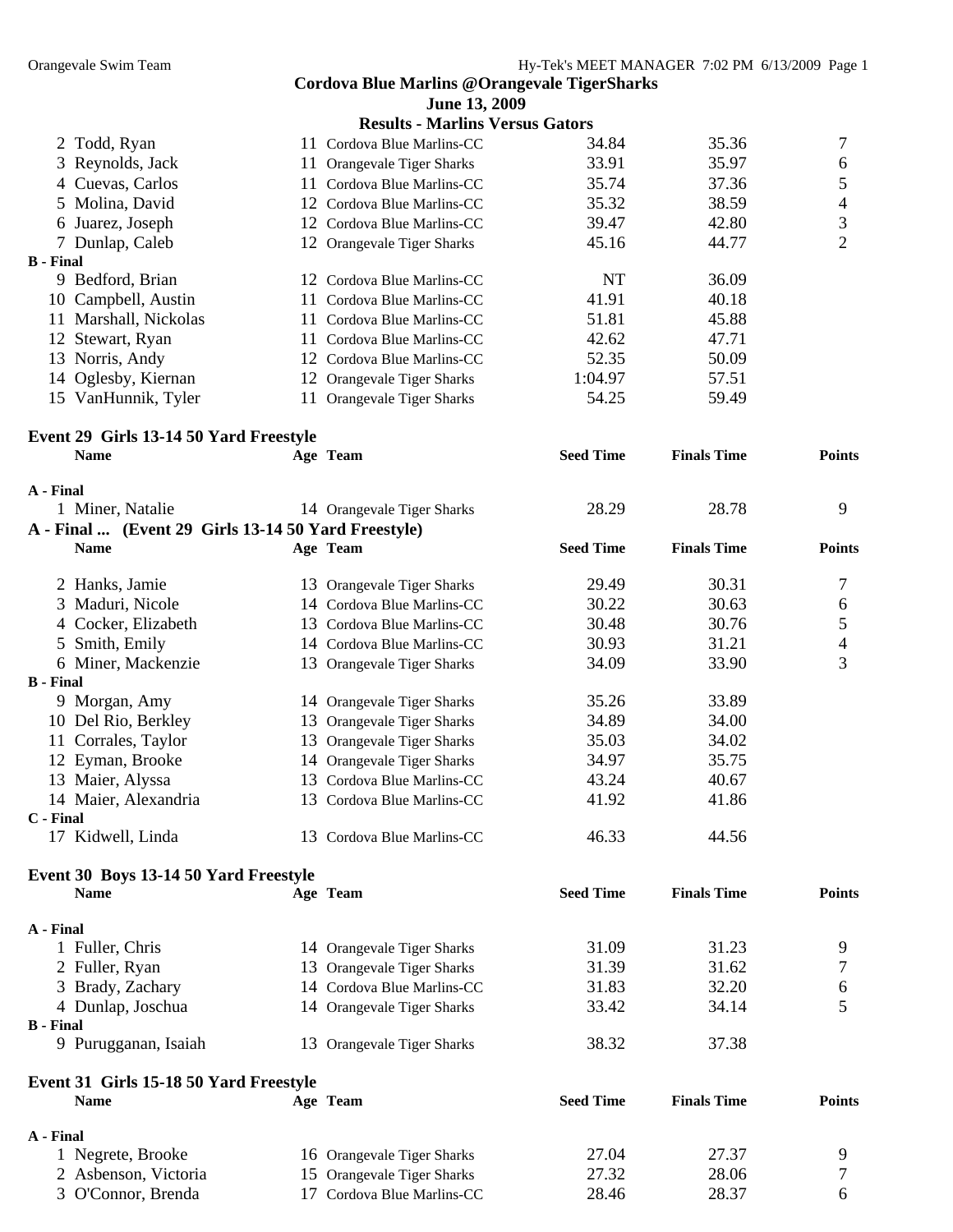|                  |                                                                   | <b>Cordova Blue Marlins @Orangevale TigerSharks</b> |                  |                    |                |
|------------------|-------------------------------------------------------------------|-----------------------------------------------------|------------------|--------------------|----------------|
|                  |                                                                   | June 13, 2009                                       |                  |                    |                |
|                  |                                                                   | <b>Results - Marlins Versus Gators</b>              |                  |                    |                |
|                  | 4 Nelson, Shelby                                                  | 15 Orangevale Tiger Sharks                          | 29.29            | 29.67              | 5              |
|                  | 5 Miller, Mary                                                    | 15 Orangevale Tiger Sharks                          | 29.48            | 29.92              | $\overline{4}$ |
|                  | 6 Barker, Asriel                                                  | 15 Cordova Blue Marlins-CC                          | 31.51            | 31.80              | $\mathfrak 3$  |
|                  | 7 Rheault, Lynnette                                               | 15 Cordova Blue Marlins-CC                          | 31.84            | 33.26              | $\overline{2}$ |
| <b>B</b> - Final |                                                                   |                                                     |                  |                    |                |
|                  | 9 Mitchell, Bryanna                                               | 18 Orangevale Tiger Sharks                          | 31.19            | 31.46              |                |
|                  | 10 Donaldson, Ellie                                               | 15 Orangevale Tiger Sharks                          | 31.37            | 31.92              |                |
|                  | 11 Kennedy, Erin                                                  | 16 Orangevale Tiger Sharks                          | 31.61            | 32.84              |                |
|                  | 12 Taketa, Suzanne                                                | 18 Cordova Blue Marlins-CC                          | 37.08            | 35.34              |                |
|                  | 13 Vo, Chanli                                                     | 15 Cordova Blue Marlins-CC                          | <b>NT</b>        | 47.72              |                |
| C - Final        |                                                                   |                                                     |                  |                    |                |
|                  | 17 Reynolds, Emily                                                | 15 Orangevale Tiger Sharks                          | 34.26            | 31.69              |                |
|                  | 18 Porter, Samantha                                               | 15 Orangevale Tiger Sharks                          | 32.17            | 32.31              |                |
|                  |                                                                   |                                                     | 34.92            | 35.03              |                |
|                  | 19 Pach, Maddy                                                    | 15 Orangevale Tiger Sharks                          |                  |                    |                |
|                  |                                                                   |                                                     |                  |                    |                |
|                  | Event 32 Boys 15-18 50 Yard Freestyle<br><b>Name</b>              | Age Team                                            | <b>Seed Time</b> | <b>Finals Time</b> | <b>Points</b>  |
|                  |                                                                   |                                                     |                  |                    |                |
| A - Final        |                                                                   |                                                     |                  |                    |                |
|                  | 1 Asbenson, Cordell                                               | 17 Orangevale Tiger Sharks                          | 24.08            | 24.90              | 9              |
|                  | 2 Noe, Tyler                                                      | 17 Orangevale Tiger Sharks                          | 26.39            | 26.28              | 7              |
|                  |                                                                   |                                                     |                  |                    |                |
|                  | A - Final  (Event 32 Boys 15-18 50 Yard Freestyle)<br><b>Name</b> | Age Team                                            | <b>Seed Time</b> | <b>Finals Time</b> | <b>Points</b>  |
|                  |                                                                   |                                                     |                  |                    |                |
|                  | 3 Mower, Tyler                                                    | 16 Orangevale Tiger Sharks                          | 27.45            | 27.94              | 6              |
|                  | 4 O'Connor, Timothy                                               | 15 Cordova Blue Marlins-CC                          | 29.79            | 30.99              | 5              |
|                  |                                                                   |                                                     |                  |                    |                |
|                  | Event 33 Girls 6 & Under 25 Yard Backstroke                       |                                                     |                  |                    |                |
|                  | <b>Name</b>                                                       | Age Team                                            | <b>Seed Time</b> | <b>Finals Time</b> | <b>Points</b>  |
|                  |                                                                   |                                                     |                  |                    |                |
| A - Final        |                                                                   |                                                     |                  |                    |                |
|                  | 1 Maduri, Gariella                                                | 6 Cordova Blue Marlins-CC                           | 32.97            | 32.97              | 9              |
|                  | 2 Stephens, Jordan                                                | 5 Orangevale Tiger Sharks                           | 38.80            | 35.42              | $\overline{7}$ |
|                  | 3 Schroer, Grace                                                  | 6 Cordova Blue Marlins-CC                           | 36.87            | 38.08              | 6              |
|                  | 4 Priess, Madelyn                                                 |                                                     | 48.26            | 38.09              |                |
|                  |                                                                   | 6 Cordova Blue Marlins-CC                           |                  |                    | 5              |
|                  | 5 McAdams, Macey                                                  | 6 Orangevale Tiger Sharks                           | 49.98            | 54.20              | 4              |
|                  | 6 Harris, Angel                                                   | 5 Orangevale Tiger Sharks                           | 1:21.53          | 1:38.37            | 3              |
|                  | --- Holton, Jillian                                               | 6 Cordova Blue Marlins-CC                           | 41.83            | DQ                 |                |
| B - Final        |                                                                   |                                                     |                  |                    |                |
|                  | 9 Javidan, Monah                                                  | 5 Orangevale Tiger Sharks                           | NT               | 37.23              |                |
|                  | 10 Brown, Madison                                                 | 6 Cordova Blue Marlins-CC                           | 53.53            | 51.33              |                |
|                  | 11 Mavy, Emma                                                     | 6 Cordova Blue Marlins-CC                           | 1:09.02          | 1:08.98            |                |
|                  | 12 Cocker, Catherine                                              | 5 Cordova Blue Marlins-CC                           | 1:06.23          | 1:10.69            |                |
|                  | 13 Coleman, Audrey                                                | 5 Cordova Blue Marlins-CC                           | 54.96            | 1:14.13            |                |
|                  | --- Krawiec, Sage                                                 | 3 Orangevale Tiger Sharks                           | 2:48.21          | DQ                 |                |
| C - Final        |                                                                   |                                                     |                  |                    |                |
|                  | 17 Wright, Jordyn                                                 | 6 Cordova Blue Marlins-CC                           | 1:11.13          | 59.37              |                |
|                  | 18 Garner, Larisa                                                 | 4 Cordova Blue Marlins-CC                           | 1:23.68          | 1:01.58            |                |
|                  | 19 Waite-Kerns, Jaellian                                          | 5 Cordova Blue Marlins-CC                           | 1:24.00          | 1:16.96            |                |
|                  | --- Talley, Samantha                                              | 4 Cordova Blue Marlins-CC                           | NT               | DQ                 |                |
|                  |                                                                   |                                                     |                  |                    |                |
|                  | Event 34 Boys 6 & Under 25 Yard Backstroke                        |                                                     |                  |                    |                |
|                  | <b>Name</b>                                                       | Age Team                                            | <b>Seed Time</b> | <b>Finals Time</b> | <b>Points</b>  |
|                  |                                                                   |                                                     |                  |                    |                |
| A - Final        |                                                                   |                                                     |                  |                    |                |
|                  | 1 Voss, Mason                                                     | 6 Cordova Blue Marlins-CC                           | 41.31            | 36.05              | 9              |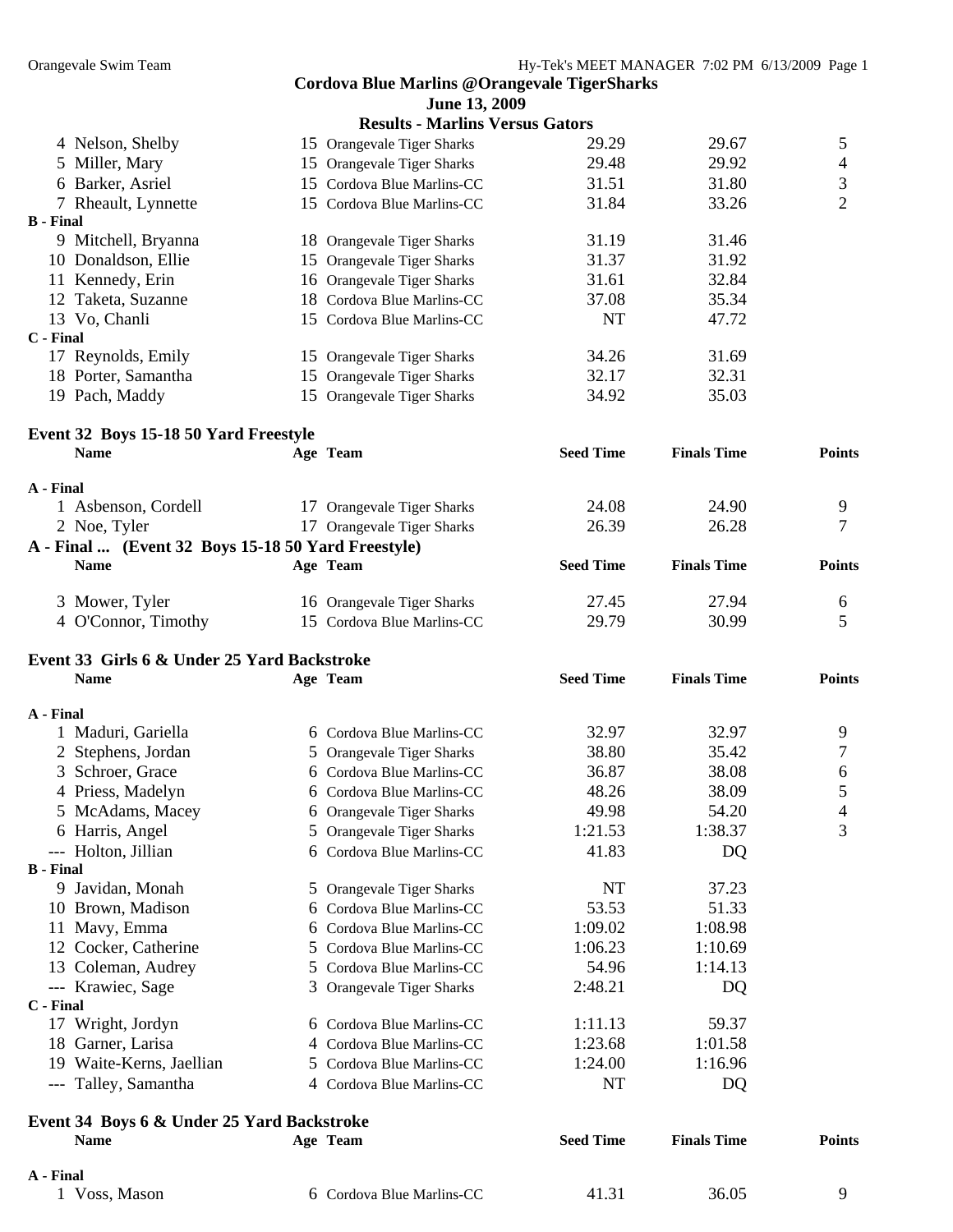| Cordova Blue Marlins @Orangevale TigerSharks |  |
|----------------------------------------------|--|
| <b>June 13, 2009</b>                         |  |
| <b>Results - Marlins Versus Gators</b>       |  |

|                  |                                                         | WSURS - MALINIS VULSUS GAWLS                              |                  |                    |                  |
|------------------|---------------------------------------------------------|-----------------------------------------------------------|------------------|--------------------|------------------|
|                  | 2 Pherigo, Nolan                                        | 5 Orangevale Tiger Sharks                                 | 33.61            | 42.24              | 7                |
|                  | 3 Nguyen, Milton                                        | 5 Cordova Blue Marlins-CC                                 | 41.82            | 42.97              | $\boldsymbol{6}$ |
|                  | 4 Lau, Ethan                                            | 6 Cordova Blue Marlins-CC                                 | 46.92            | 43.79              | 5                |
|                  | 5 Penman, Logan                                         | 5 Orangevale Tiger Sharks                                 | 27.24            | 50.69              | $\overline{4}$   |
|                  | 6 Matthews, Bruce                                       | 6 Orangevale Tiger Sharks                                 | 29.15            | 53.96              | 3                |
|                  | 7 Rosello, Max                                          | 5 Orangevale Tiger Sharks                                 | 33.94            | 1:12.00            | $\overline{2}$   |
|                  | --- Perkins, Alyjah                                     | 5 Cordova Blue Marlins-CC                                 | 1:05.26          | DQ                 |                  |
| <b>B</b> - Final |                                                         |                                                           |                  |                    |                  |
|                  | 9 Krawiec, Cade                                         | 6 Orangevale Tiger Sharks                                 | 34.83            | 35.44              |                  |
|                  | 10 McAdams, Dylan                                       | 2 Orangevale Tiger Sharks                                 | 34.74            | 37.51              |                  |
|                  | 11 Warren, Zachary                                      | 6 Orangevale Tiger Sharks                                 | 42.75            | 40.48              |                  |
|                  | 12 Anderson, Seth                                       | 6 Orangevale Tiger Sharks                                 | 41.05            | 47.82              |                  |
|                  | 13 Johri, Aadi                                          | 4 Cordova Blue Marlins-CC                                 | 1:28.30          | 1:17.72            |                  |
|                  | --- Brown, Louis                                        | 5 Cordova Blue Marlins-CC                                 | 1:14.41          | DQ                 |                  |
|                  | --- West, Josiah                                        | 6 Cordova Blue Marlins-CC                                 | 1:12.19          | DQ                 |                  |
|                  | --- Bedford, Kyle                                       | 6 Cordova Blue Marlins-CC                                 | 1:11.47          | DQ                 |                  |
| C - Final        |                                                         |                                                           |                  |                    |                  |
|                  | 17 Heath, Jackson                                       | 6 Orangevale Tiger Sharks                                 | 1:01.31          | 46.75              |                  |
|                  | 18 Ericksen, Kevin                                      | 5 Orangevale Tiger Sharks                                 | 50.40            | 59.44              |                  |
|                  | 19 Morgan, Julian                                       | 5 Orangevale Tiger Sharks                                 | 1:08.73          | 1:07.50            |                  |
|                  | 20 Krawiec, Drew                                        | 5 Orangevale Tiger Sharks                                 | 1:21.39          | 1:18.72            |                  |
|                  | C - Final  (Event 34 Boys 6 & Under 25 Yard Backstroke) |                                                           |                  |                    |                  |
|                  | <b>Name</b>                                             | Age Team                                                  | <b>Seed Time</b> | <b>Finals Time</b> | <b>Points</b>    |
|                  |                                                         |                                                           |                  |                    |                  |
|                  | 21 Vargas, Tyler                                        | 4 Cordova Blue Marlins-CC                                 | NT               | 2:31.43            |                  |
|                  | --- Sanati, Kian                                        | 5 Cordova Blue Marlins-CC                                 | NT               | DQ                 |                  |
|                  | --- Hare, Brynan                                        | 6 Cordova Blue Marlins-CC                                 | 2:20.28          | DQ                 |                  |
|                  |                                                         |                                                           |                  |                    |                  |
|                  |                                                         |                                                           |                  |                    |                  |
|                  | Event 35 Girls 7-8 25 Yard Backstroke                   |                                                           |                  |                    |                  |
|                  | <b>Name</b>                                             | Age Team                                                  | <b>Seed Time</b> | <b>Finals Time</b> | <b>Points</b>    |
|                  |                                                         |                                                           |                  |                    |                  |
| A - Final        |                                                         |                                                           |                  |                    |                  |
|                  | 1 Lowrie, Emma                                          | 8 Cordova Blue Marlins-CC                                 | 31.53            | 29.88              | 9                |
|                  | 2 Berry, Kaitlyn                                        | 8 Orangevale Tiger Sharks                                 | 28.26            | 30.75              | 7                |
|                  | 3 Broda, Gabbey                                         | 8 Orangevale Tiger Sharks                                 | 33.69            | 31.98              | $\sqrt{6}$       |
|                  | 4 Ryan, Madison                                         | 8 Cordova Blue Marlins-CC                                 | 34.98            | 32.39              | 5                |
|                  | 5 Essex, Kennedy                                        | 7 Orangevale Tiger Sharks                                 | NT               | 32.62              | 4                |
| 6                | Pagliaro, Greysha<br>$\mathcal{L}$                      | Orangevale Tiger Sharks                                   | 31.91            | 34.00              | 3                |
| 7                | Cocker, Anne<br>7                                       | Cordova Blue Marlins-CC                                   | 34.77            | 40.15              | $\overline{c}$   |
|                  | 8 Bowers, Danielle                                      | Cordova Blue Marlins-CC                                   | 36.59            | 40.56              | 1                |
| <b>B</b> - Final |                                                         |                                                           |                  |                    |                  |
|                  | 9 McAdams, Sydney                                       | 8 Orangevale Tiger Sharks                                 | 36.69            | 36.98              |                  |
|                  | 10 Pierre-Russo, Naomi                                  | 8 Orangevale Tiger Sharks                                 | 40.60            | 40.32              |                  |
|                  | 11 Cuevas, Angel                                        | 7 Cordova Blue Marlins-CC                                 | 36.73            | 42.19              |                  |
|                  | 12 Del Rio, Quinn<br>8                                  | <b>Orangevale Tiger Sharks</b>                            | 39.51            | 47.01              |                  |
| 13               | Vicenty, Janessa                                        | 7 Cordova Blue Marlins-CC                                 | 53.40            | 50.92              |                  |
|                  | --- Demorest, Roxanne<br>$\mathcal{L}$                  | 7 Orangevale Tiger Sharks                                 | 38.38            | DQ                 |                  |
| C - Final        | --- Brady, Hannah                                       | Cordova Blue Marlins-CC                                   | 40.55            | DQ                 |                  |
|                  | 17 Niles, Kristen                                       | 7 Cordova Blue Marlins-CC                                 | NT               | 36.39              |                  |
| 18               | Wood, Samantha<br>8.                                    | Cordova Blue Marlins-CC                                   | NT               | 40.14              |                  |
| 19               | Maduri, Danielle<br>8.                                  | Cordova Blue Marlins-CC                                   | NT               | 40.18              |                  |
|                  | 20 Firl, Rachel<br>Τ                                    | Orangevale Tiger Sharks                                   | 41.46            | 45.50              |                  |
|                  | 21 Stinson, Amanda<br>8                                 |                                                           | 51.24            | 48.64              |                  |
|                  | 22 Burrell, Lily<br>$\mathcal{L}$                       | Orangevale Tiger Sharks<br><b>Orangevale Tiger Sharks</b> | 1:31.07          | 55.28              |                  |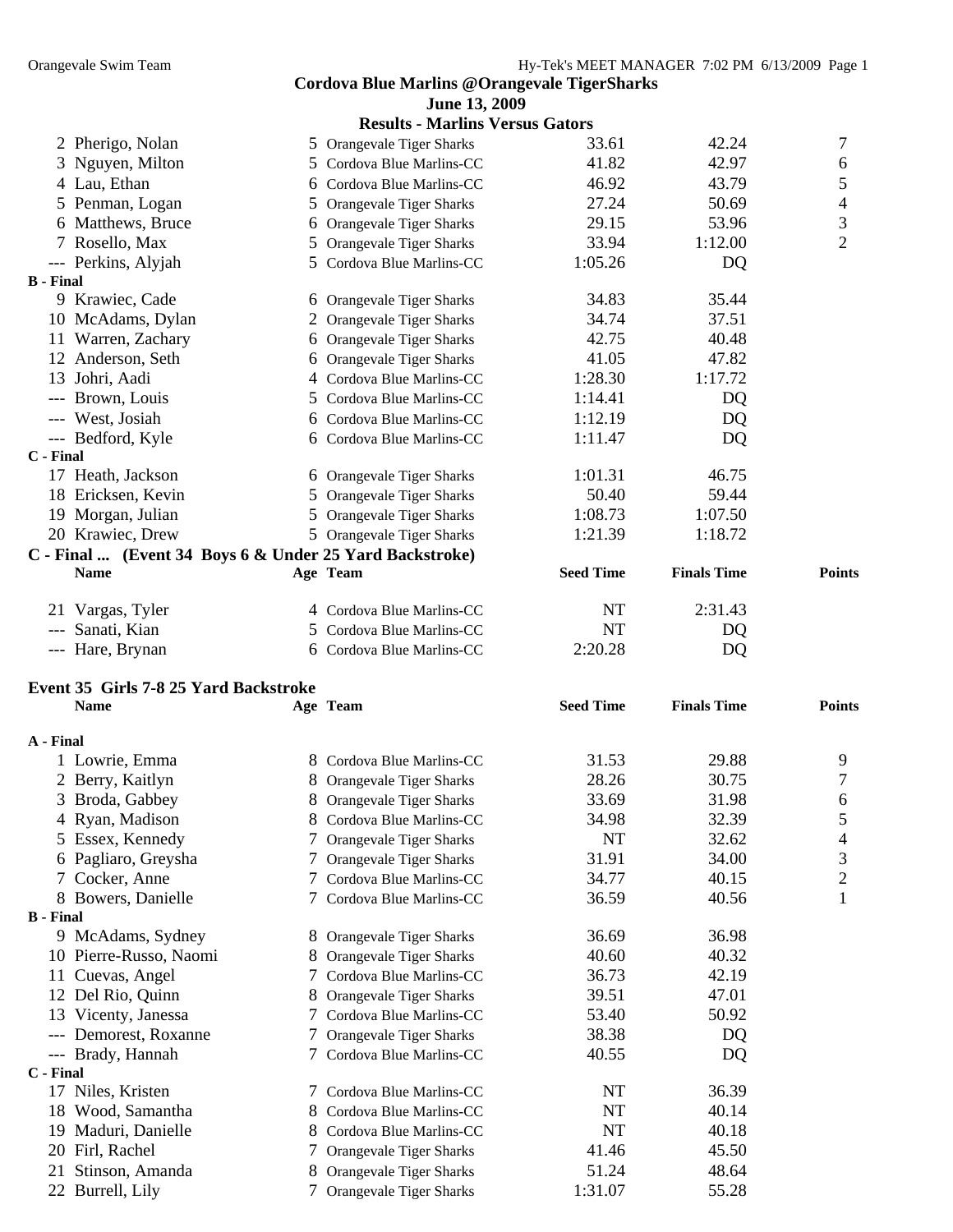**B - Final** 

**B - Final** 

### **Cordova Blue Marlins @Orangevale TigerSharks**

|                                                     |    | June 13, 2009<br><b>Results - Marlins Versus Gators</b> |                  |                    |                          |  |
|-----------------------------------------------------|----|---------------------------------------------------------|------------------|--------------------|--------------------------|--|
| 23 Rorling, Madison                                 |    | 8 Orangevale Tiger Sharks                               | 52.15            | 59.20              |                          |  |
| Event 36 Boys 7-8 25 Yard Backstroke                |    |                                                         |                  |                    |                          |  |
| <b>Name</b>                                         |    | Age Team                                                | <b>Seed Time</b> | <b>Finals Time</b> | <b>Points</b>            |  |
| A - Final                                           |    |                                                         |                  |                    |                          |  |
| 1 Cuevas, Simon                                     |    | 7 Cordova Blue Marlins-CC                               | 38.27            | 34.76              | 9                        |  |
| 2 Monroe, James                                     |    | 8 Cordova Blue Marlins-CC                               | 33.88            | 38.08              | 7                        |  |
| 3 Krawiec, Ben                                      |    | 7 Orangevale Tiger Sharks                               | 41.47            | 39.04              | 6                        |  |
| 4 Lau, Eric                                         |    | 8 Cordova Blue Marlins-CC                               | 44.09            | 40.99              | $\mathfrak s$            |  |
| 5 VanHunnik, Kyle                                   |    | 8 Orangevale Tiger Sharks                               | 33.69            | 44.81              | $\overline{\mathcal{A}}$ |  |
| 6 Guttenberg, Sean                                  |    | 7 Orangevale Tiger Sharks                               | 43.05            | 49.71              | 3                        |  |
| 7 Hann, Noel                                        |    | 7 Orangevale Tiger Sharks                               | <b>NT</b>        | 1:05.99            | $\overline{2}$           |  |
| <b>B</b> - Final                                    |    |                                                         |                  |                    |                          |  |
| 9 Moore, Reed                                       |    | 7 Cordova Blue Marlins-CC                               | NT               | 37.59              |                          |  |
| 10 Tsarnas, Brenden                                 |    | 8 Orangevale Tiger Sharks                               | <b>NT</b>        | 43.05              |                          |  |
| --- Sanati, Braden                                  |    | 7 Cordova Blue Marlins-CC                               | 1:15.81          | DQ                 |                          |  |
| Event 37 Girls 9-10 25 Yard Backstroke              |    |                                                         |                  |                    |                          |  |
| <b>Name</b>                                         |    | Age Team                                                | <b>Seed Time</b> | <b>Finals Time</b> | <b>Points</b>            |  |
| A - Final                                           |    |                                                         |                  |                    |                          |  |
| 1 Reynolds, Macey                                   |    | 10 Cordova Blue Marlins-CC                              | 20.26            | 21.86              | 9                        |  |
| A - Final  (Event 37 Girls 9-10 25 Yard Backstroke) |    |                                                         |                  |                    |                          |  |
| <b>Name</b>                                         |    | Age Team                                                | <b>Seed Time</b> | <b>Finals Time</b> | <b>Points</b>            |  |
| 2 Gwin, Kourtney                                    |    | 10 Orangevale Tiger Sharks                              | 23.26            | 21.98              | 7                        |  |
| 3 Boe, Taylor                                       |    | 9 Orangevale Tiger Sharks                               | 26.43            | 25.20              | 6                        |  |
| 4 Medina, Arcelia                                   |    | 10 Cordova Blue Marlins-CC                              | 27.06            | 27.12              | 5                        |  |
| 5 Mawacke, Lara                                     |    | 9 Cordova Blue Marlins-CC                               | 25.97            | 27.71              | 4                        |  |
| 6 Svoboda, Sierra                                   |    | 10 Orangevale Tiger Sharks                              | 24.77            | 29.75              | 3                        |  |
| 7 Guttenberg, Samatha                               |    | 9 Orangevale Tiger Sharks                               | 28.08            | 32.49              | $\overline{2}$           |  |
| <b>B</b> - Final                                    |    |                                                         |                  |                    |                          |  |
| 9 Mawacke, Lisette                                  |    | 10 Cordova Blue Marlins-CC                              | NT               | 23.84              |                          |  |
| 10 Oglesby, Avonlea                                 |    | 9 Orangevale Tiger Sharks                               | 29.64            | 26.64              |                          |  |
| 11 Holton, Carly                                    |    | 10 Cordova Blue Marlins-CC                              | 30.50            | 27.12              |                          |  |
| 12 Warren, Katelyn                                  |    | 10 Orangevale Tiger Sharks                              | 29.29            | 29.00              |                          |  |
| 13 Yang, Madeline                                   | 9  | <b>Orangevale Tiger Sharks</b>                          | 28.59            | 31.52              |                          |  |
| 14 Martinez, Barbara                                |    | 10 Cordova Blue Marlins-CC                              | 37.71            | 42.32              |                          |  |
| --- Barth, Taylor                                   | 9. | Cordova Blue Marlins-CC                                 | NT               | DQ                 |                          |  |
| --- Coyne, May                                      |    | 10 Orangevale Tiger Sharks                              | 32.04            | DQ                 |                          |  |
| C - Final                                           |    |                                                         |                  |                    |                          |  |
| 17 Palasigue, Carissa                               |    | 10 Cordova Blue Marlins-CC                              | NT               | 27.20              |                          |  |
| 18 Boutte-Martin, Jennessa                          | 9. | Cordova Blue Marlins-CC                                 | NT               | 50.94              |                          |  |
| Event 38 Boys 9-10 25 Yard Backstroke               |    |                                                         |                  |                    |                          |  |
| <b>Name</b>                                         |    | Age Team                                                | <b>Seed Time</b> | <b>Finals Time</b> | <b>Points</b>            |  |
| A - Final                                           |    |                                                         |                  |                    |                          |  |
| 1 Ericksen, Jake                                    |    | 9 Orangevale Tiger Sharks                               | 33.10            | 24.00              | 9                        |  |
| 2 Crowl, Cody                                       |    | 10 Cordova Blue Marlins-CC                              | 25.81            | 24.91              | 7                        |  |
| 3 Roa, Jacob                                        | 9  | Cordova Blue Marlins-CC                                 | 25.08            | 25.96              | 6                        |  |
| 4 Lowrie, Connor                                    |    | 10 Cordova Blue Marlins-CC                              | 26.28            | 26.12              | 5                        |  |
| 5 Holmes, Payton                                    | 9  | <b>Orangevale Tiger Sharks</b>                          | 44.91            | 47.43              | 4                        |  |
| 6 White, Jack                                       |    | 9 Orangevale Tiger Sharks                               | 52.14            | 50.04              | 3                        |  |
| <b>B</b> - Final                                    |    |                                                         |                  |                    |                          |  |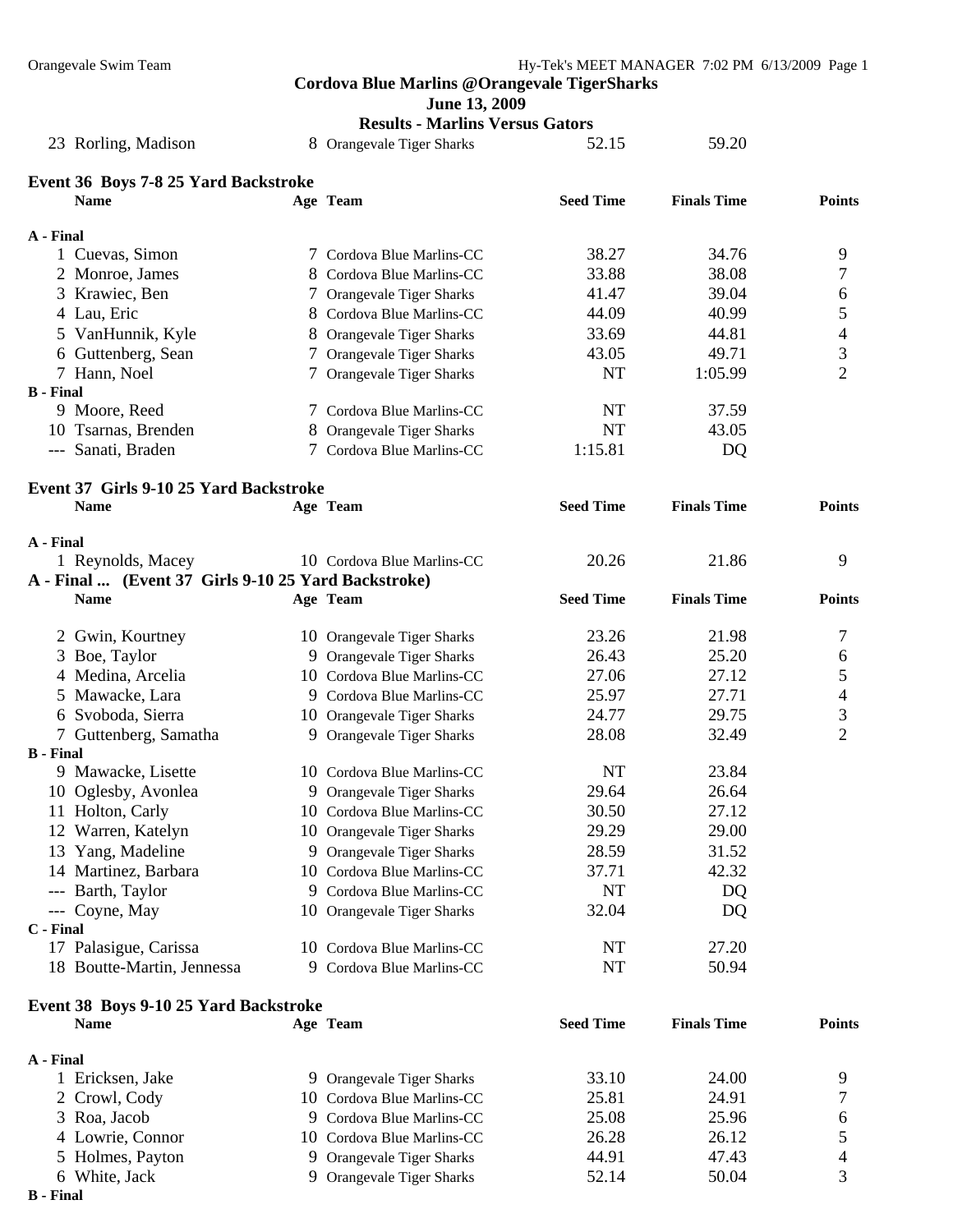|                  |                                         |    | June 13, 2009                          |                  |                    |               |
|------------------|-----------------------------------------|----|----------------------------------------|------------------|--------------------|---------------|
|                  |                                         |    | <b>Results - Marlins Versus Gators</b> |                  |                    |               |
|                  | 9 Kim, Kyle                             |    | 10 Orangevale Tiger Sharks             | NT               | 28.62              |               |
|                  | 10 Lopez, Dominic                       |    | 9 Cordova Blue Marlins-CC              | 40.02            | 43.27              |               |
|                  | 11 Wong, Timothy                        |    | 9 Cordova Blue Marlins-CC              | <b>NT</b>        | 45.51              |               |
|                  | 12 Celli, Sean                          | 10 | Cordova Blue Marlins-CC                | 46.57            | 49.20              |               |
|                  | 13 Hutchinson, William                  |    | 10 Orangevale Tiger Sharks             | <b>NT</b>        | 51.08              |               |
|                  | Event 39 Girls 11-12 50 Yard Backstroke |    |                                        |                  |                    |               |
|                  | <b>Name</b>                             |    | Age Team                               | <b>Seed Time</b> | <b>Finals Time</b> | <b>Points</b> |
| A - Final        |                                         |    |                                        |                  |                    |               |
|                  | 1 Mavy, Kyla                            |    | 12 Cordova Blue Marlins-CC             | 55.94            | 53.39              | 9             |
|                  | 2 Fuller, Kate                          |    | 11 Orangevale Tiger Sharks             | 54.13            | 56.24              | 7             |
|                  | 3 Martinez, Anita                       |    | 11 Cordova Blue Marlins-CC             | 1:05.68          | 1:02.73            | 6             |
|                  | 4 Keller, Asley                         |    | 11 Cordova Blue Marlins-CC             | 1:09.09          | 1:12.35            | 5             |
|                  | 5 Demorest, Gabrielle                   |    | 11 Orangevale Tiger Sharks             | 1:25.57          | 1:20.00            | 4             |
|                  | 6 Borchardt, Chantal                    |    | 11 Cordova Blue Marlins-CC             | 1:04.64          | 1:45.31            | 3             |
|                  | --- Higby, Cora                         |    | 11 Orangevale Tiger Sharks             | 1:02.62          | DQ                 |               |
| <b>B</b> - Final |                                         |    |                                        |                  |                    |               |
|                  | 9 Portillo, Priscilla                   |    | 12 Cordova Blue Marlins-CC             | NT               | 42.45              |               |
|                  | 10 Winkler, Lindsay                     |    | 12 Cordova Blue Marlins-CC             | <b>NT</b>        | 50.43              |               |
|                  | 11 Long, Alyssia                        |    | 11 Cordova Blue Marlins-CC             | 1:20.02          | 1:12.74            |               |
|                  | 12 Douglas, Aeahkira                    |    | 12 Cordova Blue Marlins-CC             | 1:11.28          | 1:13.51            |               |
|                  | Event 40 Boys 11-12 50 Yard Backstroke  |    |                                        |                  |                    |               |
|                  | <b>Name</b>                             |    | Age Team                               | <b>Seed Time</b> | <b>Finals Time</b> | <b>Points</b> |
| A - Final        |                                         |    |                                        |                  |                    |               |
|                  | 1 Asbenson, Rydell                      |    | 12 Orangevale Tiger Sharks             | 46.32            | 45.27              | 9             |
|                  | 2 McNeal, Jaemani                       |    | 11 Cordova Blue Marlins-CC             | <b>NT</b>        | 46.09              | 7             |
|                  | 3 Guthrie, Kyle                         |    | 11 Cordova Blue Marlins-CC             | <b>NT</b>        | 52.05              | 6             |
|                  | 4 Marshall, Nickolas                    |    | 11 Cordova Blue Marlins-CC             | 1:01.49          | 56.31              | 5             |
|                  | 5 Dunlap, Caleb                         |    | 12 Orangevale Tiger Sharks             | 55.81            | 56.51              | 4             |
|                  | 6 Campbell, Austin                      |    | 11 Cordova Blue Marlins-CC             | <b>NT</b>        | 59.38              | 3             |
|                  | --- Oglesby, Kiernan                    |    | 12 Orangevale Tiger Sharks             | 1:12.13          | DQ                 |               |
| B - Final        |                                         |    |                                        |                  |                    |               |
|                  | 9 Reynolds, Jack                        |    | 11 Orangevale Tiger Sharks             | NT               | 23.00              |               |
|                  | 10 VanHunnik, Tyler                     | 11 | <b>Orangevale Tiger Sharks</b>         | 1:26.91          | 23.51              |               |
|                  | 11 Bedford, Brian                       |    | 12 Cordova Blue Marlins-CC             | NT               | 31.45              |               |
|                  | Event 41 Girls 13-14 50 Yard Backstroke |    |                                        |                  |                    |               |
|                  | <b>Name</b>                             |    | Age Team                               | <b>Seed Time</b> | <b>Finals Time</b> | <b>Points</b> |
| A - Final        |                                         |    |                                        |                  |                    |               |
|                  | 1 Miner, Natalie                        |    | 14 Orangevale Tiger Sharks             | 33.69            | 34.89              | 9             |
|                  | 2 DeClouette, Jessica                   |    | 13 Orangevale Tiger Sharks             | 43.13            | 38.45              | 7             |
|                  | 3 Eyman, Brooke                         |    | 14 Orangevale Tiger Sharks             | 42.26            | 43.51              | 6             |
|                  | 4 Morgan, Amy                           |    | 14 Orangevale Tiger Sharks             | 45.09            | 44.39              | 5             |
| 5                | Smith, Emily                            |    | 14 Cordova Blue Marlins-CC             | 39.01            | 45.09              | 4             |
|                  | --- Rheault, Nicole                     |    | 13 Cordova Blue Marlins-CC             | 44.46            | DQ                 |               |
| <b>B</b> - Final |                                         |    |                                        |                  |                    |               |
|                  | 9 Maier, Alexandria                     |    | 13 Cordova Blue Marlins-CC             | NT               | 46.70              |               |
|                  | 10 Kidwell, Linda                       |    | 13 Cordova Blue Marlins-CC             | 47.27            | 47.56              |               |
|                  | 11 Maier, Alyssa                        |    | 13 Cordova Blue Marlins-CC             | 47.16            | 50.61              |               |
| C - Final        |                                         |    |                                        |                  |                    |               |
|                  | 17 Keller, April                        |    | 13 Cordova Blue Marlins-CC             | NT               | 57.84              |               |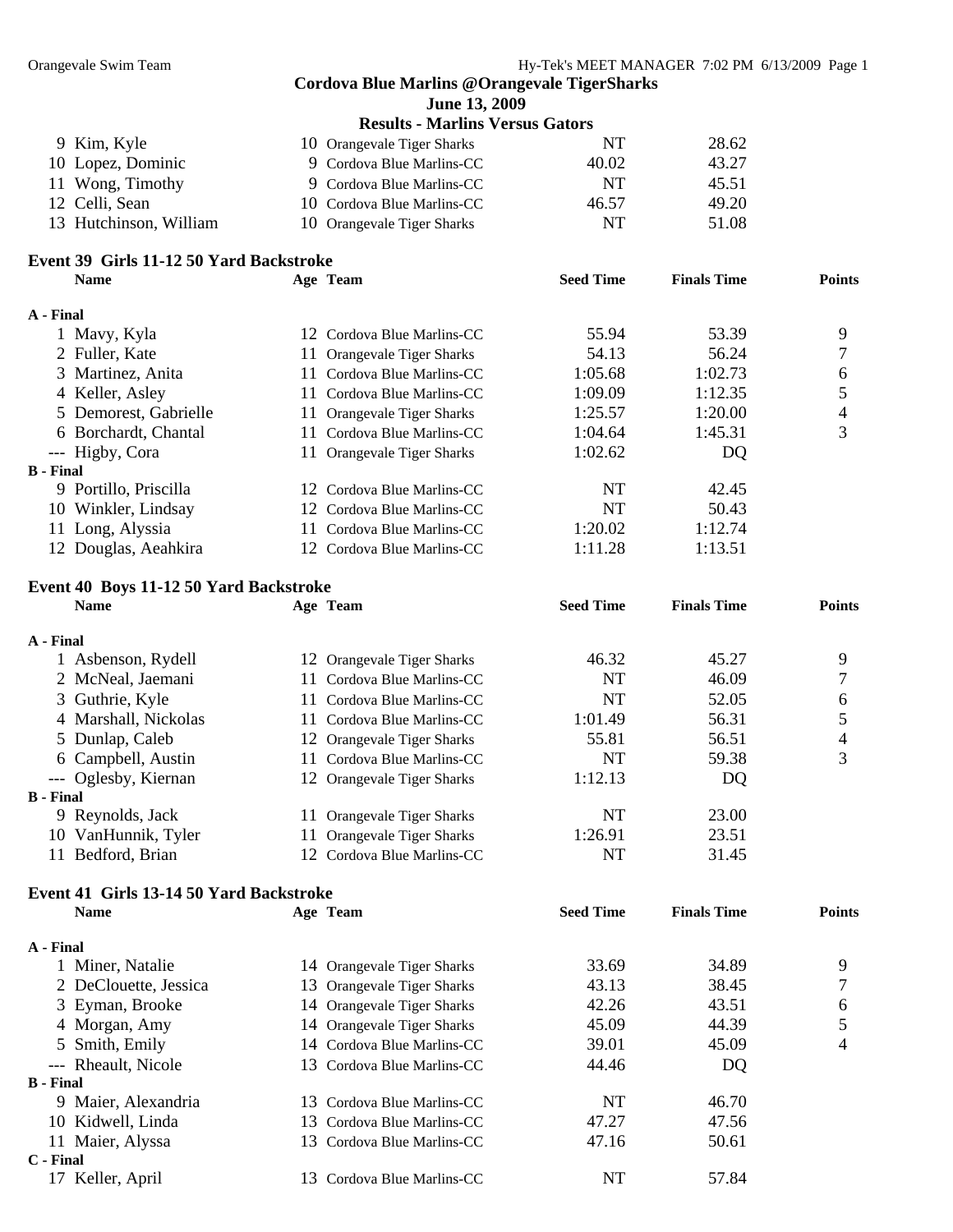### **Results - Marlins Versus Gators**

### **Event 42 Boys 13-14 50 Yard Backstroke Name Age Team Seed Time Finals Time Points A - Final**  1 Fuller, Ryan 13 Orangevale Tiger Sharks 38.14 37.44 9 2 Kemper, Keaton 13 Cordova Blue Marlins-CC NT 43.02 7 3 Dunlap, Joschua 14 Orangevale Tiger Sharks 52.70 47.58 6 4 Purugganan, Isaiah 13 Orangevale Tiger Sharks 34.29 50.07 5 **Event 43 Girls 15-18 50 Yard Backstroke Name Age Team Seed Time Finals Time Points A - Final**  1 Barker, Moriah 16 Cordova Blue Marlins-CC 33.10 33.22 9 2 O'Connor, Brenda 17 Cordova Blue Marlins-CC 34.21 34.47 7 3 Negrete, Heather 18 Orangevale Tiger Sharks 34.31 35.35 6 4 Mitchell, Bryanna 18 Orangevale Tiger Sharks 37.94 38.38 5 5 Rheault, Lynnette 15 Cordova Blue Marlins-CC 37.69 39.03 4 6 Donaldson, Ellie 15 Orangevale Tiger Sharks 38.87 41.37 3 --- Taketa, Suzanne 18 Cordova Blue Marlins-CC 38.09 DQ **B - Final**  9 Reynolds, Emily 15 Orangevale Tiger Sharks 43.01 41.78 10 Pach, Maddy 15 Orangevale Tiger Sharks 45.26 43.87 11 Vo, Chanli 15 Cordova Blue Marlins-CC NT 1:06.71 **Event 44 Boys 15-18 50 Yard Backstroke Name Age Team Seed Time Finals Time Points A - Final**  1 Perry, Ryan 16 Cordova Blue Marlins-CC 11 NT 31.05 9<br>2 Kindel Alex 17 Cordova Blue Marlins-CC 31.56 31.39 7 2 Kindel, Alex 17 Cordova Blue Marlins-CC 31.56 31.39 7 3 Hannan, Benett 17 Orangevale Tiger Sharks 33.00 33.71 6 **Event 45 Girls 7-8 25 Yard Breaststroke Name Age Team Seed Time Finals Time Points A - Final**  1 Pantis, Zoe 3 8 Orangevale Tiger Sharks 30.72 29.25 9 2 Berry, Jessica 8 Orangevale Tiger Sharks 33.66 30.51 7 3 Wong, Jennifer 7 Cordova Blue Marlins-CC NT 35.08 6 4 Eilhardt, Lili 8 Orangevale Tiger Sharks 39.13 40.82 5 --- Holton, Paighton 8 Cordova Blue Marlins-CC 43.12 DQ --- Purdy, McKenna 7 Cordova Blue Marlins-CC 29.73 DQ --- Pagliaro, Greysha 7 Orangevale Tiger Sharks 36.08 DQ **B - Final**  9 Hardenburgh, Alaina 7 Cordova Blue Marlins-CC NT 31.71 10 Cocker, Anne 7 Cordova Blue Marlins-CC NT 54.31 --- Waite-Kerns, Jordan 7 Cordova Blue Marlins-CC NT DQ **C - Final**  17 Maduri, Danielle 8 Cordova Blue Marlins-CC NT 36.03 18 Pennington, Emma 8 Cordova Blue Marlins-CC NT 37.53

## 19 Shupe, Marin 2001 7 Cordova Blue Marlins-CC 2001 19 NT 49.01

### **Event 46 Boys 7-8 25 Yard Breaststroke**

| <b>Name</b> | Age Team | <b>Seed Time</b> | <b>Finals Time</b> | <b>Points</b> |
|-------------|----------|------------------|--------------------|---------------|
|             |          |                  |                    |               |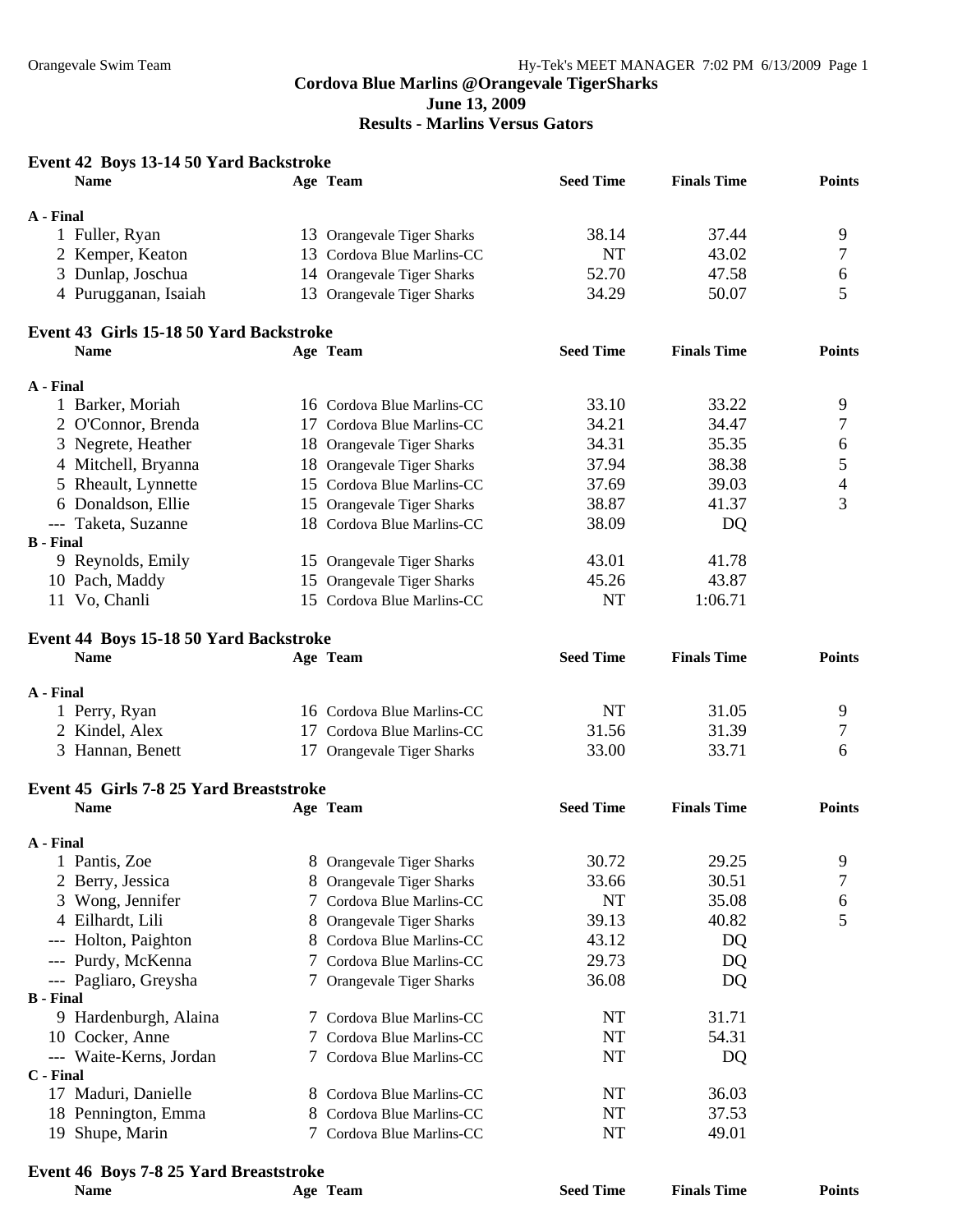**June 13, 2009** 

### **Results - Marlins Versus Gators**

#### **A - Final**

|                                                                                                                                                                                         | NT                                                                                                                                                                                                                                                                | 29.48 | 9              |
|-----------------------------------------------------------------------------------------------------------------------------------------------------------------------------------------|-------------------------------------------------------------------------------------------------------------------------------------------------------------------------------------------------------------------------------------------------------------------|-------|----------------|
|                                                                                                                                                                                         | 31.62                                                                                                                                                                                                                                                             | 30.22 | 7              |
|                                                                                                                                                                                         | 46.82                                                                                                                                                                                                                                                             | 31.76 | 6              |
|                                                                                                                                                                                         | 40.62                                                                                                                                                                                                                                                             | 32.50 | 5              |
|                                                                                                                                                                                         | NT                                                                                                                                                                                                                                                                | 37.09 | $\overline{4}$ |
|                                                                                                                                                                                         | NT                                                                                                                                                                                                                                                                | 45.25 | 3              |
|                                                                                                                                                                                         | NT                                                                                                                                                                                                                                                                | 46.72 | 2              |
|                                                                                                                                                                                         | NT                                                                                                                                                                                                                                                                | DQ    |                |
|                                                                                                                                                                                         |                                                                                                                                                                                                                                                                   |       |                |
|                                                                                                                                                                                         | NT                                                                                                                                                                                                                                                                | DO    |                |
| 1 Pantis, Nicko<br>2 Simmons, Lucas<br>3 Ericksen, Connor<br>4 Boe, Jacob<br>5 Moore, Reed<br>6 Brady, Jake<br>7 Monroe, James<br>--- Moore, Angus<br><b>B</b> - Final<br>--- Roa, Ryan | 8 Orangevale Tiger Sharks<br>8 Orangevale Tiger Sharks<br>8 Orangevale Tiger Sharks<br>8 Orangevale Tiger Sharks<br>7 Cordova Blue Marlins-CC<br>8 Cordova Blue Marlins-CC<br>8 Cordova Blue Marlins-CC<br>7 Cordova Blue Marlins-CC<br>7 Cordova Blue Marlins-CC |       |                |

### **Event 47 Girls 9-10 25 Yard Breaststroke**

|                  | нь з то до тага вгсазан ок<br><b>Name</b>             | Age Team                   | <b>Seed Time</b> | <b>Finals Time</b> | <b>Points</b>  |
|------------------|-------------------------------------------------------|----------------------------|------------------|--------------------|----------------|
| A - Final        |                                                       |                            |                  |                    |                |
|                  | 1 Bujanda, Miya                                       | 10 Orangevale Tiger Sharks | 23.30            | 22.98              | 9              |
|                  | 2 Gwin, Kourtney                                      | 10 Orangevale Tiger Sharks | 22.00            | 23.51              | 7              |
|                  | 3 Boe, Taylor                                         | 9 Orangevale Tiger Sharks  | 25.21            | 24.31              | 6              |
|                  | 4 Bailey, Katelynn                                    | 9 Orangevale Tiger Sharks  | 26.01            | 26.04              | 5              |
|                  | 5 Martinez, Isabella                                  | 10 Cordova Blue Marlins-CC | 28.19            | 31.45              | 4              |
|                  | 6 Mavy, Marissa                                       | 9 Cordova Blue Marlins-CC  | <b>NT</b>        | 31.90              | 3              |
|                  | 7 Holton, Carly                                       | 10 Cordova Blue Marlins-CC | 35.30            | 35.62              | $\overline{2}$ |
|                  | --- Medina, Arcelia                                   | 10 Cordova Blue Marlins-CC | <b>NT</b>        | <b>DQ</b>          |                |
| <b>B</b> - Final |                                                       |                            |                  |                    |                |
|                  | 9 Evans, Nia                                          | 10 Cordova Blue Marlins-CC | <b>NT</b>        | 21.21              |                |
|                  | B - Final  (Event 47 Girls 9-10 25 Yard Breaststroke) |                            |                  |                    |                |
|                  | <b>Name</b>                                           | Age Team                   | <b>Seed Time</b> | <b>Finals Time</b> | <b>Points</b>  |
|                  | 10 Palasigue, Carissa                                 | 10 Cordova Blue Marlins-CC | <b>NT</b>        | 25.26              |                |
|                  | 11 Potter, Emily                                      | 9 Cordova Blue Marlins-CC  | <b>NT</b>        | 29.20              |                |
|                  | 12 Ramirez, Rosemary                                  | 10 Orangevale Tiger Sharks | 31.80            | 31.19              |                |
|                  | 13 Cuevas, Alexis                                     | 9 Cordova Blue Marlins-CC  | <b>NT</b>        | 36.02              |                |
|                  | Event 48 Boys 9-10 25 Yard Breaststroke               |                            |                  |                    |                |
|                  | <b>Name</b>                                           | Age Team                   | <b>Seed Time</b> | <b>Finals Time</b> | <b>Points</b>  |
| A - Final        |                                                       |                            |                  |                    |                |
|                  | 1 Leanos, Luke                                        | 10 Orangevale Tiger Sharks | 26.24            | 29.25              | 9              |
|                  | 2 Holmes, Payton                                      | 9 Orangevale Tiger Sharks  | 32.32            | 36.04              | 7              |
|                  | 3 Green, Xander                                       | 10 Cordova Blue Marlins-CC | 35.52            | 37.33              | 6              |
|                  | 4 Whitmire, Sam                                       | 10 Cordova Blue Marlins-CC | <b>NT</b>        | 38.84              | 5              |
|                  | --- Crowl, Cody                                       | 10 Cordova Blue Marlins-CC | <b>NT</b>        | DQ                 |                |
| <b>B</b> - Final |                                                       |                            |                  |                    |                |
|                  | 9 Portillo, Marcello                                  | 9 Cordova Blue Marlins-CC  | <b>NT</b>        | 24.93              |                |
|                  | 10 Shubert, Tyler                                     | 9 Cordova Blue Marlins-CC  | <b>NT</b>        | 33.58              |                |
|                  | 11 Roa, Jacob                                         | 9 Cordova Blue Marlins-CC  | <b>NT</b>        | 36.53              |                |
|                  | 12 Talley, Nathen                                     | 10 Cordova Blue Marlins-CC | <b>NT</b>        | 44.11              |                |

### **Event 49 Girls 11-12 50 Yard Breaststroke Name Age Team Seed Time Finals Time Points A - Final**  11 Orangevale Tiger Sharks 51.84 50.93 9<br>11 Orangevale Tiger Sharks 56.03 54.76 7 2 Fuller, Kate 11 Orangevale Tiger Sharks 56.03 54.76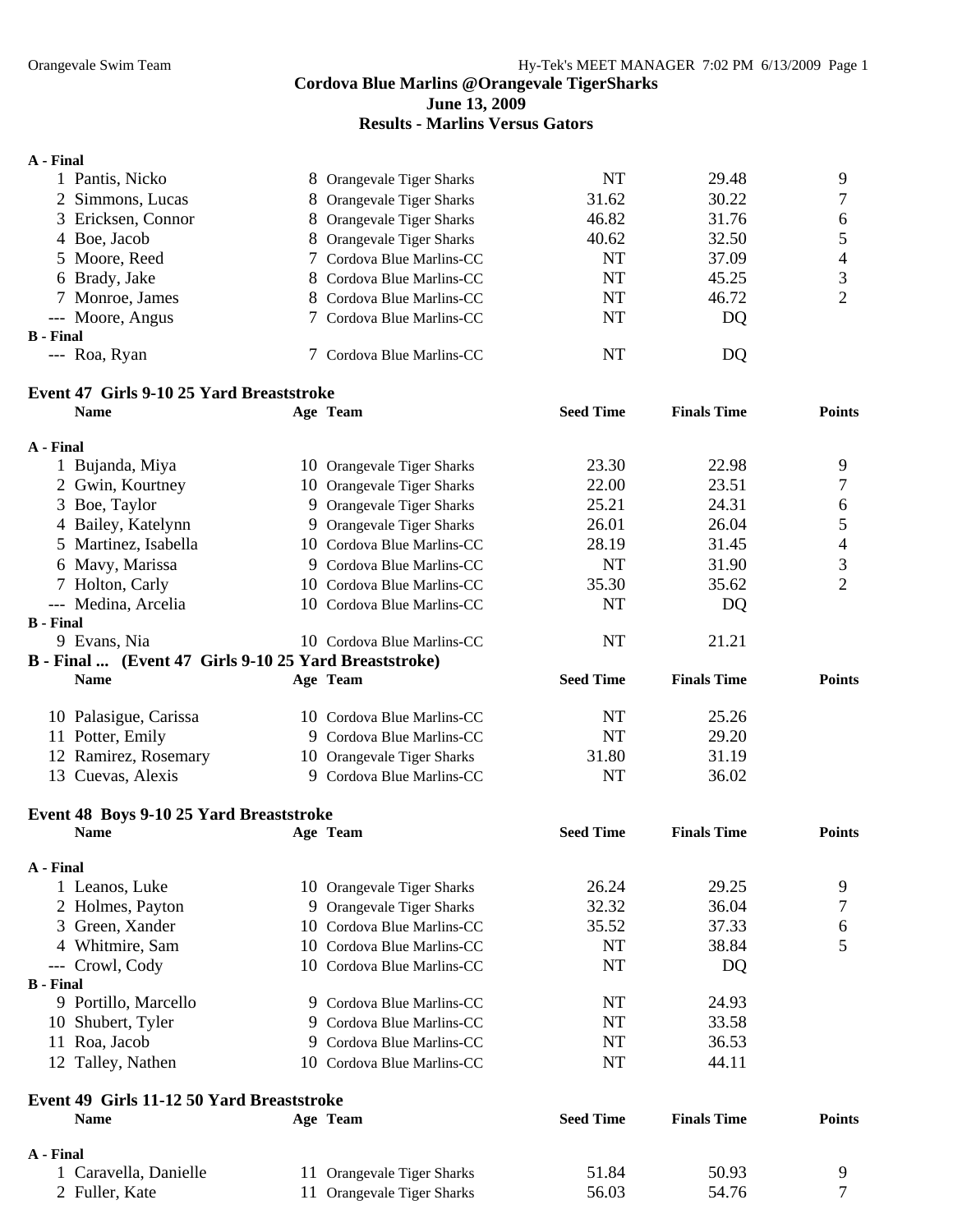|                                                          | <b>Cordova Blue Marlins @Orangevale TigerSharks</b>      |                  |                    |                |
|----------------------------------------------------------|----------------------------------------------------------|------------------|--------------------|----------------|
|                                                          | June 13, 2009                                            |                  |                    |                |
|                                                          | <b>Results - Marlins Versus Gators</b>                   |                  |                    |                |
| 3 Treadway, Tabitha                                      | 12 Cordova Blue Marlins-CC                               | NT               | 1:02.98            | 6              |
| 4 Borchardt, Chantal                                     | 11 Cordova Blue Marlins-CC                               | <b>NT</b>        | 1:24.25            | 5              |
| --- Keller, Asley                                        | 11 Cordova Blue Marlins-CC                               | NT               | DQ                 |                |
| --- Davis, Emmalyn                                       | 11 Orangevale Tiger Sharks                               | 1:07.04          | DQ                 |                |
| --- Demorest, Gabrielle                                  | 11 Orangevale Tiger Sharks                               | 1:17.64          | DQ                 |                |
| Event 50 Boys 11-12 50 Yard Breaststroke                 |                                                          |                  |                    |                |
| <b>Name</b>                                              | Age Team                                                 | <b>Seed Time</b> | <b>Finals Time</b> | <b>Points</b>  |
| A - Final                                                |                                                          |                  |                    |                |
| 1 Colford, Alex                                          | 12 Cordova Blue Marlins-CC                               | 41.66            | 42.94              | 9              |
| 2 Bailey, Jordan                                         | 12 Orangevale Tiger Sharks                               | 42.49            | 43.71              | 7              |
| 3 McNeal, Jaemani                                        | 11 Cordova Blue Marlins-CC                               | 42.38            | 44.70              | 6              |
| 4 Higdon, Tom                                            | 11 Cordova Blue Marlins-CC                               | 42.01            | 46.04              | 5              |
| 5 Jimenez, Eddie                                         | 12 Orangevale Tiger Sharks                               | 55.59            | 50.45              | $\overline{4}$ |
| 6 Boe, Joshua                                            | 11 Orangevale Tiger Sharks                               | 54.06            | 52.07              | 3              |
| 7 Molina, David                                          | 12 Cordova Blue Marlins-CC                               | 51.54            | 54.03              | $\overline{2}$ |
| 8 Dunlap, Caleb                                          | 12 Orangevale Tiger Sharks                               | 55.98            | 56.18              | 1              |
| <b>B</b> - Final                                         |                                                          |                  |                    |                |
| 9 Cocker, David                                          | 11 Cordova Blue Marlins-CC                               | NT               | 47.74              |                |
| 10 Todd, Ryan                                            | 11 Cordova Blue Marlins-CC                               | <b>NT</b>        | 49.92              |                |
| 11 Bedford, Brian                                        | 12 Cordova Blue Marlins-CC                               | NT               | 1:04.32            |                |
| 12 Norris, Andy                                          | 12 Cordova Blue Marlins-CC                               | <b>NT</b>        | 1:16.87            |                |
| Event 51 Girls 13-14 50 Yard Breaststroke                |                                                          |                  |                    |                |
| <b>Name</b>                                              | Age Team                                                 | <b>Seed Time</b> | <b>Finals Time</b> | <b>Points</b>  |
| A - Final                                                |                                                          |                  |                    |                |
| 1 Hanks, Jamie                                           | 13 Orangevale Tiger Sharks                               | 36.18            | 36.81              | 9              |
| 2 Corrales, Taylor                                       | 13 Orangevale Tiger Sharks                               | 41.77            | 41.41              | 7              |
| A - Final  (Event 51 Girls 13-14 50 Yard Breaststroke)   |                                                          |                  |                    |                |
| <b>Name</b>                                              | Age Team                                                 | <b>Seed Time</b> | <b>Finals Time</b> | <b>Points</b>  |
| 3 Maduri, Nicole                                         | 14 Cordova Blue Marlins-CC                               | 41.76            | 42.31              | 6              |
| 4 Del Rio, Berkley                                       | 13 Orangevale Tiger Sharks                               | 52.56            | 47.77              | 5              |
| 5 Cesar, Jacy-Anne                                       | 14 Cordova Blue Marlins-CC                               | 43.01            | 48.84              | $\overline{4}$ |
| 6 Miner, Mackenzie                                       | 13 Orangevale Tiger Sharks                               | 50.53            | 52.43              | 3              |
| 7 Keller, April                                          | 13 Cordova Blue Marlins-CC                               | <b>NT</b>        | 1:21.19            | $\overline{2}$ |
| <b>B</b> - Final                                         |                                                          |                  |                    |                |
| --- Kidwell, Linda                                       | 13 Cordova Blue Marlins-CC                               | NT               | DQ                 |                |
| Event 52 Boys 13-14 50 Yard Breaststroke                 |                                                          |                  |                    |                |
| <b>Name</b>                                              | Age Team                                                 | <b>Seed Time</b> | <b>Finals Time</b> | <b>Points</b>  |
| A - Final                                                |                                                          |                  |                    |                |
| 1 Fuller, Chris                                          | 14 Orangevale Tiger Sharks                               | 43.04            | 40.94              | 9              |
| 2 Dunlap, Joschua                                        | 14 Orangevale Tiger Sharks                               | 46.88            | 45.16              | 7              |
| 3 Brown, Austin                                          | 14 Orangevale Tiger Sharks                               | 49.01            | 48.07              | 6              |
|                                                          |                                                          |                  |                    |                |
| Event 53 Girls 15-18 50 Yard Breaststroke<br><b>Name</b> | Age Team                                                 | <b>Seed Time</b> | <b>Finals Time</b> | <b>Points</b>  |
|                                                          |                                                          |                  |                    |                |
| A - Final                                                |                                                          | 36.99            | 38.01              | 9              |
| 1 Nelson, Shelby<br>2 Witcher, Danielle                  | 15 Orangevale Tiger Sharks<br>18 Cordova Blue Marlins-CC | 44.01            | 38.87              | 7              |
|                                                          | 15 Cordova Blue Marlins-CC                               | 42.20            | 41.76              | 6              |
| 3 Rheault, Lynnette                                      |                                                          |                  |                    |                |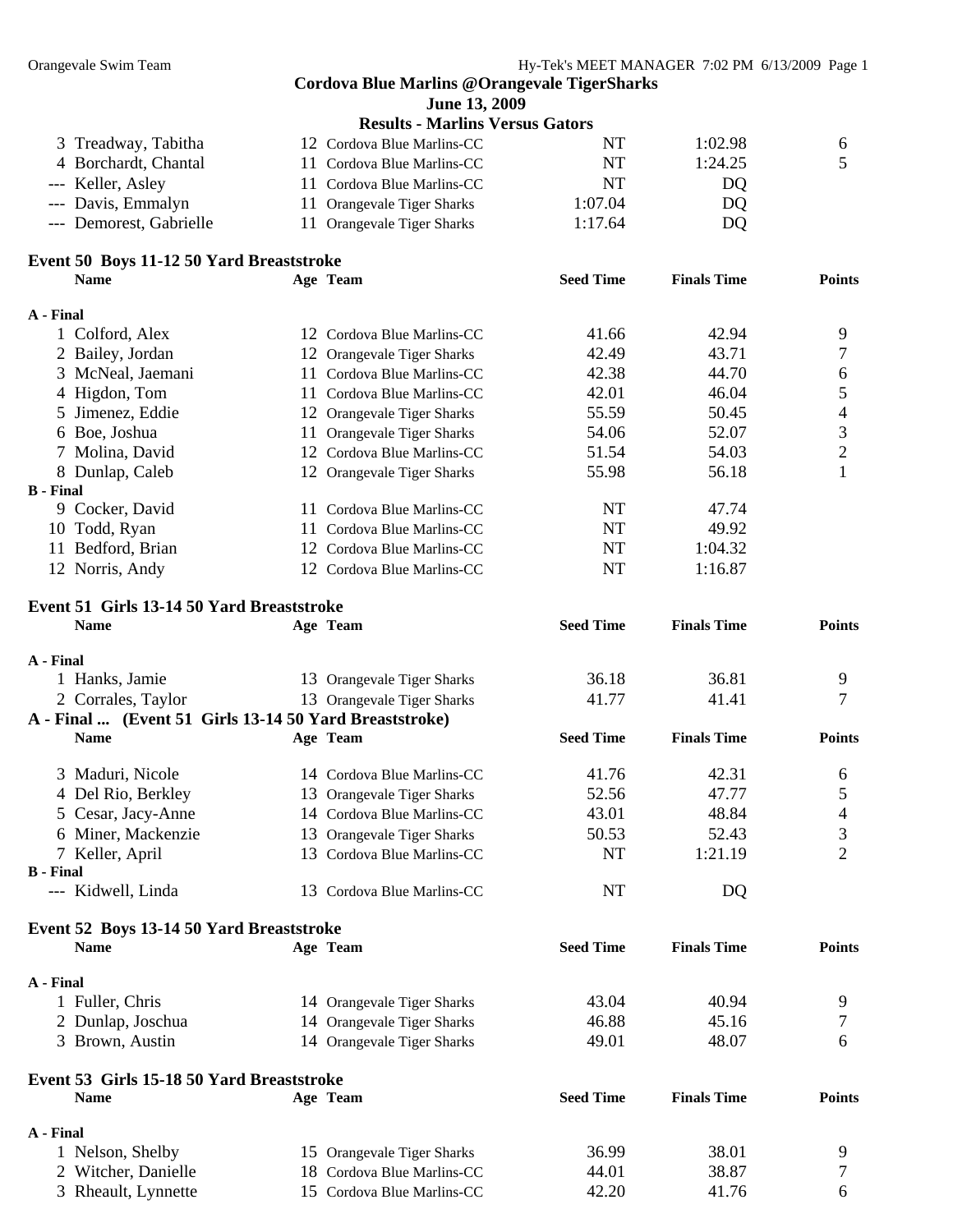|                  |                                                   |   | <b>Cordova Blue Marlins @Orangevale TigerSharks</b> |                  |                    |                |
|------------------|---------------------------------------------------|---|-----------------------------------------------------|------------------|--------------------|----------------|
|                  |                                                   |   | June 13, 2009                                       |                  |                    |                |
|                  |                                                   |   | <b>Results - Marlins Versus Gators</b>              |                  |                    |                |
|                  | 4 Kennedy, Erin                                   |   | 16 Orangevale Tiger Sharks                          | 38.34            | 41.86              | 5              |
|                  | 5 Miller, Mary                                    |   | 15 Orangevale Tiger Sharks                          | 41.13            | 42.28              | $\overline{4}$ |
|                  | 6 Barker, Asriel                                  |   | 15 Cordova Blue Marlins-CC                          | 43.85            | 44.73              | $\mathfrak{Z}$ |
|                  | 7 Donaldson, Ellie                                |   | 15 Orangevale Tiger Sharks                          | 43.27            | 45.27              | $\mathbf{2}$   |
|                  | 8 McNeal, Leilani                                 |   | 16 Cordova Blue Marlins-CC                          | 46.62            | 45.83              | 1              |
| <b>B</b> - Final |                                                   |   |                                                     |                  |                    |                |
|                  | 9 Vo, Chanli                                      |   | 15 Cordova Blue Marlins-CC                          | <b>NT</b>        | 55.25              |                |
|                  | Event 54 Boys 15-18 50 Yard Breaststroke          |   |                                                     |                  |                    |                |
|                  | <b>Name</b>                                       |   | Age Team                                            | <b>Seed Time</b> | <b>Finals Time</b> | <b>Points</b>  |
| A - Final        |                                                   |   |                                                     |                  |                    |                |
|                  | 1 Perry, Ryan                                     |   | 16 Cordova Blue Marlins-CC                          | 33.24            | 33.73              | 9              |
|                  | 2 O'Connor, Timothy                               |   | 15 Cordova Blue Marlins-CC                          | 35.77            | 36.22              | 7              |
|                  | 3 Noe, Tyler                                      |   | 17 Orangevale Tiger Sharks                          | 34.24            | 36.55              | 6              |
|                  | 4 Mower, Tyler                                    |   | 16 Orangevale Tiger Sharks                          | 38.65            | 37.17              | 5              |
|                  | 5 Molina, Jonathan                                |   | 15 Cordova Blue Marlins-CC                          | NT               | 52.75              | $\overline{4}$ |
|                  | Event 55 Girls 7-8 50 Yard Freestyle              |   |                                                     |                  |                    |                |
|                  | <b>Name</b>                                       |   | Age Team                                            | <b>Seed Time</b> | <b>Finals Time</b> | <b>Points</b>  |
| A - Final        |                                                   |   |                                                     |                  |                    |                |
|                  | 1 Pantis, Zoe                                     |   | 8 Orangevale Tiger Sharks                           | 51.95            | 49.69              | 9              |
|                  | 2 Purdy, McKenna                                  |   | 7 Cordova Blue Marlins-CC                           | 1:00.01          | 50.90              | 7              |
|                  | 3 Pennington, Emma                                |   | 8 Cordova Blue Marlins-CC                           | 1:00.03          | 54.28              | 6              |
|                  | 4 McAdams, Sydney                                 |   | 8 Orangevale Tiger Sharks                           | 56.57            | 55.86              | 5              |
|                  | 5 Hardenburgh, Alaina                             |   | 7 Cordova Blue Marlins-CC                           | 56.28            | 59.16              | $\overline{4}$ |
|                  | 6 Miner, Malia                                    |   | 8 Orangevale Tiger Sharks                           | 1:28.97          | 1:08.01            | 3              |
|                  | 7 Cocker, Anne                                    |   | 7 Cordova Blue Marlins-CC                           | 1:12.65          | 1:10.35            | $\mathbf{2}$   |
|                  | 8 Del Rio, Quinn                                  |   | 8 Orangevale Tiger Sharks                           | 1:37.01          | 1:26.41            | 1              |
| <b>B</b> - Final |                                                   |   |                                                     |                  |                    |                |
|                  | 9 Waite-Kerns, Jordan                             |   | 7 Cordova Blue Marlins-CC                           | NT               | 50.14              |                |
|                  | 10 Berry, Jessica                                 |   | 8 Orangevale Tiger Sharks                           | NT               | 58.99              |                |
|                  | B - Final  (Event 55 Girls 7-8 50 Yard Freestyle) |   |                                                     |                  |                    |                |
|                  | <b>Name</b>                                       |   | Age Team                                            | <b>Seed Time</b> | <b>Finals Time</b> | <b>Points</b>  |
|                  | 11 Berry, Kaitlyn                                 |   | 8 Orangevale Tiger Sharks                           | NT               | 1:04.02            |                |
|                  | 12 Thompson, Amiaya                               |   | 8 Cordova Blue Marlins-CC                           | 1:15.09          | 1:09.01            |                |
|                  | 13 Stinson, Amanda                                |   | 8 Orangevale Tiger Sharks                           | <b>NT</b>        | 1:23.51            |                |
|                  | 14 Pierre-Russo, Naomi                            |   | 8 Orangevale Tiger Sharks                           | 2:03.95          | 1:26.02            |                |
|                  | 15 Vicenty, Janessa                               |   | 7 Cordova Blue Marlins-CC                           | <b>NT</b>        | 2:01.93            |                |
| C - Final        |                                                   |   |                                                     |                  |                    |                |
|                  | 17 Demorest, Roxanne                              |   | 7 Orangevale Tiger Sharks                           | NT               | 1:08.43            |                |
|                  | 18 Rorling, Madison                               |   | <b>Orangevale Tiger Sharks</b>                      | NT               | 1:13.66            |                |
|                  | 19 Firl, Rachel                                   | 7 | <b>Orangevale Tiger Sharks</b>                      | NT               | 1:19.55            |                |
|                  | 20 Burrell, Lily                                  |   | 7 Orangevale Tiger Sharks                           | NT               | 1:33.64            |                |
|                  | Event 56 Boys 7-8 50 Yard Freestyle               |   |                                                     |                  |                    |                |
|                  | <b>Name</b>                                       |   | Age Team                                            | <b>Seed Time</b> | <b>Finals Time</b> | <b>Points</b>  |
| A - Final        |                                                   |   |                                                     |                  |                    |                |
|                  | 1 Boe, Jacob                                      | 8 | Orangevale Tiger Sharks                             | 47.95            | 50.66              | 9              |
|                  | 2 Bedford, Mark                                   |   | 8 Cordova Blue Marlins-CC                           | 57.95            | 52.87              | 7              |
|                  | 3 Sullivan, Nathan                                |   | 7 Cordova Blue Marlins-CC                           | NT               | 55.84              | 6              |
|                  | 4 Ericksen, Connor                                |   | 8 Orangevale Tiger Sharks                           | 46.61            | 57.29              | 5              |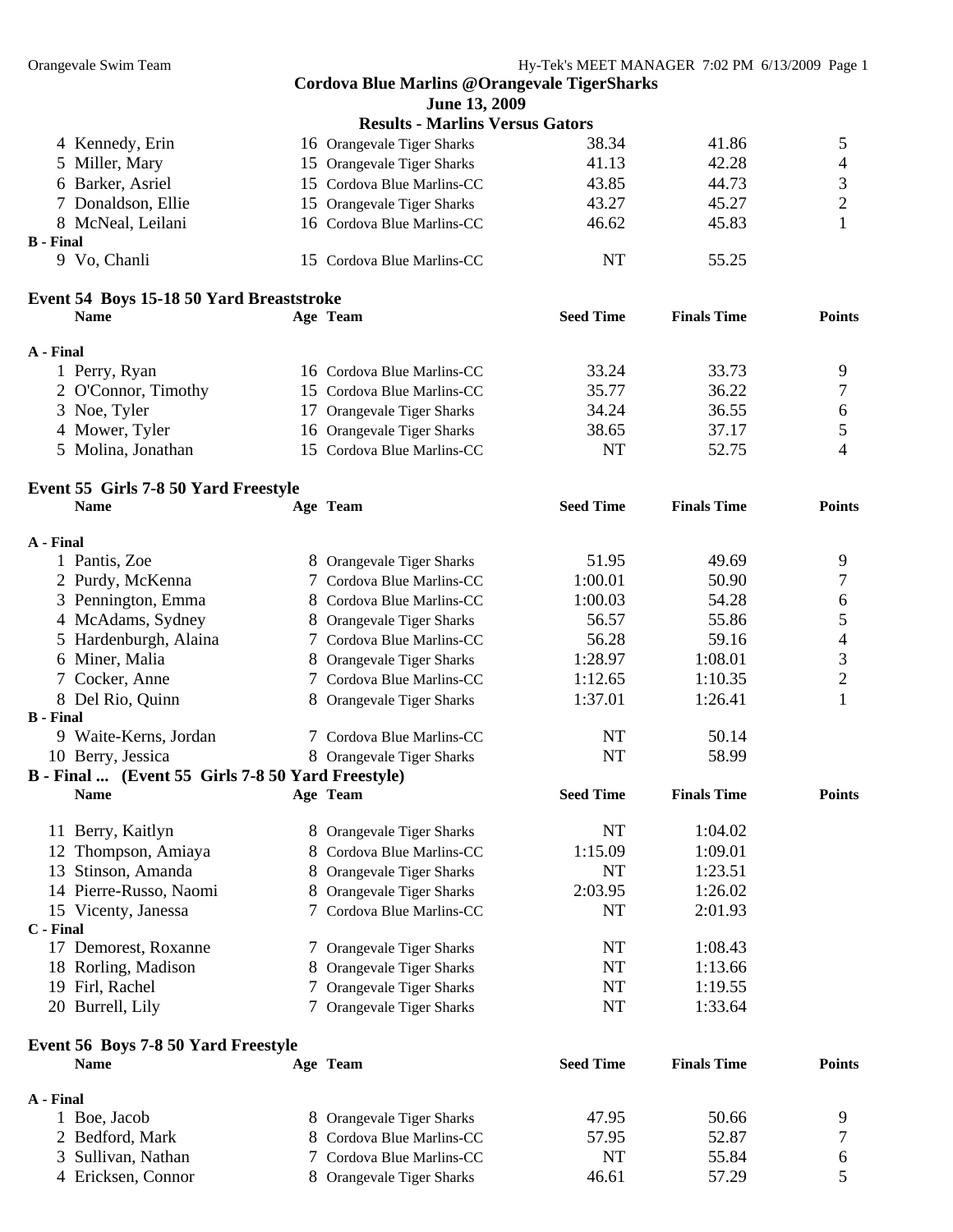|                                                   |   | <b>Cordova Blue Marlins @Orangevale TigerSharks</b> |                  |                    |                  |
|---------------------------------------------------|---|-----------------------------------------------------|------------------|--------------------|------------------|
|                                                   |   | June 13, 2009                                       |                  |                    |                  |
|                                                   |   | <b>Results - Marlins Versus Gators</b>              |                  |                    |                  |
| 5 Guttenberg, Sean                                |   | 7 Orangevale Tiger Sharks                           | 1:12.77          | 1:09.26            | 4                |
| 6 Lau, Eric                                       |   | 8 Cordova Blue Marlins-CC                           | <b>NT</b>        | 1:09.78            | 3                |
| 7 VanHunnik, Kyle                                 |   | 8 Orangevale Tiger Sharks                           | 1:17.79          | 1:18.26            | $\overline{c}$   |
| 8 Sanati, Braden                                  |   | 7 Cordova Blue Marlins-CC                           | <b>NT</b>        | 1:45.80            | 1                |
| <b>B</b> - Final                                  |   |                                                     |                  |                    |                  |
| 9 Tsarnas, Brenden                                |   | 8 Orangevale Tiger Sharks                           | NT               | 1:14.79            |                  |
| 10 Krawiec, Ben                                   | 7 | Orangevale Tiger Sharks                             | 1:30.09          | 1:32.60            |                  |
| 11 Hann, Noel                                     |   | 7 Orangevale Tiger Sharks                           | NT               | 2:17.46            |                  |
| <b>Event 57 Girls 9-10 50 Yard Freestyle</b>      |   |                                                     |                  |                    |                  |
| <b>Name</b>                                       |   | Age Team                                            | <b>Seed Time</b> | <b>Finals Time</b> | <b>Points</b>    |
| A - Final                                         |   |                                                     |                  |                    |                  |
| 1 Smith, Madeline                                 |   | 10 Cordova Blue Marlins-CC                          | 40.35            | 40.68              | 9                |
| 2 Todd, Ashley                                    |   | 10 Cordova Blue Marlins-CC                          | 41.61            | 43.93              | 7                |
| 3 Cuevas, Alexis                                  |   | 9 Cordova Blue Marlins-CC                           | 55.17            | 48.74              | $\boldsymbol{6}$ |
| 4 Svoboda, Sierra                                 |   | 10 Orangevale Tiger Sharks                          | 53.90            | 50.48              | 5                |
| Ramirez, Rosemary<br>5                            |   | 10 Orangevale Tiger Sharks                          | 42.24            | 51.81              | $\overline{4}$   |
| Mawacke, Lara<br>6                                |   | 9 Cordova Blue Marlins-CC                           | 52.92            | 54.71              | 3                |
| Coyne, May                                        |   | 10 Orangevale Tiger Sharks                          | 57.22            | 57.97              | $\overline{2}$   |
| 8 Warren, Katelyn                                 |   | 10 Orangevale Tiger Sharks                          | 55.88            | 57.98              | 1                |
| <b>B</b> - Final                                  |   |                                                     |                  |                    |                  |
| 9 Bedford, Rachel                                 |   | 10 Cordova Blue Marlins-CC                          | NT               | 42.62              |                  |
| 10 Guttenberg, Samatha                            |   | 9 Orangevale Tiger Sharks                           | <b>NT</b>        | 53.54              |                  |
| 11 Martinez, Isabella                             |   | 10 Cordova Blue Marlins-CC                          | NT               | 54.85              |                  |
| 12 Oglesby, Avonlea                               |   | 9 Orangevale Tiger Sharks                           | <b>NT</b>        | 59.01              |                  |
| 13 Martinez, Barbara                              |   | 10 Cordova Blue Marlins-CC                          | 1:06.56          | 1:00.23            |                  |
| 14 Yang, Madeline                                 |   | 9 Orangevale Tiger Sharks                           | <b>NT</b>        | 1:05.59            |                  |
| 15 Boutte-Martin, Jennessa                        |   | 9 Cordova Blue Marlins-CC                           | <b>NT</b>        | 1:29.68            |                  |
| Event 58 Boys 9-10 50 Yard Freestyle              |   |                                                     |                  |                    |                  |
| <b>Name</b>                                       |   | Age Team                                            | <b>Seed Time</b> | <b>Finals Time</b> | <b>Points</b>    |
| A - Final                                         |   |                                                     |                  |                    |                  |
| 1 Gordon, Skyler                                  |   | 10 Cordova Blue Marlins-CC                          | 41.71            | 41.64              | 9                |
| A - Final  (Event 58 Boys 9-10 50 Yard Freestyle) |   |                                                     |                  |                    |                  |
| Name                                              |   | Age Team                                            | <b>Seed Time</b> | <b>Finals Time</b> | <b>Points</b>    |
| 2 Brown, Erik                                     |   | 9 Orangevale Tiger Sharks                           | 44.39            | 44.77              | 7                |
| Ericksen, Jake                                    |   | 9 Orangevale Tiger Sharks                           | 45.84            | 44.93              | 6                |
| 4 Roa, Jacob                                      |   | 9 Cordova Blue Marlins-CC                           | 52.88            | 50.55              | 5                |
| Talley, Nathen<br>5                               |   | 10 Cordova Blue Marlins-CC                          | 50.58            | 50.94              | 4                |
| 6 White, Jack                                     |   | 9 Orangevale Tiger Sharks                           | 1:05.01          | 1:13.54            | 3                |
| <b>B</b> - Final                                  |   |                                                     |                  |                    |                  |
| 9 Crowl, Cody                                     |   | 10 Cordova Blue Marlins-CC                          | 59.20            | 49.79              |                  |
| Kim, Kyle<br>10                                   |   | 10 Orangevale Tiger Sharks                          | NT               | 57.64              |                  |
| 11 Lopez, Dominic                                 |   | 9 Cordova Blue Marlins-CC                           | NT               | 59.32              |                  |
| 12 Hutchinson, William                            |   | 10 Orangevale Tiger Sharks                          | NT               | 1:12.97            |                  |
| 13 Celli, Sean                                    |   | 10 Cordova Blue Marlins-CC                          | 1:15.73          | 1:13.60            |                  |
| C - Final                                         |   |                                                     |                  |                    |                  |
| 17 Whitmire, Sam                                  |   | 10 Cordova Blue Marlins-CC                          | NT               | 48.20              |                  |
| Guthrie, Jared<br>18                              |   | 9 Cordova Blue Marlins-CC                           | NT               | 53.47              |                  |
| Shubert, Tyler<br>19                              |   | 9 Cordova Blue Marlins-CC                           | NT               | 54.46              |                  |
| 20 Green, Xander                                  |   | 10 Cordova Blue Marlins-CC                          | NT               | 1:02.70            |                  |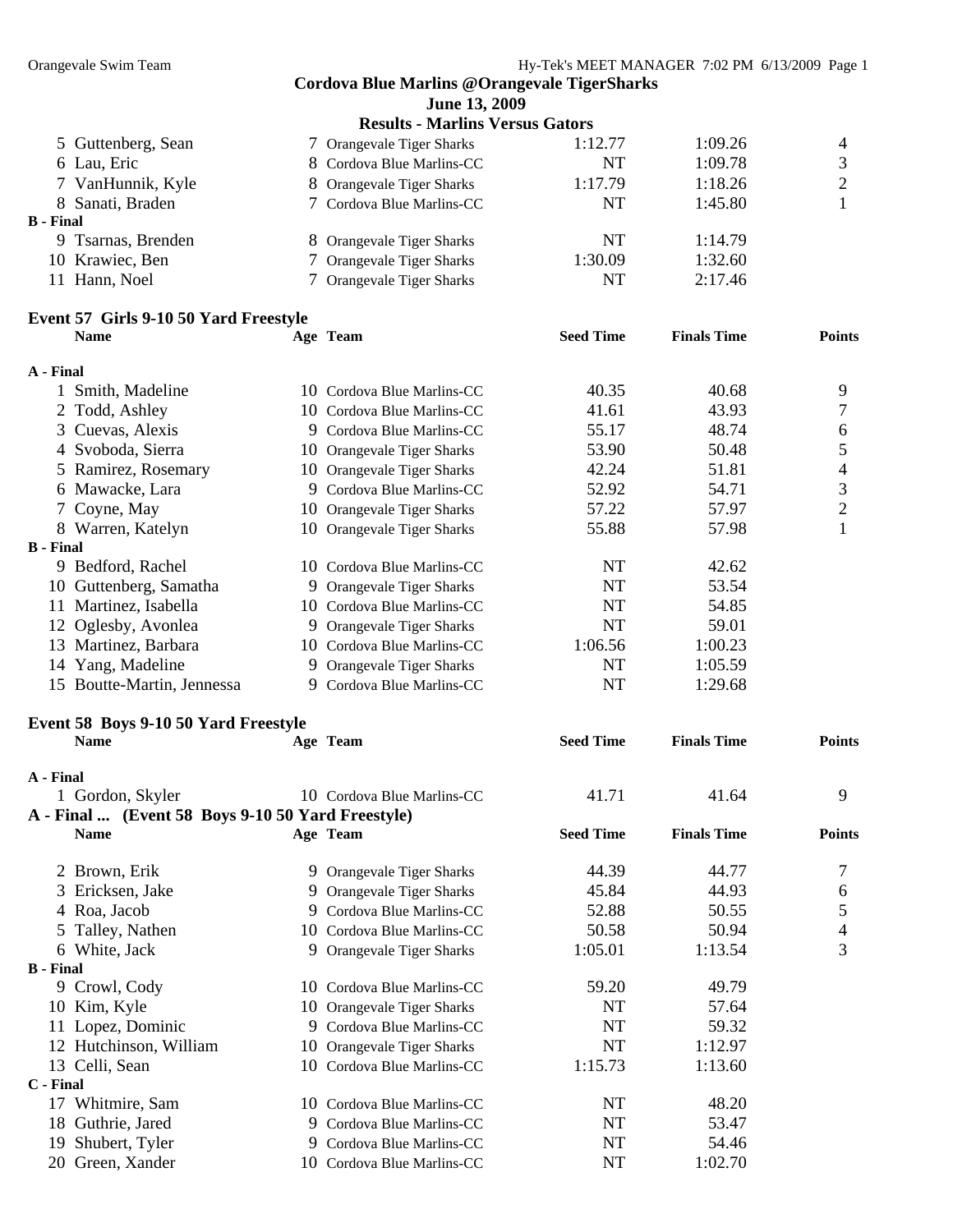**June 13, 2009** 

**Results - Marlins Versus Gators** 

### **Event 59 Girls 11-12 100 Yard Freestyle**

|                  | <b>Name</b>         |     | Age Team                   | <b>Seed Time</b> | <b>Finals Time</b> | <b>Points</b> |
|------------------|---------------------|-----|----------------------------|------------------|--------------------|---------------|
| A - Final        |                     |     |                            |                  |                    |               |
|                  | 1 Negrete, Alexa    |     | 12 Orangevale Tiger Sharks | 1:20.23          | 1:19.84            | 9             |
|                  | 2 Mavy, Kyla        |     | 12 Cordova Blue Marlins-CC | <b>NT</b>        | 1:33.43            |               |
|                  | 3 Dummett, Emily    |     | 11 Orangevale Tiger Sharks | 1:37.01          | 1:39.54            | 6             |
|                  | 4 Winkler, Lindsay  |     | 12 Cordova Blue Marlins-CC | <b>NT</b>        | 1:47.94            |               |
|                  | 5 Douglas, Aeahkira |     | 12 Cordova Blue Marlins-CC | NT               | 2:04.81            | 4             |
|                  | 6 Martinez, Anita   |     | 11 Cordova Blue Marlins-CC | NT               | 2:11.59            | 3             |
|                  | 7 Davis, Emmalyn    |     | 11 Orangevale Tiger Sharks | 1:56.42          | 2:19.27            |               |
| <b>B</b> - Final |                     |     |                            |                  |                    |               |
|                  | 9 Higby, Cora       | 11. | Orangevale Tiger Sharks    | <b>NT</b>        | 1:45.12            |               |
|                  | 10 Long, Alyssia    |     | Cordova Blue Marlins-CC    | NT               | 2:25.14            |               |
|                  |                     |     |                            |                  |                    |               |

### **Event 60 Boys 11-12 100 Yard Freestyle**

|                  | <b>Name</b>         |     | Age Team                   | <b>Seed Time</b> | <b>Finals Time</b> | <b>Points</b> |
|------------------|---------------------|-----|----------------------------|------------------|--------------------|---------------|
| A - Final        |                     |     |                            |                  |                    |               |
|                  | 1 Colford, Alex     | 12  | Cordova Blue Marlins-CC    | 1:25.01          | 1:14.19            | 9             |
|                  | 2 Jimenez, Eddie    |     | 12 Orangevale Tiger Sharks | 1:32.46          | 1:18.48            |               |
|                  | 3 Guthrie, Kyle     |     | Cordova Blue Marlins-CC    | 1:25.01          | 1:19.05            | 6             |
|                  | 4 Bailey, Jordan    |     | 12 Orangevale Tiger Sharks | 1:26.21          | 1:22.54            |               |
|                  | 5 Higdon, Tom       | 11  | Cordova Blue Marlins-CC    | 1:25.01          | 1:26.86            | 4             |
|                  | 6 Cocker, David     | 11  | Cordova Blue Marlins-CC    | 1:25.01          | 1:27.28            | 3             |
|                  | 7 VanHunnik, Tyler  |     | 11 Orangevale Tiger Sharks | 2:17.43          | 2:12.92            | 2             |
| $---$            | Essex, Calen        | 11. | Orangevale Tiger Sharks    | NT               | DQ                 |               |
| <b>B</b> - Final |                     |     |                            |                  |                    |               |
| 9                | Todd, Ryan          | 11  | Cordova Blue Marlins-CC    | NT               | 1:21.36            |               |
|                  | 10 Reynolds, Jack   |     | 11 Orangevale Tiger Sharks | NT               | 1:23.54            |               |
|                  | 11 Cuevas, Carlos   | 11  | Cordova Blue Marlins-CC    | NT               | 1:26.15            |               |
|                  | 12 Molina, David    |     | 12 Cordova Blue Marlins-CC | NT               | 1:27.63            |               |
|                  | 13 Juarez, Joseph   |     | 12 Cordova Blue Marlins-CC | NT               | 1:37.25            |               |
|                  | 14 Oglesby, Kiernan |     | 12 Orangevale Tiger Sharks | NT               | 2:05.51            |               |
|                  | 15 Norris, Andy     |     | 12 Cordova Blue Marlins-CC | NT               | 2:08.21            |               |

### **Event 61 Girls 13-14 100 Yard Freestyle**

| <b>Name</b> |                                                                                                                                          | <b>Seed Time</b>                                                                                                                                                                             | <b>Finals Time</b> | <b>Points</b> |
|-------------|------------------------------------------------------------------------------------------------------------------------------------------|----------------------------------------------------------------------------------------------------------------------------------------------------------------------------------------------|--------------------|---------------|
|             |                                                                                                                                          |                                                                                                                                                                                              |                    |               |
|             |                                                                                                                                          | NT                                                                                                                                                                                           | 1:08.86            | Q             |
|             |                                                                                                                                          | 1:17.55                                                                                                                                                                                      | 1:15.73            |               |
|             |                                                                                                                                          | NT                                                                                                                                                                                           | 1:31.30            | 6             |
|             |                                                                                                                                          | NT                                                                                                                                                                                           | 1:33.29            |               |
|             |                                                                                                                                          | 1:37.20                                                                                                                                                                                      | 1:35.72            | 4             |
|             |                                                                                                                                          | NT                                                                                                                                                                                           | DQ                 |               |
|             | A - Final<br>1 Cesar, Jacy-Anne<br>2 Morgan, Amy<br>3 Batres, Kassandra<br>4 Maier, Alexandria<br>5 Rheault, Nicole<br>--- Maier, Alyssa | Age Team<br>14 Cordova Blue Marlins-CC<br>14 Orangevale Tiger Sharks<br>14 Cordova Blue Marlins-CC<br>13 Cordova Blue Marlins-CC<br>13 Cordova Blue Marlins-CC<br>13 Cordova Blue Marlins-CC |                    |               |

| Event 62 Boys 13-14 100 Yard Freestyle |                            |                  |                    |               |  |
|----------------------------------------|----------------------------|------------------|--------------------|---------------|--|
| <b>Name</b>                            | Age Team                   | <b>Seed Time</b> | <b>Finals Time</b> | <b>Points</b> |  |
| A - Final                              |                            |                  |                    |               |  |
| Eyman, Ryan                            | 13 Orangevale Tiger Sharks | 1:02.22          | 1:01.22            | Q             |  |
| 2 Kemper, Keaton                       | 13 Cordova Blue Marlins-CC | 1:12.39          | 1:06.82            |               |  |
| 3 Fuller, Ryan                         | 13 Orangevale Tiger Sharks | 1:18.72          | 1:11.96            | h             |  |
| 4 Purugganan, Isaiah                   | 13 Orangevale Tiger Sharks | 1:38.19          | 1:35.16            |               |  |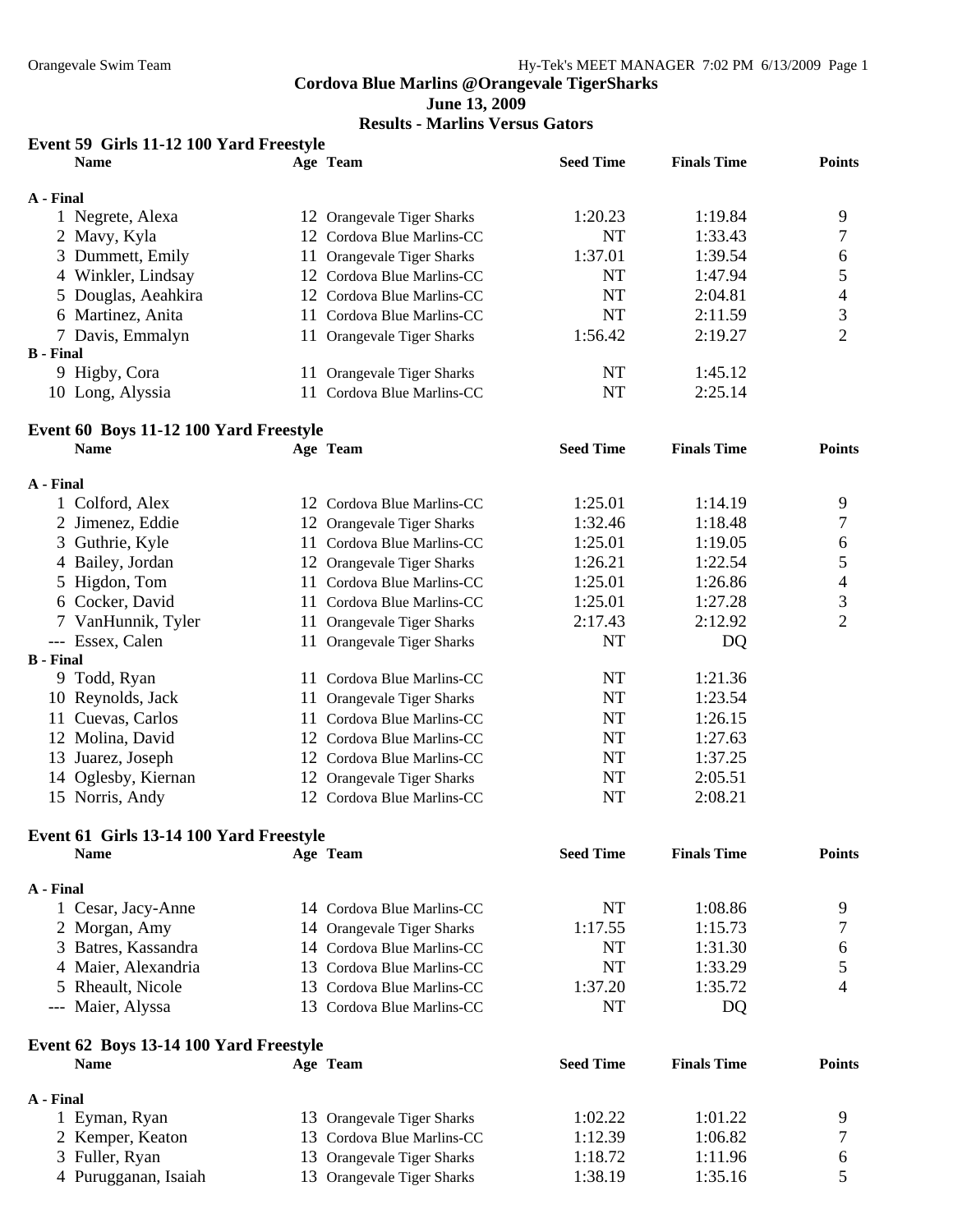## **Results - Marlins Versus Gators**

|                  | <b>Name</b>                                       |   | Age Team                       | <b>Seed Time</b> | <b>Finals Time</b> | <b>Points</b>  |
|------------------|---------------------------------------------------|---|--------------------------------|------------------|--------------------|----------------|
| A - Final        |                                                   |   |                                |                  |                    |                |
|                  | 1 Barker, Moriah                                  |   | 16 Cordova Blue Marlins-CC     | 1:00.33          | 1:00.79            | 9              |
|                  | 2 Asbenson, Victoria                              |   | 15 Orangevale Tiger Sharks     | 1:02.43          | 1:02.98            | 7              |
|                  | 3 O'Connor, Brenda                                |   | 17 Cordova Blue Marlins-CC     | 1:01.98          | 1:03.21            | 6              |
|                  | 4 Witcher, Danielle                               |   | 18 Cordova Blue Marlins-CC     | 1:02.01          | 1:03.30            | 5              |
|                  | 5 Negrete, Heather                                |   | 18 Orangevale Tiger Sharks     | 1:02.09          | 1:04.69            | $\overline{4}$ |
|                  | 6 Molina, Emma                                    |   | 15 Cordova Blue Marlins-CC     | 1:03.01          | 1:07.76            | 3              |
|                  | 7 Kennedy, Erin                                   |   | 16 Orangevale Tiger Sharks     | 1:11.60          | 1:13.56            | $\overline{2}$ |
| <b>B</b> - Final |                                                   |   |                                |                  |                    |                |
|                  | 9 Reynolds, Emily                                 |   | 15 Orangevale Tiger Sharks     | 1:23.99          | 1:17.24            |                |
|                  | 10 Pach, Maddy                                    |   | 15 Orangevale Tiger Sharks     | 1:19.19          | 1:19.91            |                |
|                  | Event 64 Boys 15-18 100 Yard Freestyle            |   |                                |                  |                    |                |
|                  | <b>Name</b>                                       |   | Age Team                       | <b>Seed Time</b> | <b>Finals Time</b> | <b>Points</b>  |
| A - Final        |                                                   |   |                                |                  |                    |                |
|                  | 1 Hannan, Benett                                  |   | 17 Orangevale Tiger Sharks     | 57.05            | 56.64              | 9              |
|                  | 2 Narin, JD                                       |   | 18 Cordova Blue Marlins-CC     | <b>NT</b>        | 56.67              | 7              |
|                  | 3 Kindel, Alex                                    |   | 17 Cordova Blue Marlins-CC     | 59.85            | 1:00.72            | 6              |
|                  | 4 Mower, Tyler                                    |   | 16 Orangevale Tiger Sharks     | 1:10.48          | 1:02.91            | 5              |
|                  | 5 Molina, Jonathan                                |   | 15 Cordova Blue Marlins-CC     | <b>NT</b>        | 1:29.16            | 4              |
|                  | Event 65 Girls 7-8 25 Yard Butterfly              |   |                                |                  |                    |                |
|                  | <b>Name</b>                                       |   | Age Team                       | <b>Seed Time</b> | <b>Finals Time</b> | <b>Points</b>  |
| A - Final        |                                                   |   |                                |                  |                    |                |
|                  | 1 Pantis, Zoe                                     |   | 8 Orangevale Tiger Sharks      | NT               | 29.88              | 9              |
|                  | 2 Miner, Malia                                    |   | 8 Orangevale Tiger Sharks      | 41.21            | 38.81              | 7              |
|                  | 3 Hardenburgh, Alaina                             |   | 7 Cordova Blue Marlins-CC      | 38.89            | 38.92              | 6              |
|                  | 4 Essex, Kennedy                                  |   | 7 Orangevale Tiger Sharks      | NT               | 39.77              | 5              |
| 5                | Shupe, Marin                                      | 7 | Cordova Blue Marlins-CC        | NT               | 41.44              | $\overline{4}$ |
|                  | 6 Anderson, Faith                                 |   | <b>Orangevale Tiger Sharks</b> | <b>NT</b>        | 51.03              | 3              |
|                  | --- Brady, Hannah                                 | 7 | Cordova Blue Marlins-CC        | NT               | DQ                 |                |
| <b>B</b> - Final |                                                   |   |                                |                  |                    |                |
|                  | 9 Lowrie, Emma                                    |   | 8 Cordova Blue Marlins-CC      | <b>NT</b>        | 33.87              |                |
|                  | B - Final  (Event 65 Girls 7-8 25 Yard Butterfly) |   |                                |                  |                    |                |
|                  | <b>Name</b>                                       |   | Age Team                       | <b>Seed Time</b> | <b>Finals Time</b> | <b>Points</b>  |
|                  | 10 Wong, Jennifer                                 |   | 7 Cordova Blue Marlins-CC      | NT               | 35.59              |                |
|                  | 11 Holton, Paighton                               |   | 8 Cordova Blue Marlins-CC      | NT               | 41.21              |                |
|                  | 12 Purdy, McKenna                                 |   | 7 Cordova Blue Marlins-CC      | NT               | 45.74              |                |
| C - Final        |                                                   |   |                                |                  |                    |                |
|                  | 17 Thompson, Amiaya                               |   | 8 Cordova Blue Marlins-CC      | NT               | 47.56              |                |
|                  | --- Cuevas, Angel                                 |   | 7 Cordova Blue Marlins-CC      | NT               | DQ                 |                |
|                  | --- Bowers, Danielle                              |   | 7 Cordova Blue Marlins-CC      | NT               | DQ                 |                |
|                  | --- Niles, Kristen                                |   | Cordova Blue Marlins-CC        | NT               | DQ                 |                |
|                  | --- Waite-Kerns, Jordan                           |   | 7 Cordova Blue Marlins-CC      | NT               | DQ                 |                |
|                  | Event 66 Boys 7-8 25 Yard Butterfly               |   |                                |                  |                    |                |
|                  | <b>Name</b>                                       |   | Age Team                       | <b>Seed Time</b> | <b>Finals Time</b> | <b>Points</b>  |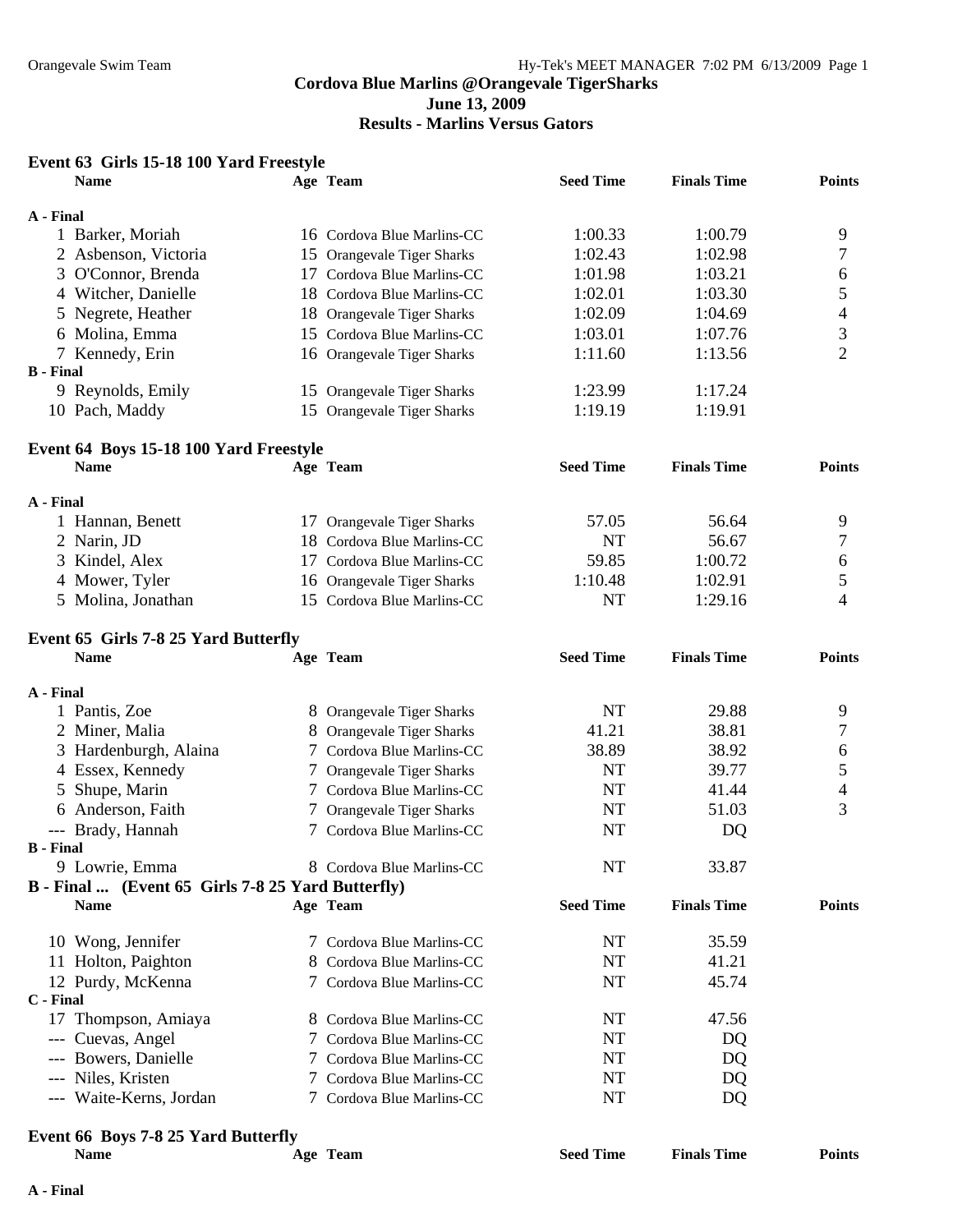|                    | <b>Results - Marlins Versus Gators</b> |       |       |        |
|--------------------|----------------------------------------|-------|-------|--------|
| 1 Boe, Jacob       | 8 Orangevale Tiger Sharks              | NT    | 26.04 | 9      |
| 2 Simmons, Lucas   | 8 Orangevale Tiger Sharks              | NT    | 27.66 | $\tau$ |
| 3 Ericksen, Connor | 8 Orangevale Tiger Sharks              | 39.90 | 30.69 | 6      |
| 4 Sullivan, Nathan | 7 Cordova Blue Marlins-CC              | NT    | 39.41 | 5      |
| --- Roa, Ryan      | 7 Cordova Blue Marlins-CC              | NT    | DQ    |        |
| --- Bedford, Mark  | 8 Cordova Blue Marlins-CC              | NT    | DQ    |        |
| --- Pantis, Nicko  | 8 Orangevale Tiger Sharks              | NT    | DQ    |        |
| <b>B</b> - Final   |                                        |       |       |        |
| 9 Cuevas, Simon    | 7 Cordova Blue Marlins-CC              | NT    | 33.01 |        |
| 10 Brady, Jake     | 8 Cordova Blue Marlins-CC              | NT    | 34.47 |        |

### **Event 67 Girls 9-10 25 Yard Butterfly**

|                  | <b>Name</b>                            |    | Age Team                       | <b>Seed Time</b> | <b>Finals Time</b> | <b>Points</b> |
|------------------|----------------------------------------|----|--------------------------------|------------------|--------------------|---------------|
| A - Final        |                                        |    |                                |                  |                    |               |
|                  | 1 Reynolds, Macey                      |    | 10 Cordova Blue Marlins-CC     | 20.48            | 20.55              | 9             |
|                  | 2 Mawacke, Lisette                     |    | 10 Cordova Blue Marlins-CC     | 20.05            | 20.97              | 7             |
| 3                | Bujanda, Miya                          |    | 10 Orangevale Tiger Sharks     | 21.18            | 22.79              | 6             |
|                  | 4 Potter, Emily                        |    | 9 Cordova Blue Marlins-CC      | 26.96            | 24.98              | 5             |
|                  | 5 Bailey, Katelynn                     |    | 9 Orangevale Tiger Sharks      | 24.50            | 25.40              | 4             |
|                  | 6 Bedford, Rachel                      |    | 10 Cordova Blue Marlins-CC     | 24.82            | 26.16              | 3             |
| <b>B</b> - Final |                                        |    |                                |                  |                    |               |
|                  | 9 Smith, Madeline                      |    | 10 Cordova Blue Marlins-CC     | <b>NT</b>        | 19.87              |               |
|                  | 10 Palasigue, Carissa                  |    | 10 Cordova Blue Marlins-CC     | <b>NT</b>        | 22.96              |               |
|                  | 11 Todd, Ashley                        |    | 10 Cordova Blue Marlins-CC     | <b>NT</b>        | 24.41              |               |
|                  | 12 Holton, Carly                       |    | 10 Cordova Blue Marlins-CC     | 31.69            | 28.59              |               |
|                  | 13 Mawacke, Lara                       |    | 9 Cordova Blue Marlins-CC      | <b>NT</b>        | 29.00              |               |
|                  | 14 Barth, Taylor                       |    | 9 Cordova Blue Marlins-CC      | 27.26            | 33.18              |               |
|                  | --- Mavy, Marissa                      |    | 9 Cordova Blue Marlins-CC      | <b>NT</b>        | DQ                 |               |
|                  | Event 68 Boys 9-10 25 Yard Butterfly   |    |                                |                  |                    |               |
|                  | <b>Name</b>                            |    | Age Team                       | <b>Seed Time</b> | <b>Finals Time</b> | <b>Points</b> |
| A - Final        |                                        |    |                                |                  |                    |               |
|                  | 1 Portillo, Marcello                   |    | 9 Cordova Blue Marlins-CC      | <b>NT</b>        | 22.94              | 9             |
|                  | 2 Brown, Erik                          |    | 9 Orangevale Tiger Sharks      | 26.74            | 26.69              | 7             |
| 3                | Shubert, Tyler                         | 9. | Cordova Blue Marlins-CC        | 29.74            | 33.27              | 6             |
|                  | 4 Lowrie, Connor                       | 10 | Cordova Blue Marlins-CC        | <b>NT</b>        | 38.86              | 5             |
|                  | Event 69 Girls 11-12 50 Yard Butterfly |    |                                |                  |                    |               |
|                  | <b>Name</b>                            |    | Age Team                       | <b>Seed Time</b> | <b>Finals Time</b> | <b>Points</b> |
| A - Final        |                                        |    |                                |                  |                    |               |
|                  | 1 Portillo, Priscilla                  |    | 12 Cordova Blue Marlins-CC     | <b>NT</b>        | 35.61              | 9             |
|                  | 2 Negrete, Alexa                       |    | 12 Orangevale Tiger Sharks     | 40.73            | 39.21              | 7             |
|                  | 3 Dummett, Emily                       |    | 11 Orangevale Tiger Sharks     | <b>NT</b>        | 56.11              | 6             |
|                  | 4 Caravella, Danielle                  | 11 | Orangevale Tiger Sharks        | <b>NT</b>        | 59.08              | 5             |
|                  | 5 Fuller, Kate                         | 11 | <b>Orangevale Tiger Sharks</b> | <b>NT</b>        | 1:00.49            | 4             |
|                  | 6 Green, Kara                          |    | 12 Cordova Blue Marlins-CC     | <b>NT</b>        | 1:02.14            | 3             |

| Event 70 Boys 11-12 50 Yard Butterfly |                            |                  |                    |               |  |  |
|---------------------------------------|----------------------------|------------------|--------------------|---------------|--|--|
| <b>Name</b>                           | Age Team                   | <b>Seed Time</b> | <b>Finals Time</b> | <b>Points</b> |  |  |
| A - Final                             |                            |                  |                    |               |  |  |
| Colford, Alex                         | 12 Cordova Blue Marlins-CC | 49.01            | 48.57              |               |  |  |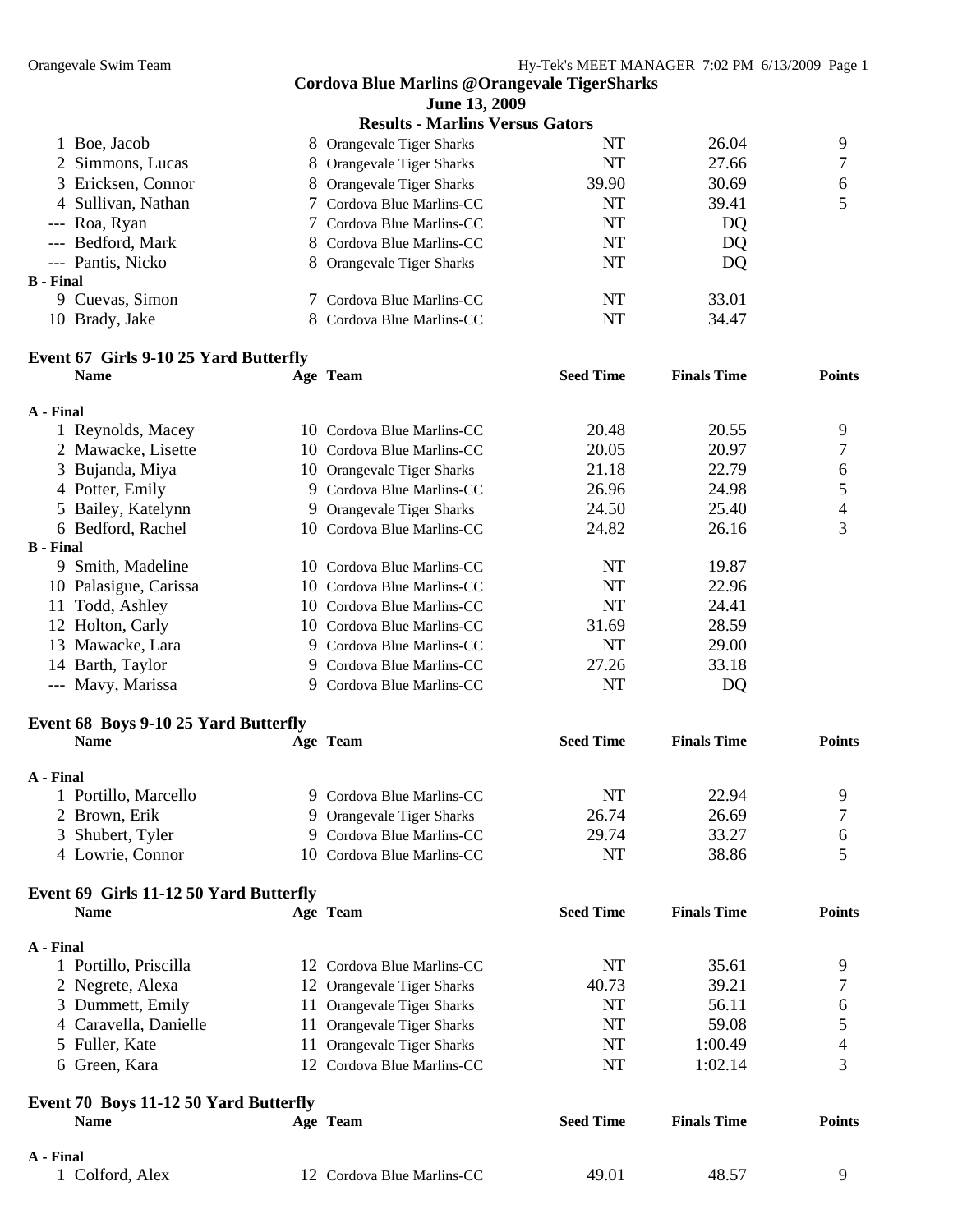|                  | Event 75 Girls 7-8 100 Yard Freestyle Relay          |    |                                                     |                  |                    |                          |
|------------------|------------------------------------------------------|----|-----------------------------------------------------|------------------|--------------------|--------------------------|
|                  | 5 Molina, Jonathan                                   |    | 15 Cordova Blue Marlins-CC                          | NT               | 45.00              | 4                        |
|                  | 4 O'Connor, Timothy                                  |    | 15 Cordova Blue Marlins-CC                          | NT               |                    | 5                        |
|                  | 3 Hannan, Benett                                     | 17 | Orangevale Tiger Sharks                             |                  | 39.23              | 6                        |
|                  |                                                      |    | 17 Orangevale Tiger Sharks                          | 28.70            | 29.76              |                          |
|                  | 1 Perry, Ryan<br>2 Asbenson, Cordell                 |    |                                                     | 27.86            | 29.07              | 9<br>7                   |
| A - Final        |                                                      |    | 16 Cordova Blue Marlins-CC                          | 27.84            | 28.45              |                          |
|                  |                                                      |    |                                                     |                  |                    |                          |
|                  | Event 74 Boys 15-18 50 Yard Butterfly<br><b>Name</b> |    | Age Team                                            | <b>Seed Time</b> | <b>Finals Time</b> | <b>Points</b>            |
|                  | 9 Taketa, Suzanne                                    |    | 18 Cordova Blue Marlins-CC                          | NT               | 54.20              |                          |
| <b>B</b> - Final |                                                      |    |                                                     |                  |                    |                          |
|                  | 7 Barker, Asriel                                     |    | 15 Cordova Blue Marlins-CC                          | 38.17            | 39.11              | 2                        |
|                  | 6 Barker, Moriah                                     |    | 16 Cordova Blue Marlins-CC                          | 36.87            | 36.68              | 3                        |
|                  | 5 Mitchell, Bryanna                                  |    | 18 Orangevale Tiger Sharks                          | 35.41            | 35.46              | 4                        |
|                  | 4 Porter, Samantha                                   |    | 15 Orangevale Tiger Sharks                          | 36.00            | 35.23              | 5                        |
| 3.               | Molina, Emma                                         |    | 15 Cordova Blue Marlins-CC                          | 32.33            | 32.88              | 6                        |
|                  | 2 Asbenson, Victoria                                 |    | 15 Orangevale Tiger Sharks                          | 29.95            | 30.46              | 7                        |
|                  | 1 Negrete, Brooke                                    |    | 16 Orangevale Tiger Sharks                          | 28.95            | 30.37              | 9                        |
| A - Final        |                                                      |    |                                                     |                  |                    |                          |
|                  |                                                      |    |                                                     |                  |                    |                          |
|                  | <b>Name</b>                                          |    | Age Team                                            | <b>Seed Time</b> | <b>Finals Time</b> | <b>Points</b>            |
|                  | Event 73 Girls 15-18 50 Yard Butterfly               |    |                                                     |                  |                    |                          |
|                  | 4 Brady, Zachary                                     |    | 14 Cordova Blue Marlins-CC                          | <b>NT</b>        | 57.18              | 5                        |
|                  | 3 Kemper, Keaton                                     |    | 13 Cordova Blue Marlins-CC                          | <b>NT</b>        | 43.60              | 6                        |
|                  | 2 Brown, Austin                                      |    | 14 Orangevale Tiger Sharks                          | 58.12            | 36.91              | 7                        |
|                  | 1 Eyman, Ryan                                        |    | 13 Orangevale Tiger Sharks                          | 31.65            | 30.72              | 9                        |
| A - Final        |                                                      |    |                                                     |                  |                    |                          |
|                  |                                                      |    |                                                     |                  |                    |                          |
|                  | Event 72 Boys 13-14 50 Yard Butterfly<br><b>Name</b> |    | Age Team                                            | <b>Seed Time</b> | <b>Finals Time</b> | <b>Points</b>            |
|                  |                                                      |    |                                                     |                  |                    |                          |
|                  | --- Keller, April                                    |    | 13 Cordova Blue Marlins-CC                          | <b>NT</b>        | DQ                 |                          |
|                  | 9 Corrales, Taylor                                   |    | 13 Orangevale Tiger Sharks                          | 49.07            | 42.07              |                          |
| <b>B</b> - Final |                                                      |    |                                                     |                  |                    |                          |
|                  | 5 Eyman, Brooke                                      |    | 14 Orangevale Tiger Sharks                          | 43.36            | 44.05              | $\overline{4}$           |
|                  | 4 Miner, Mackenzie                                   |    | 13 Orangevale Tiger Sharks                          | 44.30            | 42.95              | 5                        |
|                  | 3 Smith, Emily                                       |    | 14 Cordova Blue Marlins-CC                          | 40.13            | 41.55              | $\boldsymbol{6}$         |
|                  | 2 DeClouette, Jessica                                |    | 13 Orangevale Tiger Sharks                          | 38.37            | 38.52              | 7                        |
|                  | 1 Cocker, Elizabeth                                  |    | 13 Cordova Blue Marlins-CC                          | 35.43            | 36.67              | 9                        |
| A - Final        |                                                      |    |                                                     |                  |                    |                          |
|                  | <b>Name</b>                                          |    | Age Team                                            | <b>Seed Time</b> | <b>Finals Time</b> | <b>Points</b>            |
|                  | Event 71 Girls 13-14 50 Yard Butterfly               |    |                                                     |                  |                    |                          |
|                  | --- Marshall, Nickolas                               |    | 11 Cordova Blue Marlins-CC                          | <b>NT</b>        | DQ                 |                          |
|                  | 6 Stewart, Ryan                                      |    | 11 Cordova Blue Marlins-CC                          | NT               | 1:02.81            | 3                        |
| 5                | Campbell, Austin                                     |    | 11 Cordova Blue Marlins-CC                          | <b>NT</b>        | 55.92              | $\overline{\mathcal{A}}$ |
|                  | 4 McNeal, Jaemani                                    | 11 | Cordova Blue Marlins-CC                             | 50.01            | 54.42              | $\mathfrak s$            |
| 3                | Boe, Joshua                                          |    | 11 Orangevale Tiger Sharks                          | <b>NT</b>        | 50.83              | 6                        |
|                  | 2 Asbenson, Rydell                                   |    | 12 Orangevale Tiger Sharks                          | 56.34            | 48.81              | 7                        |
|                  |                                                      |    | <b>Results - Marlins Versus Gators</b>              |                  |                    |                          |
|                  |                                                      |    | June 13, 2009                                       |                  |                    |                          |
|                  |                                                      |    | <b>Cordova Blue Marlins @Orangevale TigerSharks</b> |                  |                    |                          |
|                  |                                                      |    |                                                     |                  |                    |                          |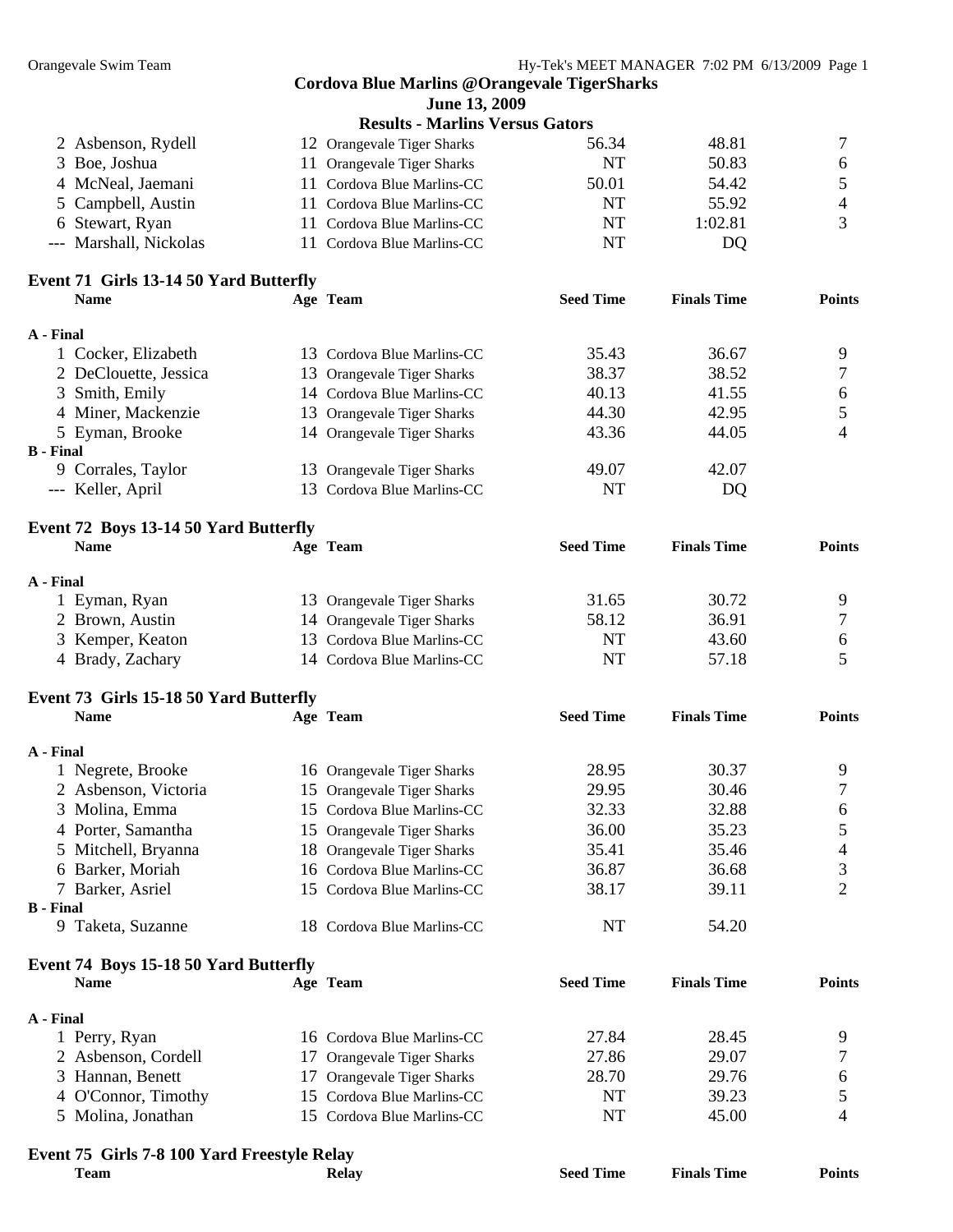### **Cordova Blue Marlins @Orangevale TigerSharks June 13, 2009 Results - Marlins Versus Gators**

#### **A - Final**

 $A$ .

|           | 3 Orangevale Tiger Sharks                  | B                        | <b>NT</b>              | 2:50.51                  | 7             |
|-----------|--------------------------------------------|--------------------------|------------------------|--------------------------|---------------|
|           | 1) Monroe, James 8                         | 2) Cuevas, Simon 7       | 3) Sullivan, Nathan 7  | 4) Bedford, Mark 8       |               |
|           | 2 Cordova Blue Marlins-CC                  | $\mathbf{A}$             | 1:42.48                | 1:50.28                  | 9             |
|           | 1) Ericksen, Connor 8                      | 2) Pantis, Nicko 8       | 3) Simmons, Lucas 8    | $(4)$ Boe, Jacob $8$     |               |
|           | 1 Orangevale Tiger Sharks                  | A                        | 1:17.88                | 1:33.11                  | 12            |
| A - Final |                                            |                          |                        |                          |               |
|           | <b>Team</b>                                | <b>Relay</b>             | <b>Seed Time</b>       | <b>Finals Time</b>       | <b>Points</b> |
|           | Event 76 Boys 7-8 100 Yard Freestyle Relay |                          |                        |                          |               |
|           | 1) Cuevas, Angel 7                         | 2) Cocker, Anne 7        | 3) Holton, Paighton 8  | 4) Vicenty, Janessa 7    |               |
|           | 8 Cordova Blue Marlins-CC                  | C                        | 1:58.87                | x2:33.11                 |               |
|           | 1) Pierre-Russo, Naomi 8                   | 2) Del Rio, Quinn 8      | 3) Rorling, Madison 8  | 4) Firl, Rachel 7        |               |
|           | 7 Orangevale Tiger Sharks                  | D                        | 2:27.11                | x2:32.32                 |               |
|           | 1) Ryan, Madison 8                         | 2) Shupe, Marin 7        | 3) Thompson, Amiaya 8  | 4) Bowers, Danielle 7    |               |
|           | 6 Cordova Blue Marlins-CC                  | D                        | 2:04.83                | 2:20.38                  |               |
|           | 1) Miner, Malia 8                          | 2) Demorest, Roxanne 7   | 3) Burrell, Lily 7     | 4) Stinson, Amanda 8     |               |
|           | 5 Orangevale Tiger Sharks                  | C                        | 2:12.04                | 2:18.52                  | 3             |
|           | 1) Fuller, Belle 8                         | 2) Berry, Jessica 8      | 3) Eilhardt, Lili 8    | 4) McAdams, Sydney 8     |               |
|           | 4 Orangevale Tiger Sharks                  | A                        | 1:39.19                | 1:55.65                  | 5             |
|           | 1) Wong, Jennifer 7                        | 2) Pennington, Emma 8    | 3) Maduri, Danielle 8  | 4) Niles, Kristen 7      |               |
|           | 3 Cordova Blue Marlins-CC                  | B                        | 1:46.93                | 1:54.56                  | 7             |
|           | 1) Anderson, Faith 7                       | 2) Broda, Gabbey 8       | 3) Pagliaro, Greysha 7 | 4) Berry, Kaitlyn 8      |               |
|           | 2 Orangevale Tiger Sharks                  | B                        | 1:53.38                | 1:53.81                  | 9             |
|           | 1) Lowrie, Emma 8                          | 2) Hardenburgh, Alaina 7 | 3) Purdy, McKenna 7    | 4) Waite-Kerns, Jordan 7 |               |
|           | 1 Cordova Blue Marlins-CC                  | A                        | 1:36.76                | 1:34.93                  | 12            |
|           |                                            |                          |                        |                          |               |

1) Guttenberg, Sean 7 2) VanHunnik, Kyle 8 3) Hann, Noel 7 4) Krawiec, Ben 7

# **Event 77 Girls 9-10 200 Yard Freestyle Relay**

### **Team Relay Seed Time Finals Time Points A - Final**  1 Cordova Blue Marlins-CC A 2:31.26 2:34.72 12 1) Evans, Nia 10 2) Reynolds, Macey 10 3) Smith, Madeline 10 4) Todd, Ashley 10 2 Orangevale Tiger Sharks A 2:03.28 2:59.18 9 1) Gwin, Kourtney 10 2) Svoboda, Sierra 10 3) Boe, Taylor 9 4) Bujanda, Miya 10 3 Cordova Blue Marlins-CC D D NT 3:22.82 7 1) Barth, Taylor 9 2) Bedford, Rachel 10 3) Martinez, Isabella 10 4) Palasigue, Carissa 10 4 Cordova Blue Marlins-CC B 3:21.75 3:27.94 5 1) Mawacke, Lisette 10 2) Medina, Arcelia 10 3) Holton, Carly 10 4) Mawacke, Lara 9 5 Orangevale Tiger Sharks B B NT 3:55.90 3 1) Warren, Katelyn 10 2) Oglesby, Avonlea 9 3) Ramirez, Rosemary 10 4) Yang, Madeline 9 6 Cordova Blue Marlins-CC C 4:05.97 x4:23.73 1) Cuevas, Alexis 9 2) Mavy, Marissa 9 3) Claire, Sahej 9 4) Martinez, Barbara 10

### **Event 78 Boys 9-10 200 Yard Freestyle Relay Team Relay Seed Time Finals Time Points**

### **A - Final**

| .                         |                      |                     |                     |  |
|---------------------------|----------------------|---------------------|---------------------|--|
| 1 Cordova Blue Marlins-CC |                      | 3:06.53             | 3:03.75             |  |
| 1) Portillo, Marcello 9   | 2) Gordon, Skyler 10 | 3) Whitmire, Sam 10 | 4) Roa, Jacob 9     |  |
| 2 Cordova Blue Marlins-CC |                      | 3:42.78             | 3:50.21             |  |
| 1) Green, Xander 10       | 2) Lowrie, Connor 10 | 3) Crowl, Cody 10   | 4) Lopez, Dominic 9 |  |
| 3 Orangevale Tiger Sharks |                      | 2:23.20             | 3:52.39             |  |
| 1) Holmes, Payton 9       | 2) Ericksen, Jake 9  | 3) Leanos, Luke 10  | 4) Brown, Erik 9    |  |

### **Event 79 Girls 11-12 200 Yard Freestyle Relay**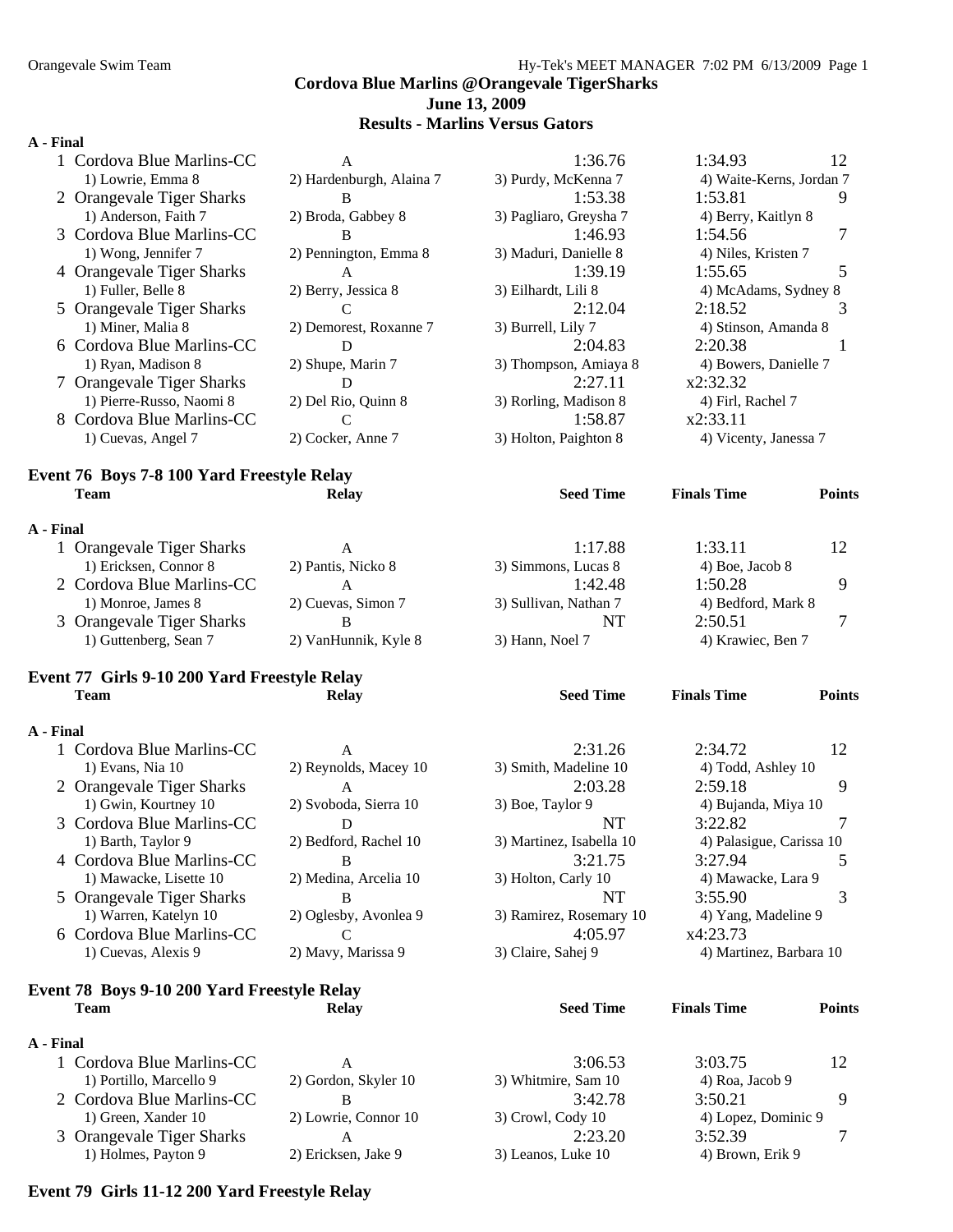**June 13, 2009** 

**Results - Marlins Versus Gators** 

| <b>Team</b>                                                                                                                          | <b>Relay</b>                                                 | <b>Seed Time</b>                                                              | <b>Finals Time</b>                                                                 | <b>Points</b> |
|--------------------------------------------------------------------------------------------------------------------------------------|--------------------------------------------------------------|-------------------------------------------------------------------------------|------------------------------------------------------------------------------------|---------------|
| A - Final                                                                                                                            |                                                              |                                                                               |                                                                                    |               |
| 1 Orangevale Tiger Sharks<br>1) Caravella, Danielle 11<br>2 Cordova Blue Marlins-CC<br>1) Mavy, Kyla 12<br>3 Cordova Blue Marlins-CC | A<br>2) Fuller, Kate 11<br>A<br>2) Treadway, Tabitha 12<br>B | 2:01.12<br>3) Dummett, Emily 11<br>2:38.22<br>3) McKeown, Kelsi 11<br>3:36.22 | 2:43.14<br>4) Negrete, Alexa 12<br>2:58.67<br>4) Portillo, Priscilla 12<br>3:43.76 | 12<br>9<br>7  |
| 1) Winkler, Lindsay 12                                                                                                               | 2) Douglas, Aeahkira 12                                      | 3) Borchardt, Chantal 11                                                      | 4) Green, Kara 12                                                                  |               |
| Event 80 Boys 11-12 200 Yard Freestyle Relay                                                                                         |                                                              |                                                                               |                                                                                    |               |
| <b>Team</b>                                                                                                                          | <b>Relay</b>                                                 | <b>Seed Time</b>                                                              | <b>Finals Time</b>                                                                 | <b>Points</b> |
| A - Final                                                                                                                            |                                                              |                                                                               |                                                                                    |               |
| 1 Cordova Blue Marlins-CC                                                                                                            | $\mathbf{A}$                                                 | 2:18.42                                                                       | 2:17.95                                                                            | 12            |
| 1) Molina, David 12                                                                                                                  | 2) Todd, Ryan 11                                             | 3) Colford, Alex 12                                                           | 4) Guthrie, Kyle 11                                                                |               |
| 2 Orangevale Tiger Sharks                                                                                                            | A                                                            | 2:09.73                                                                       | 2:24.26                                                                            | 9             |
| 1) Bailey, Jordan 12                                                                                                                 | 2) Reynolds, Jack 11                                         | 3) Boe, Joshua 11                                                             | 4) Asbenson, Rydell 12                                                             |               |
| 3 Cordova Blue Marlins-CC                                                                                                            | <sub>B</sub>                                                 | 2:24.59                                                                       | 2:29.56                                                                            | 7             |
| 1) McNeal, Jaemani 11                                                                                                                | 2) Higdon, Tom 11                                            | 3) Cocker, David 11                                                           | 4) Cuevas, Carlos 11                                                               |               |
| 4 Cordova Blue Marlins-CC                                                                                                            | $\mathcal{C}$                                                | 2:55.81                                                                       | 2:48.33                                                                            | 5             |
| 1) Bedford, Brian 12                                                                                                                 | 2) Campbell, Austin 11                                       | 3) Stewart, Ryan 11                                                           | 4) Juarez, Joseph 12                                                               |               |
| 5 Orangevale Tiger Sharks                                                                                                            | B                                                            | <b>NT</b>                                                                     | 3:08.36                                                                            | 3             |
| 1) Dunlap, Caleb 12                                                                                                                  | 2) Oglesby, Kiernan 12                                       | 3) Liaghat, Armon 11                                                          | 4) Jimenez, Eddie 12                                                               |               |
|                                                                                                                                      |                                                              |                                                                               |                                                                                    |               |
| Event 81 Girls 13-14 200 Yard Freestyle Relay<br><b>Team</b>                                                                         | <b>Relay</b>                                                 | <b>Seed Time</b>                                                              | <b>Finals Time</b>                                                                 | <b>Points</b> |
|                                                                                                                                      |                                                              |                                                                               |                                                                                    |               |
| A - Final                                                                                                                            |                                                              |                                                                               |                                                                                    |               |
| 1 Cordova Blue Marlins-CC                                                                                                            | A                                                            | 1:58.87                                                                       | 2:01.56                                                                            | 12            |
| 1) Smith, Emily 14                                                                                                                   | 2) Cesar, Jacy-Anne 14                                       | 3) Maduri, Nicole 14                                                          | 4) Cocker, Elizabeth 13                                                            |               |
| 2 Orangevale Tiger Sharks                                                                                                            | $\mathbf{A}$                                                 | 2:04.14                                                                       | 2:06.97                                                                            | 9             |
| 1) Hanks, Jamie 13                                                                                                                   | 2) Miner, Mackenzie 13                                       | 3) Corrales, Taylor 13                                                        | 4) Miner, Natalie 14                                                               |               |
| 3 Orangevale Tiger Sharks                                                                                                            | B                                                            | 2:19.16                                                                       | 2:18.15                                                                            | 7             |
| 1) Del Rio, Berkley 13                                                                                                               | 2) Brown, Emily 13                                           | 3) Eyman, Brooke 14                                                           | 4) Morgan, Amy 14                                                                  |               |
| 4 Cordova Blue Marlins-CC                                                                                                            | C                                                            | 2:40.56                                                                       | 2:41.14                                                                            | 5             |
| 1) Rheault, Nicole 13                                                                                                                | 2) Batres, Kassandra 14                                      | 3) Maier, Alexandria 13                                                       | 4) Maier, Alyssa 13                                                                |               |
|                                                                                                                                      |                                                              |                                                                               |                                                                                    |               |
| Event 82 Boys 13-14 200 Yard Freestyle Relay<br><b>Team</b>                                                                          | <b>Relay</b>                                                 | <b>Seed Time</b>                                                              | <b>Finals Time</b>                                                                 | <b>Points</b> |
|                                                                                                                                      |                                                              |                                                                               |                                                                                    |               |
| A - Final                                                                                                                            |                                                              |                                                                               |                                                                                    |               |
| 1 Orangevale Tiger Sharks                                                                                                            | A                                                            | 2:00.59                                                                       | 1:57.35                                                                            | 12            |
| 1) Fuller, Ryan 13                                                                                                                   | 2) Brown, Austin 14                                          | 3) Fuller, Chris 14                                                           | 4) Eyman, Ryan 13                                                                  |               |
| Event 83 Girls 15-18 200 Yard Freestyle Relay                                                                                        |                                                              |                                                                               |                                                                                    |               |
| <b>Team</b>                                                                                                                          | <b>Relay</b>                                                 | <b>Seed Time</b>                                                              | <b>Finals Time</b>                                                                 | <b>Points</b> |
|                                                                                                                                      |                                                              |                                                                               |                                                                                    |               |
| A - Final                                                                                                                            |                                                              |                                                                               |                                                                                    |               |
| 1 Orangevale Tiger Sharks                                                                                                            | A                                                            | 1:51.71                                                                       | 1:52.90                                                                            | 12            |
| 1) Negrete, Brooke 16                                                                                                                | 2) Asbenson, Victoria 15                                     | 3) Negrete, Heather 18                                                        | 4) Nelson, Shelby 15                                                               |               |
| 2 Cordova Blue Marlins-CC                                                                                                            | A                                                            | 1:57.00                                                                       | 1:53.80                                                                            | 9             |
| 1) Barker, Moriah 16                                                                                                                 | 2) O'Connor, Brenda 17                                       | 3) Molina, Emma 15                                                            | 4) Witcher, Danielle 18                                                            |               |
| 3 Orangevale Tiger Sharks                                                                                                            | B                                                            | 2:03.65                                                                       | 2:04.43                                                                            | 7             |
| 1) Miller, Mary 15                                                                                                                   | 2) Mitchell, Bryanna 18                                      | 3) Donaldson, Ellie 15                                                        | 4) Kennedy, Erin 16                                                                |               |
| 4 Cordova Blue Marlins-CC                                                                                                            | $\bf{B}$                                                     | 2:07.69                                                                       | 2:20.91                                                                            | 5             |
| 1) Gretler, Carly 15                                                                                                                 | 2) Barker, Asriel 15                                         | 3) Rheault, Lynnette 15                                                       | 4) Taketa, Suzanne 18                                                              |               |